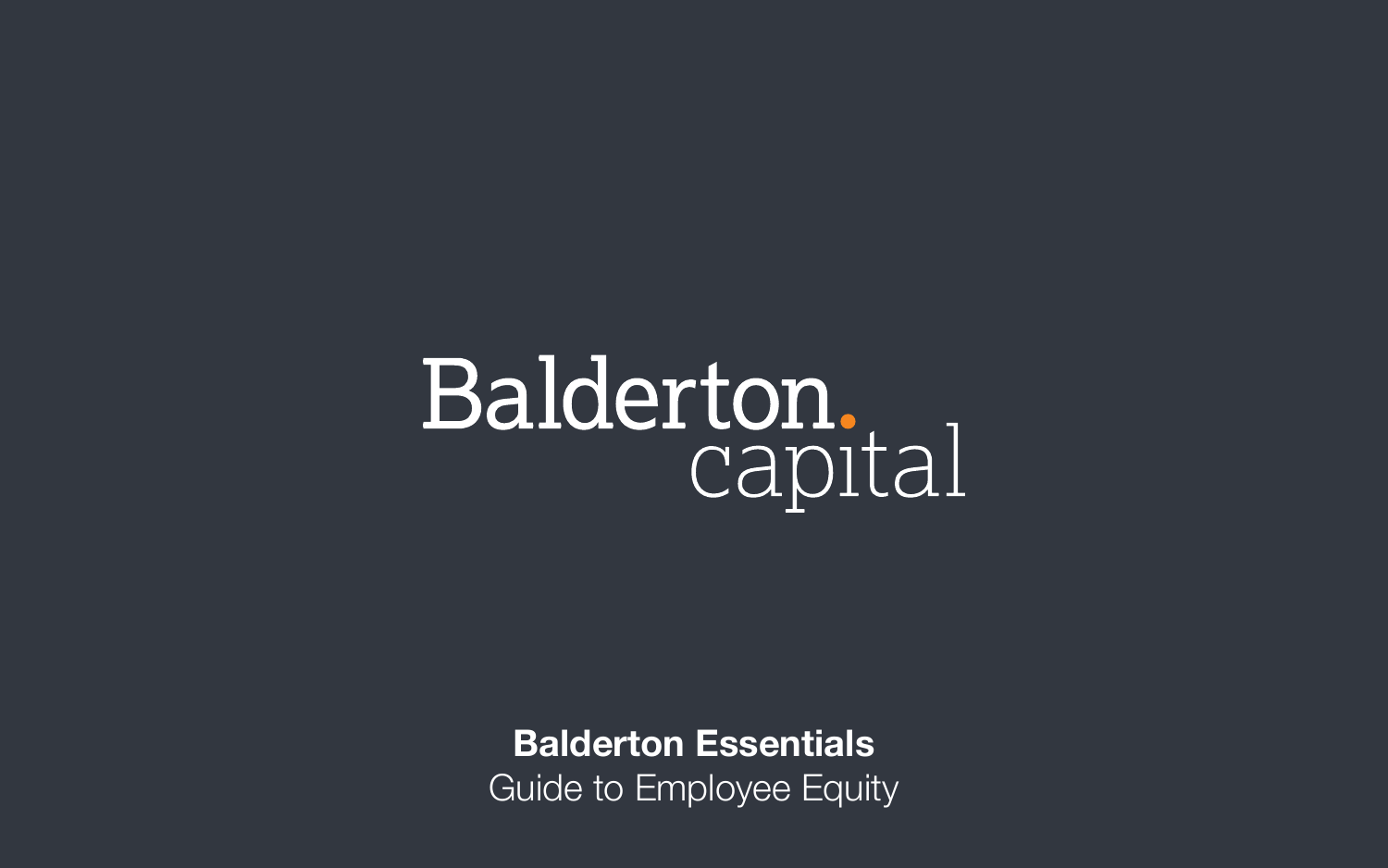### **What Do We Address Here?**

Why give equity to employees?

What is employee equity?

How much equity is needed for the ESOP pool and how does it evolve?

How much equity should I give an employee?

How do I set a strike price for employee options?

How do I help employees understand and value their equity?

What are the details of vesting, exercise, and refresh?

What are variations on stock options?

How do I present this to my board?

Where can I find more information?

### Balderton. capital

### 52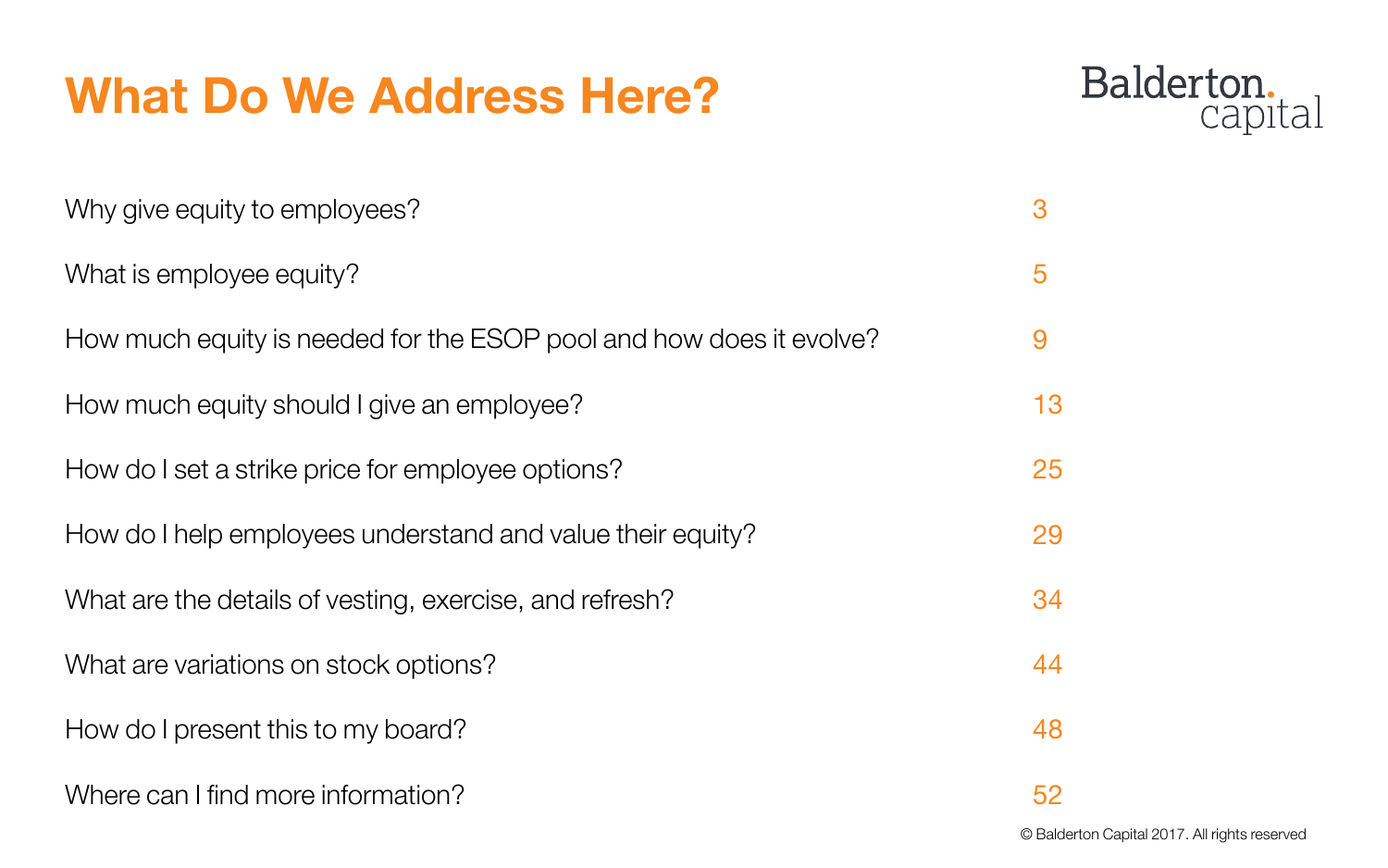## »**Why Give Equity to Employees?**

## Balderton.<br>Capital

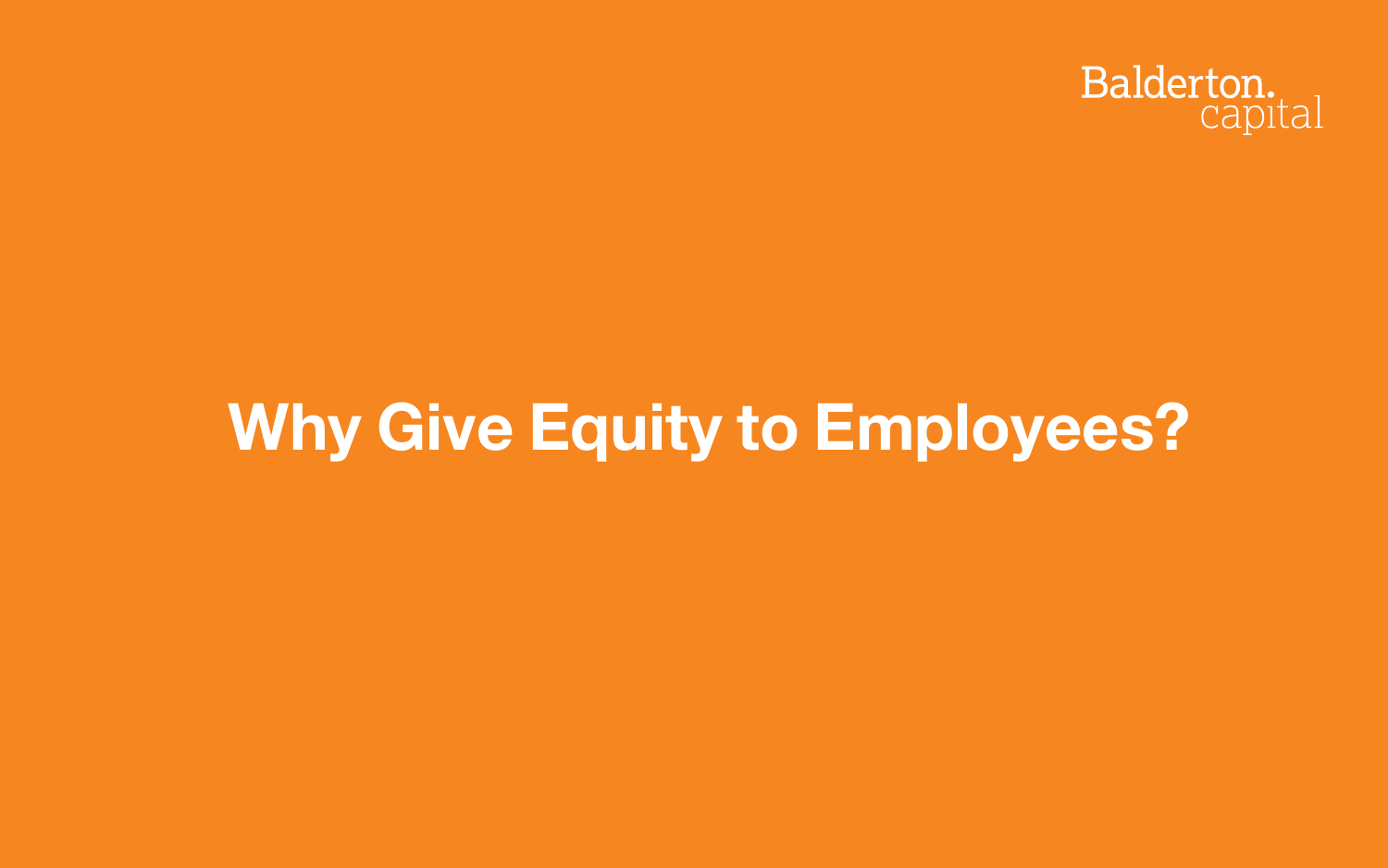© Balderton Capital 2017. All rights reserved

## **Why is Employee Equity Important?**

*Equity is important for…*

- » Compensation, especially in early days when cash is scarce
- » Recruiting rockstars (and everyone else!)
- » Retention and continued enthusiasm from the team
- » Incentivising future successes
- » Rewarding past performance
- » Culture and engendering a sense of collectiveness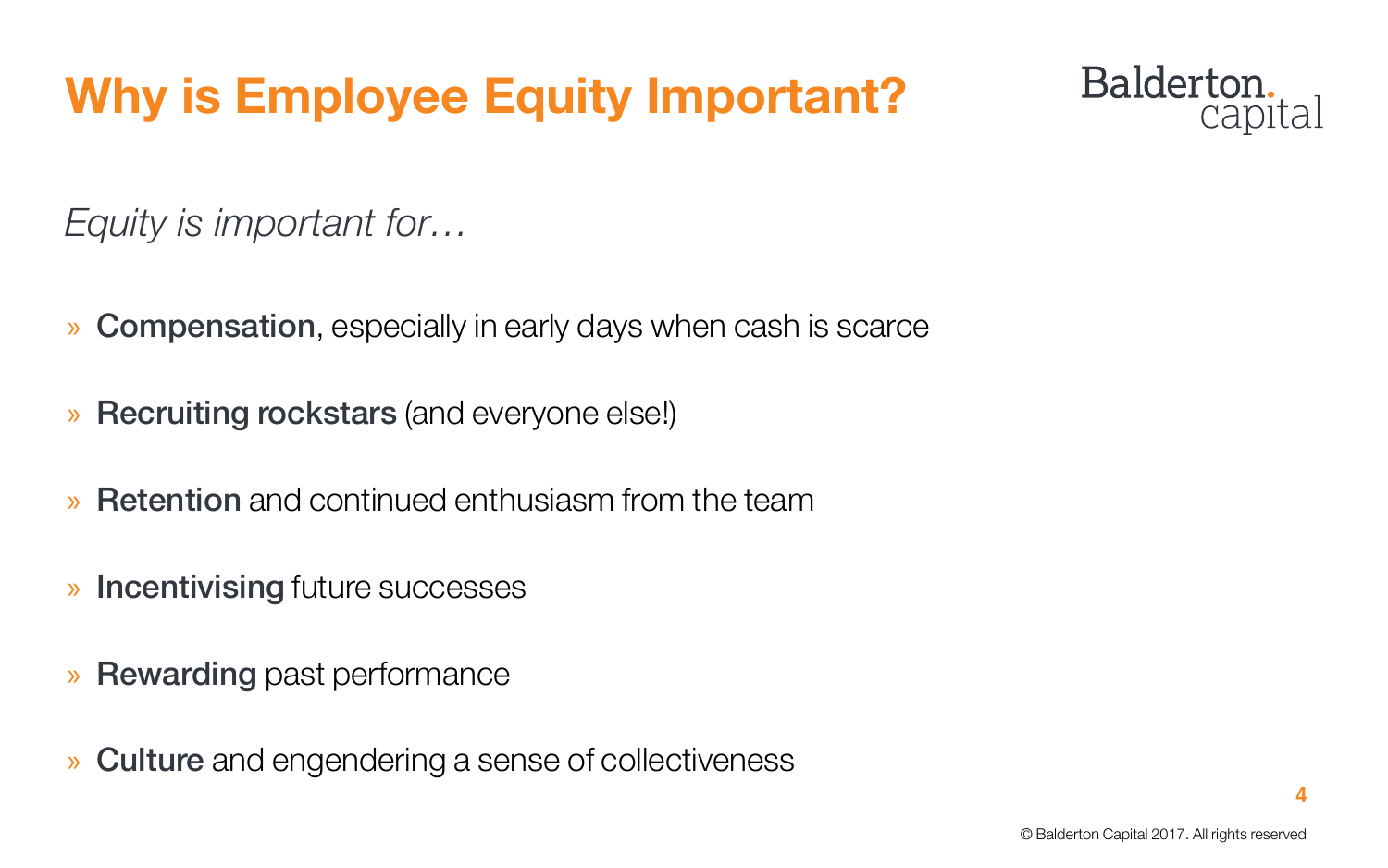## »**What is Employee Equity?**

## Balderton.<br>Capital

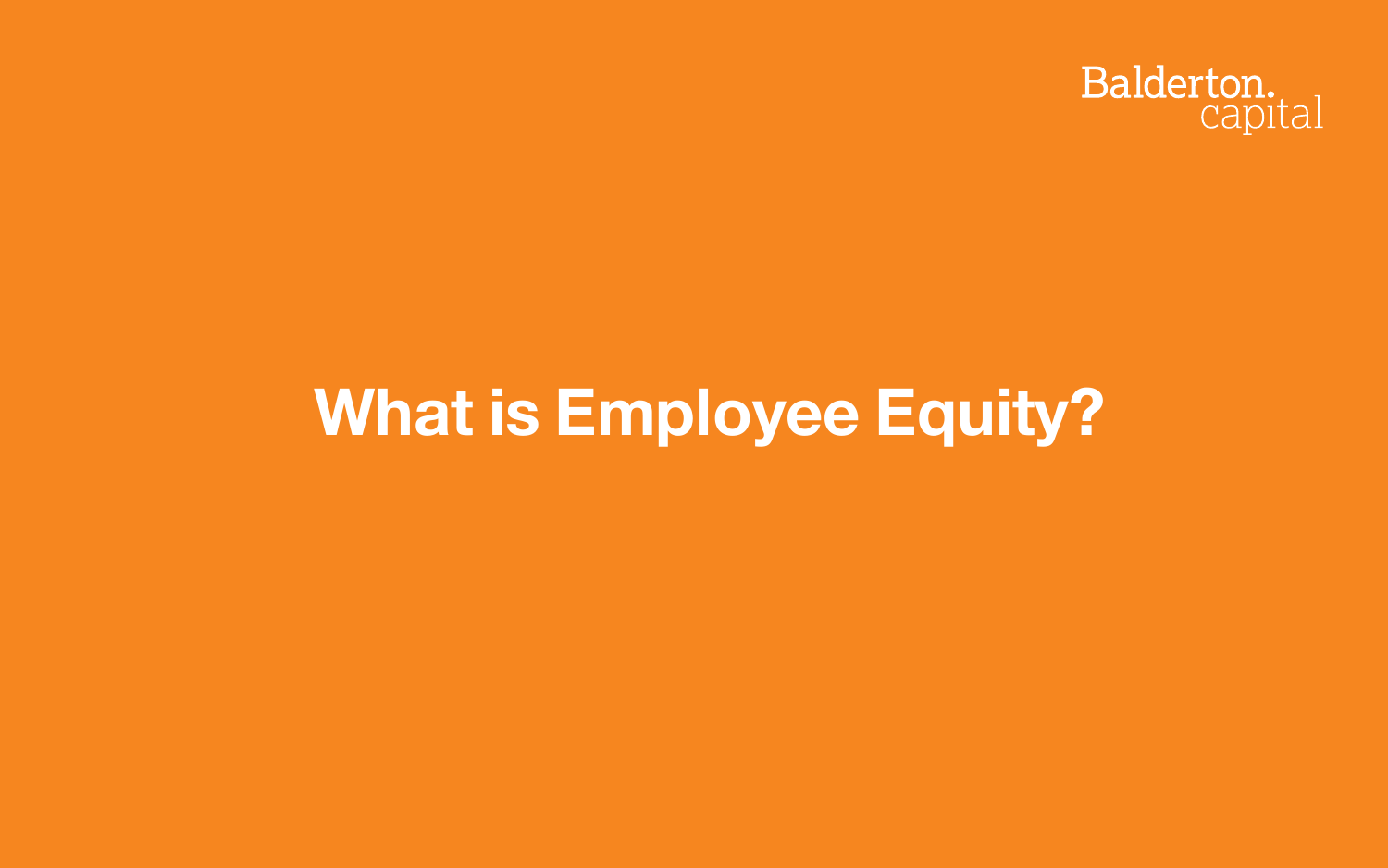## **Common Types of Equity for Employees**

### Options (ESOs)

» Most commonly used in:



» Offer the holder the right (but not the obligation) to buy company shares at a predetermined price over a specific timeframe

### Virtual shares (VSPs)

» Most commonly used in:



- » Also known as 'Phantom Shares' or 'Shadow Stock'
- » Provide a contractual right to the employee that mimics an ESO without the real option
- » Like ESOs, granted at a predetermined price, and upon exit (when the shareholder sells the real shares), the employee is treated as if he or she had sold the real shares
- » Unlike ESOs, do not provide employees with voting rights or the other rights of traditional shareholders upon exercise

#### **Warrants**

» Used in:



» Like ESOs, offer the holder the right to buy company shares at a predetermined price over a specific timeframe in the future. In specific jurisdictions, warrants have more favourable tax

» 'BSPCE' warrants are considered most tax-efficient type

- treatment than ESOs
- in France
- other jurisdictions may not apply



## **Balderton**

» In some jurisdictions, such as Sweden, warrants and other types of equity are much more complex (e.g. employees may have to pay a 'premium' upfront) and tax advantages seen in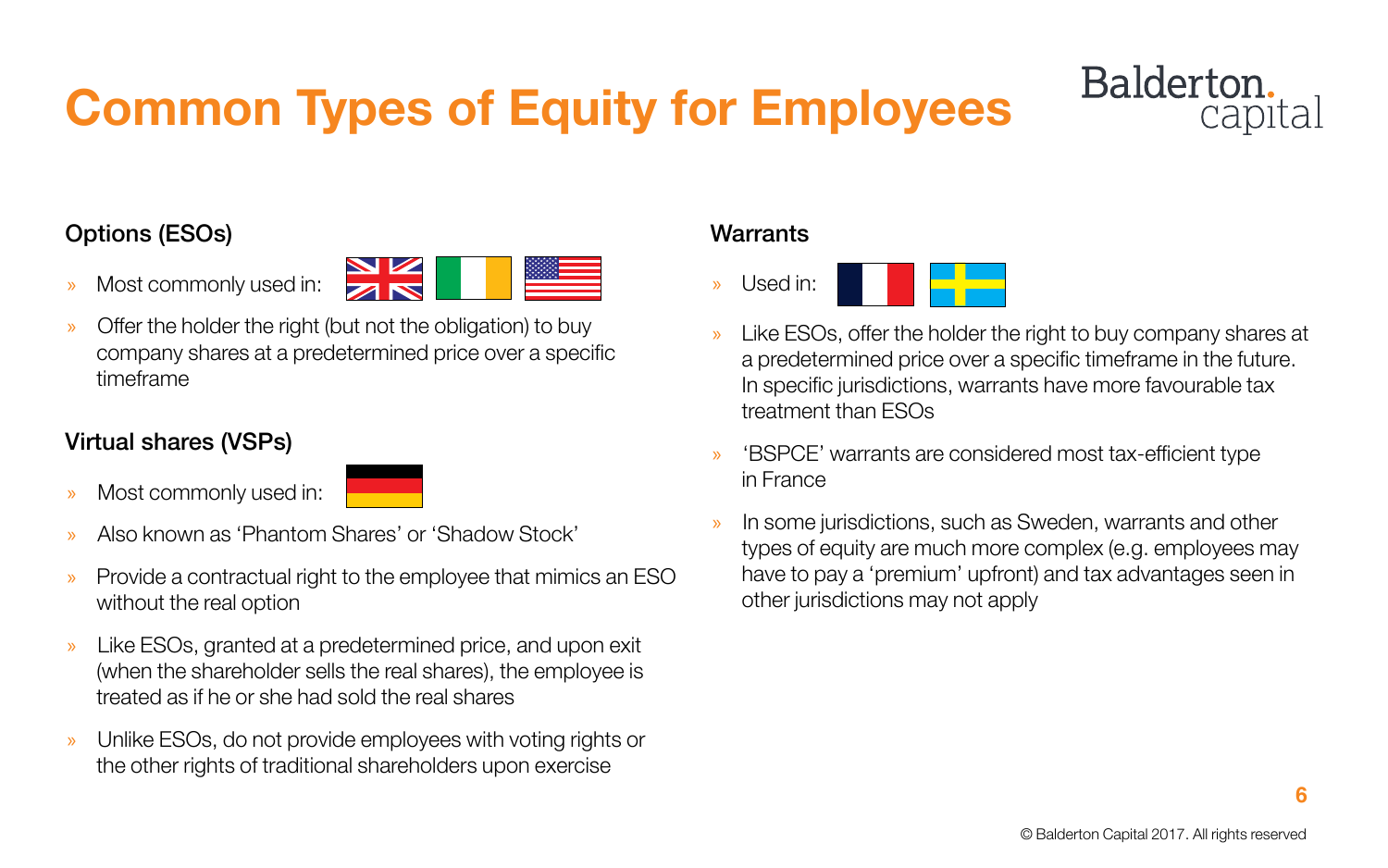## **Key Events in the Life of an Option**

### **Vesting Period**

Time over which options become exercisable by employee

**Cliff**

Employee earns right to exercise first portion of granted options

### **Grant**

Employee receives promise of future option

### **Exercise**

Employee exercises option to purchase shares at the strike price. May occur any time after vesting. If an employee leaves the company before an exit, he or she is often required to exercise any vested options within a specified window (i.e. 90 days).

> **7** This may be very short, as when an employee works for the company at the time of an exit and exercises and sells on the same day. Alternatively, this may also be long due to tax reasons, as when an employee exercises at a low strike price and intends to hold the options so that the gain from sale is taxed as long-term capital gains.

 $\overline{\phantom{a}}$ 

### Balderton. capital

}

**Sale**

### **Fully Vested**

Employee has earned right to exercise all options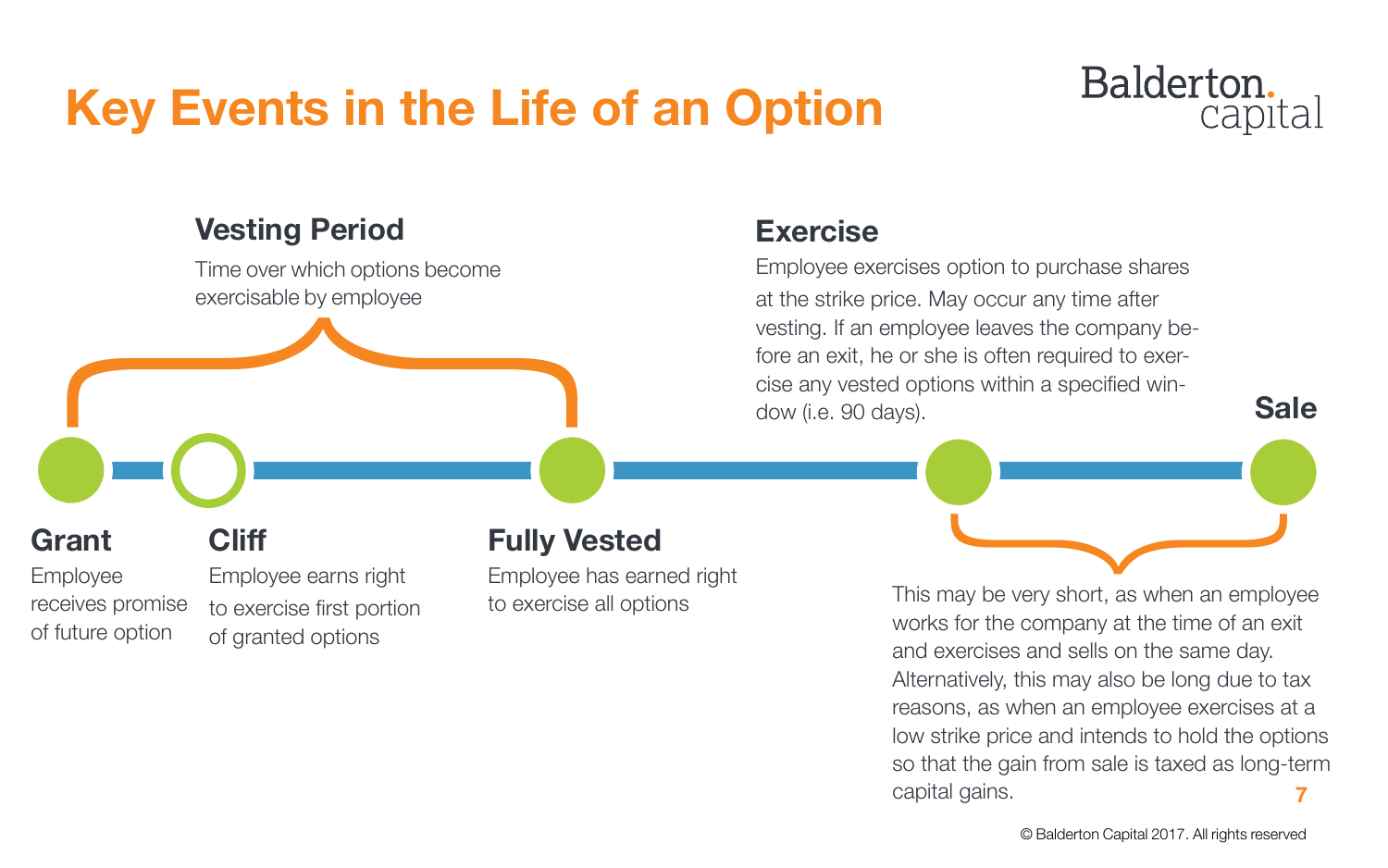## **Other Key Terms in Equity**

- » Employee Stock Option Plan: A programme that sets out the terms of employee equity
- » **Employee option pool:** The percentage of a company's total shares outstanding set aside to be offered to employees as a tool for recruitment and / or retention
- » Strike price: Also known as an exercise price. The price (determined at the time of grant) at which an employee can purchase the shares of the grant
- » Exercise window: The timeframe over which an employee may purchase options. This window typically begins on the date of departure from a company and ends after a predetermined number of days
- » Refresh: A grant given to an employee after his or her initial hire
- » Types: For additional equity types / structures, especially for other countries or jurisdictions, see Section VIII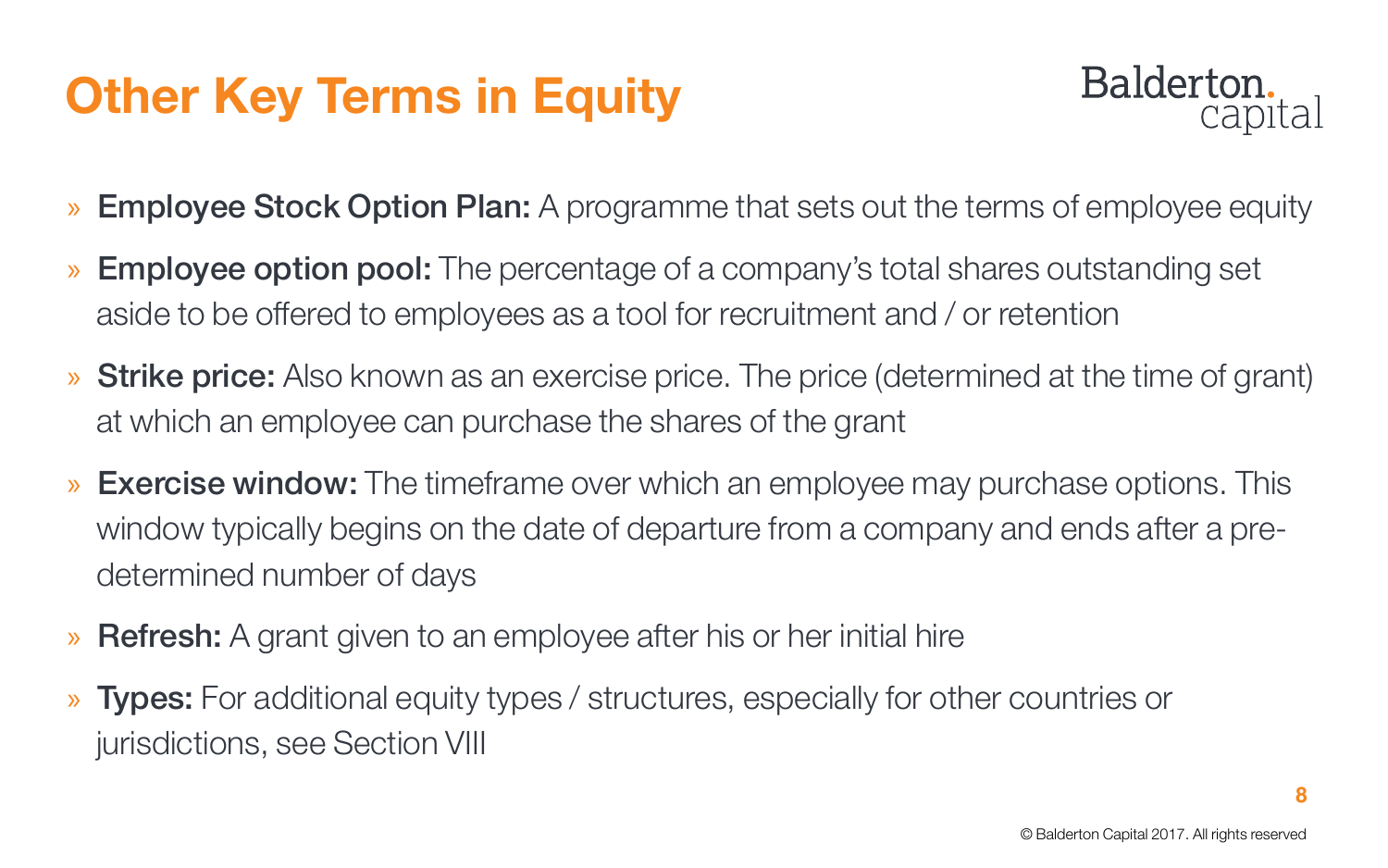## »**How Much Equity is Needed for the ESOP Pool and How Does it Evolve?**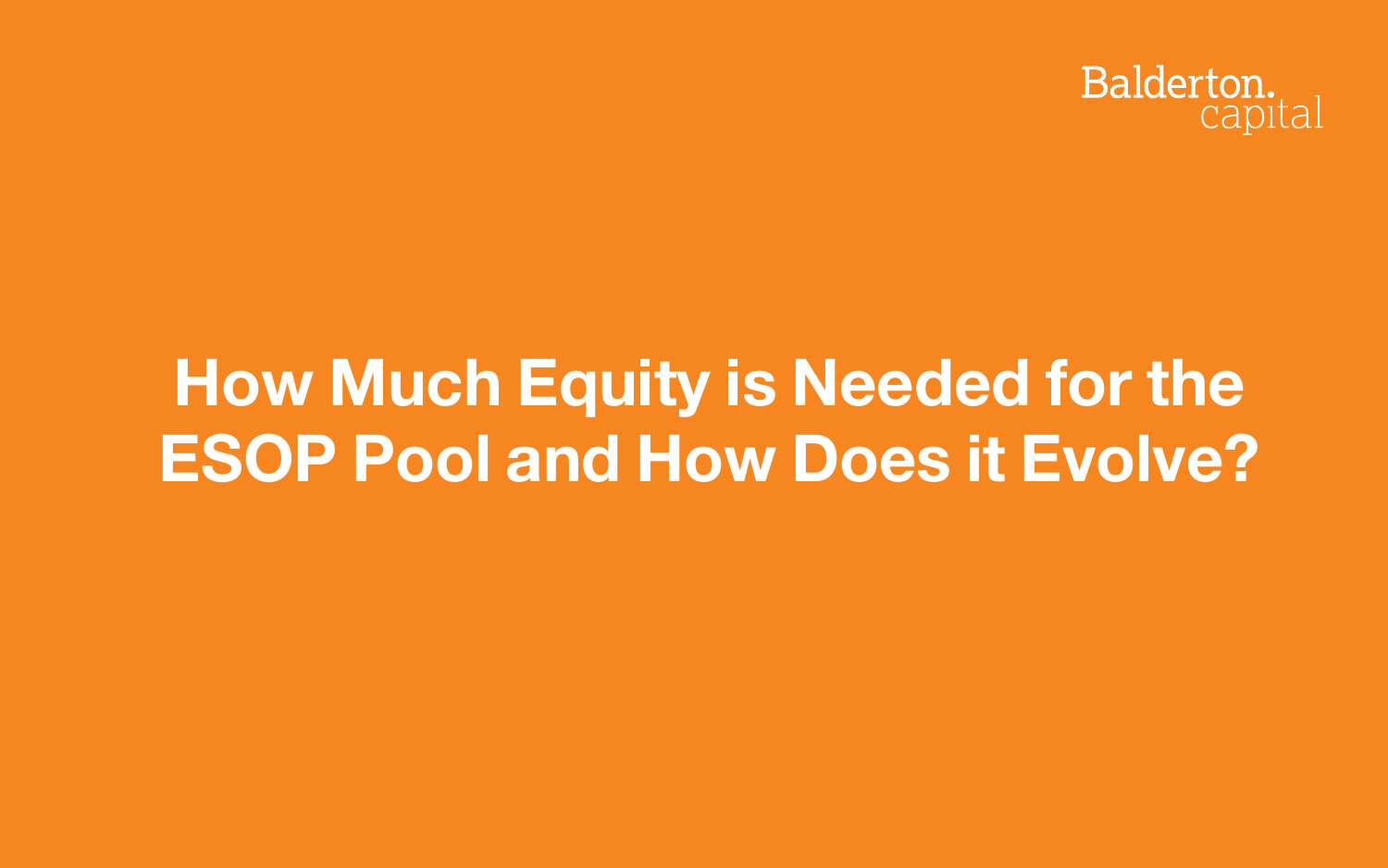© Balderton Capital 2017. All rights reserved

## **How Big Should an ESOP Pool Be?**

- » Note: Founder shares are separate from the ESOP pool and should not be included here
- » The size of the pool should be reviewed annually in conjunction with hiring plans—financing rounds also offer good opportunities for this
- » Typically, after any financing round through Series B, a company should aim to have an unallocated pool of ~7.5%. After Series C, the unallocated pool should represent roughly 5%

It is crucial to remember that while employee equity pools can be expanded over the company's financing journey, the pool should not expand infinitely. For example, once a company becomes public, other incentive programmes (like LTIPs) may be more appropriate.

## Balderton.

- 
- 
- 

### How much am I setting aside for my employees in aggregate?

This is an important decision made in conjunction with your investors and with your board.

We recommend growing your ESOP pool size to approximately match the below:

|                                                                              | <b>Seed – Series A</b> | <b>Series B</b> | <b>Series C</b> | <b>Thereafter</b> |
|------------------------------------------------------------------------------|------------------------|-----------------|-----------------|-------------------|
| Size of employee pool as %<br>of total equity (allocated $+$<br>unallocated) | $7.5 - 10\%$           | $9 - 12%$       | $12 - 15%$      | $15% +$           |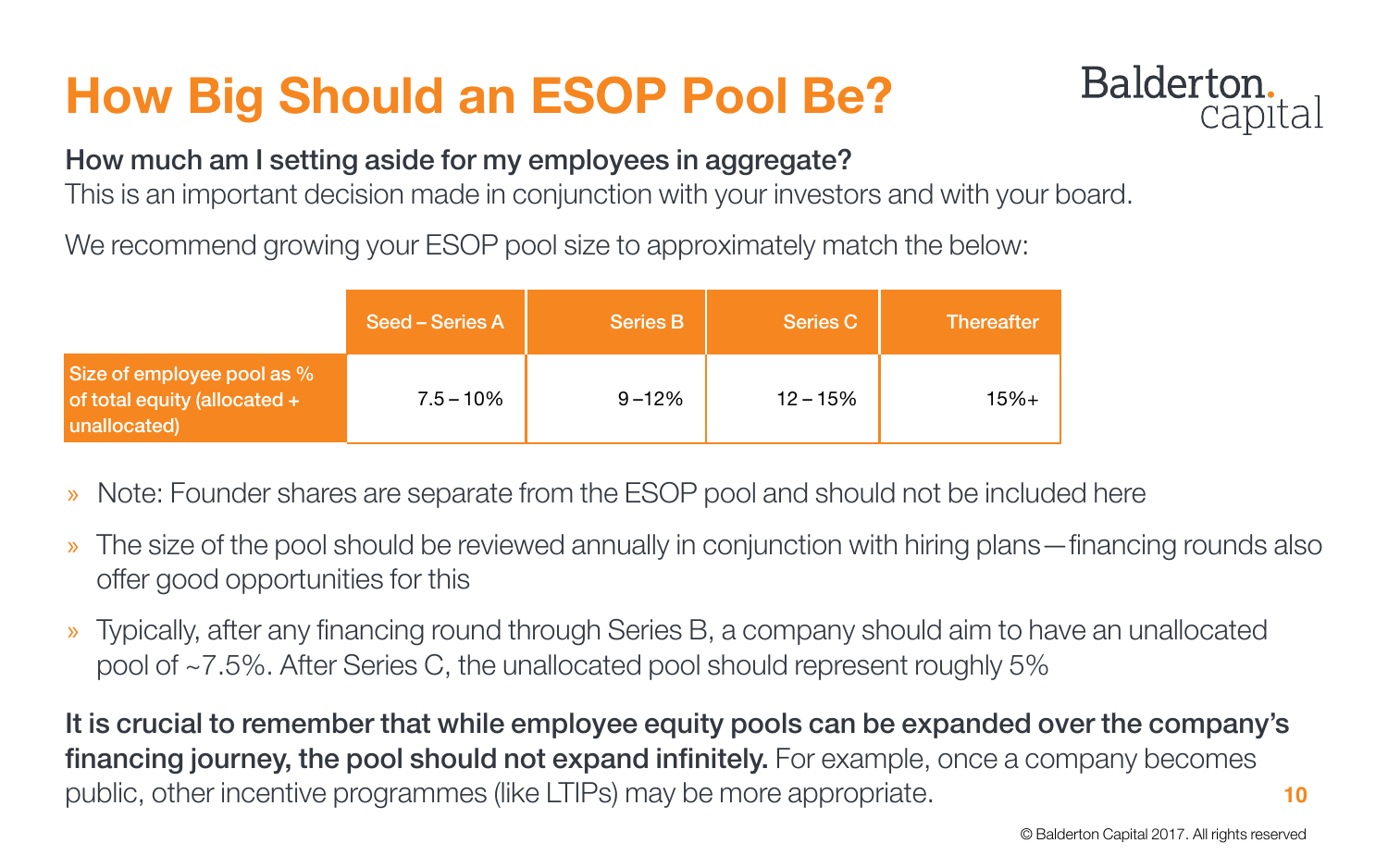© Balderton Capital 2017. All rights reserved

## **How does the pool evolve?**

### Illustrative Example\* of ESOP Evolution

*\*Note: companies should be evaluated on a case-by-case basis. Example is illustrative.*

|                                          | <b>Pre-ESOP</b> | <b>Seed</b> | <b>Series A</b> | <b>Series B</b> | <b>Series C</b> | <b>Series D</b> | <b>IPO</b> |
|------------------------------------------|-----------------|-------------|-----------------|-----------------|-----------------|-----------------|------------|
| Company<br><b>Valuation</b>              |                 | \$3M        | \$25M           | \$75M           | \$200M          | \$450M          | \$750M     |
| <b>Total Shares in</b><br><b>Company</b> | <b>10M</b>      | 12.5M       | <b>15M</b>      | <b>20M</b>      | <b>25M</b>      | <b>30M</b>      | 40M        |
| <b>ESOP-Total</b>                        | 1.9%            | 7.5%        | 10.0%           | 11.0%           | 13.5%           | 15.0%           | 18.0%      |
| <b>Allocated</b>                         | 1.9%            | 3.1%        | 5.9%            | 7.1%            | 9.0%            | 11.7%           | 15.0%      |
| Unallocated                              |                 | 4.4%        | 4.1%            | 3.9%            | 4.5%            | 2.9%            | 3.0%       |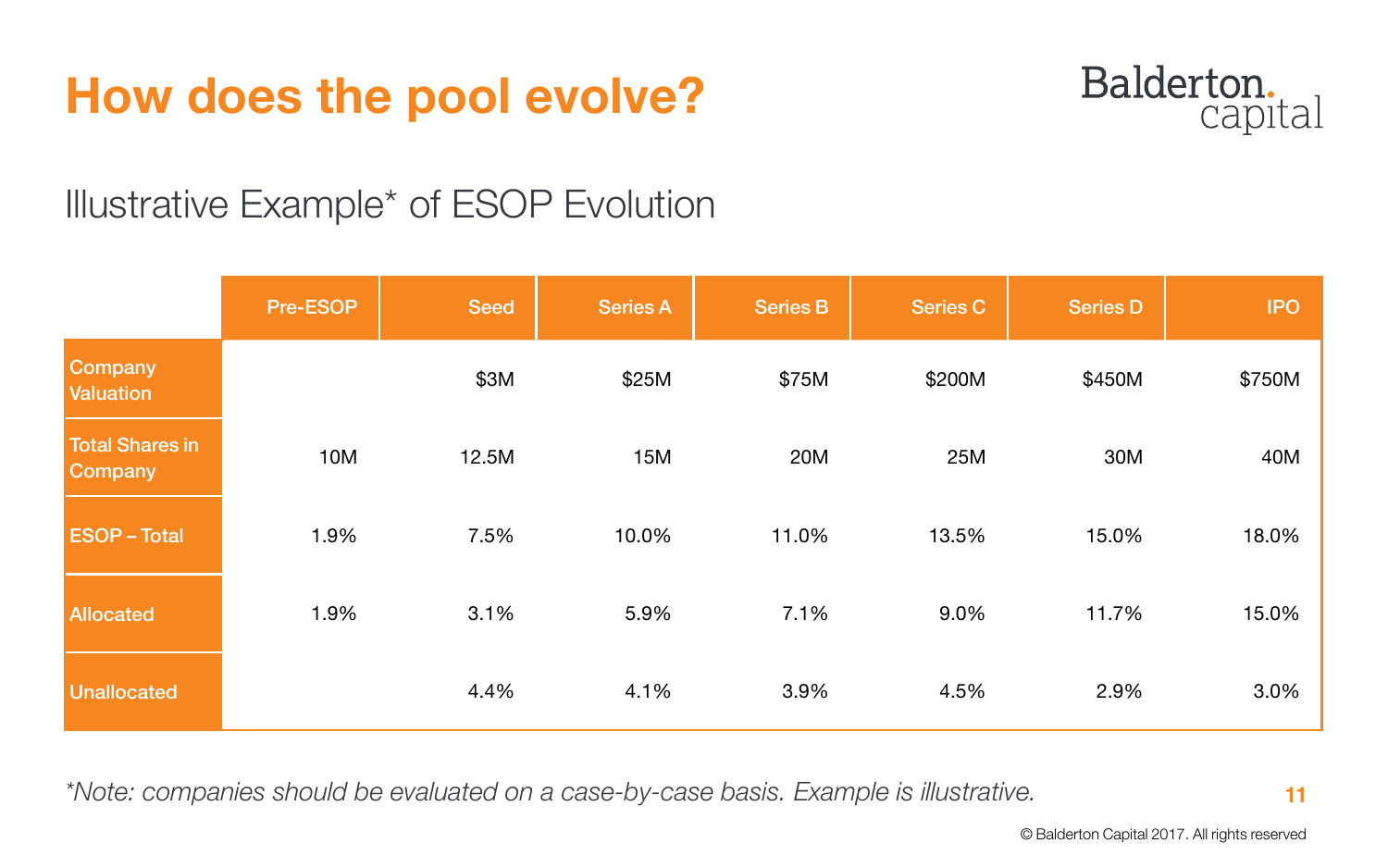© Balderton Capital 2017. All rights reserved

## **How does the pool evolve?**

Illustrative Example ESOP Pool Growth & Vesting

Cumulative. \*Assumes all allocated shares vest

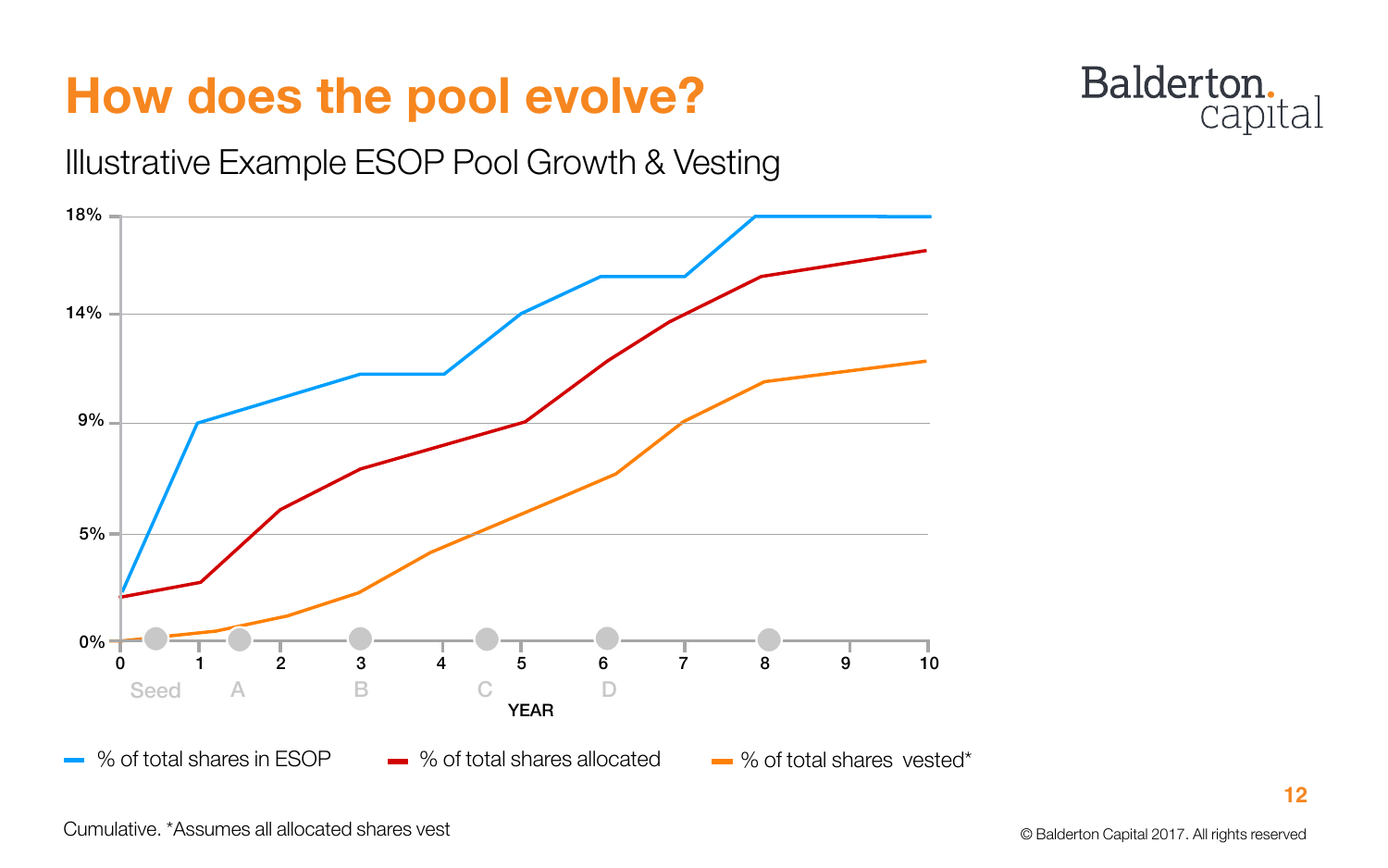## »**How Much Equity Should I Give an Employee?**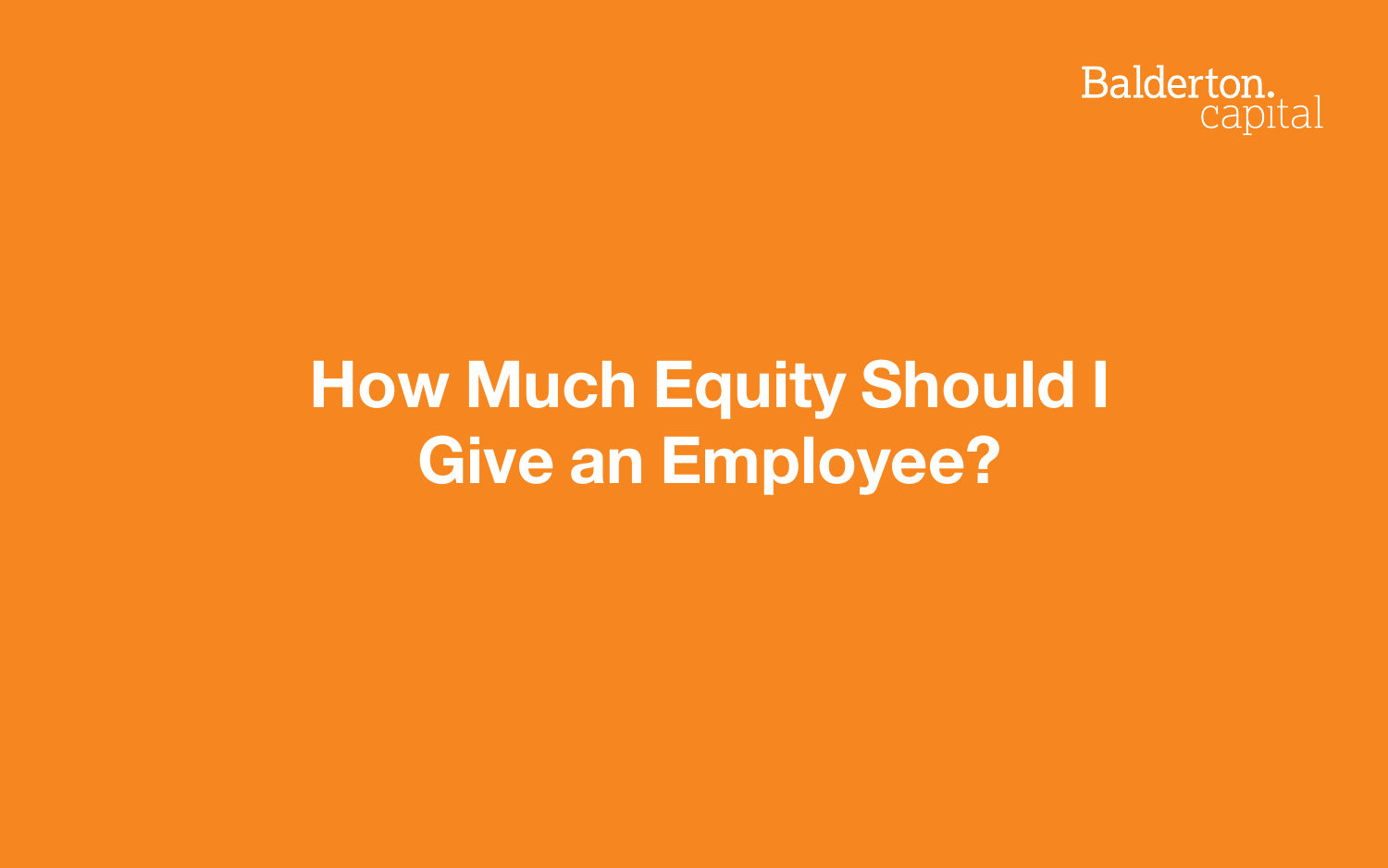© Balderton Capital 2017. All rights reserved

## **How Do Grants Change Over Time?**

It's okay for grants to start off as more art than science, but it will always require a balance between the two



Early on, equity helps to attract and incentivize team members who are vital to the initial success of the company (engineering, product development, etc.)

These grants vary in size, according to the candidate and resources.

### By Series B, most grants should be systematic and fairly transparent, within an employee stock

option plan.

Recruiting the C-level management team will still likely require tailored grants.

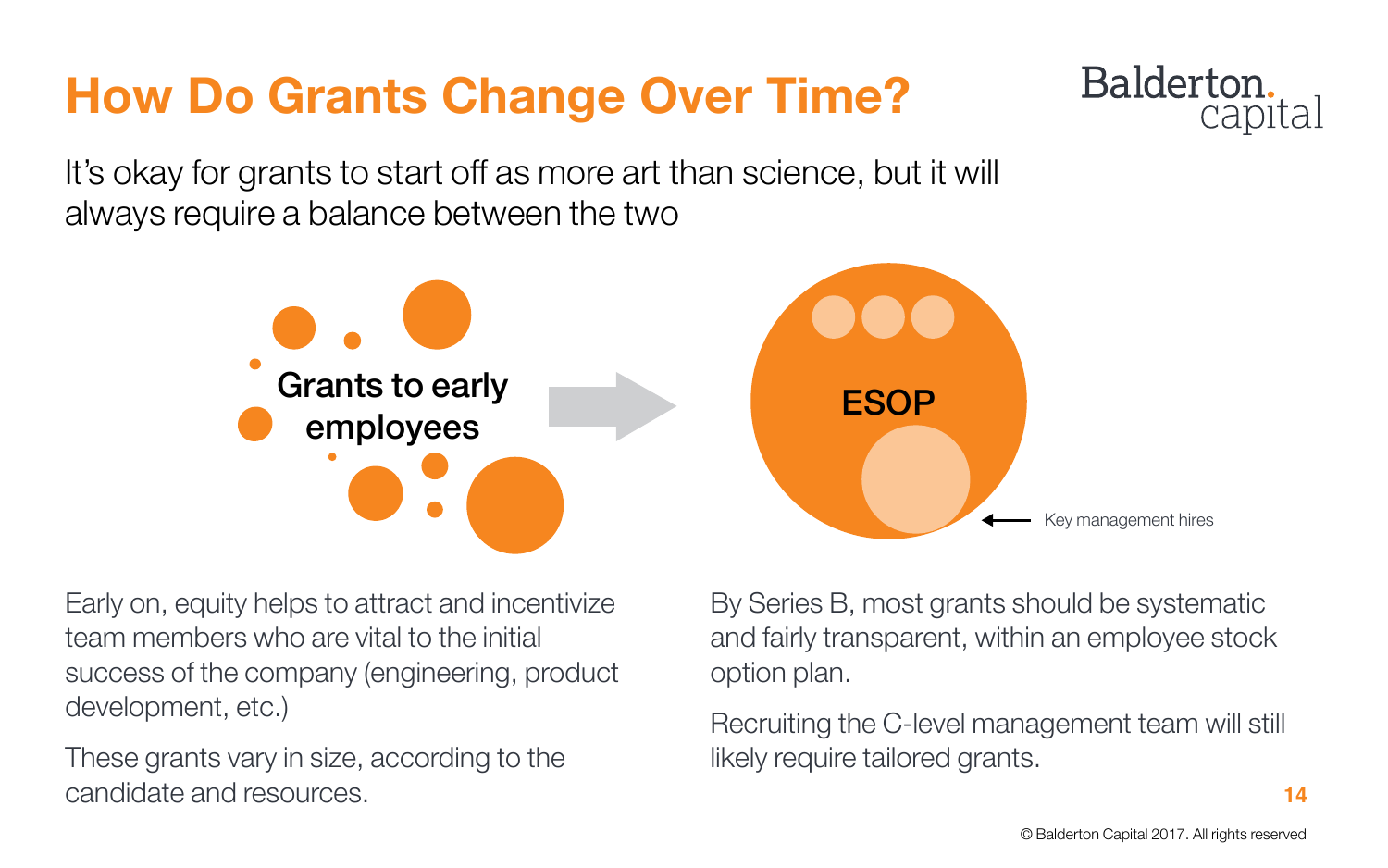## **Should All Employees Get Equity?**

- » Giving equity to all employees can be a powerful cultural tool. While this has many advantages, it's important to be thoughtful in granting options
- » Giving options to all employees helps ensure everyone feels a part of the vision and a sense of ownership within the company—which can be an incredibly powerful motivator
- » Even junior employees? Yes, grants can be relatively small for junior employees
- » Equity is not a limitless resource. However you allocate it, ensure you have enough to compensate rockstars and leaders
- » Founders may find that employees, especially in Europe, may not value equity as highly as a cash equivalent. In such cases, small equity grants or cash awards can be suitable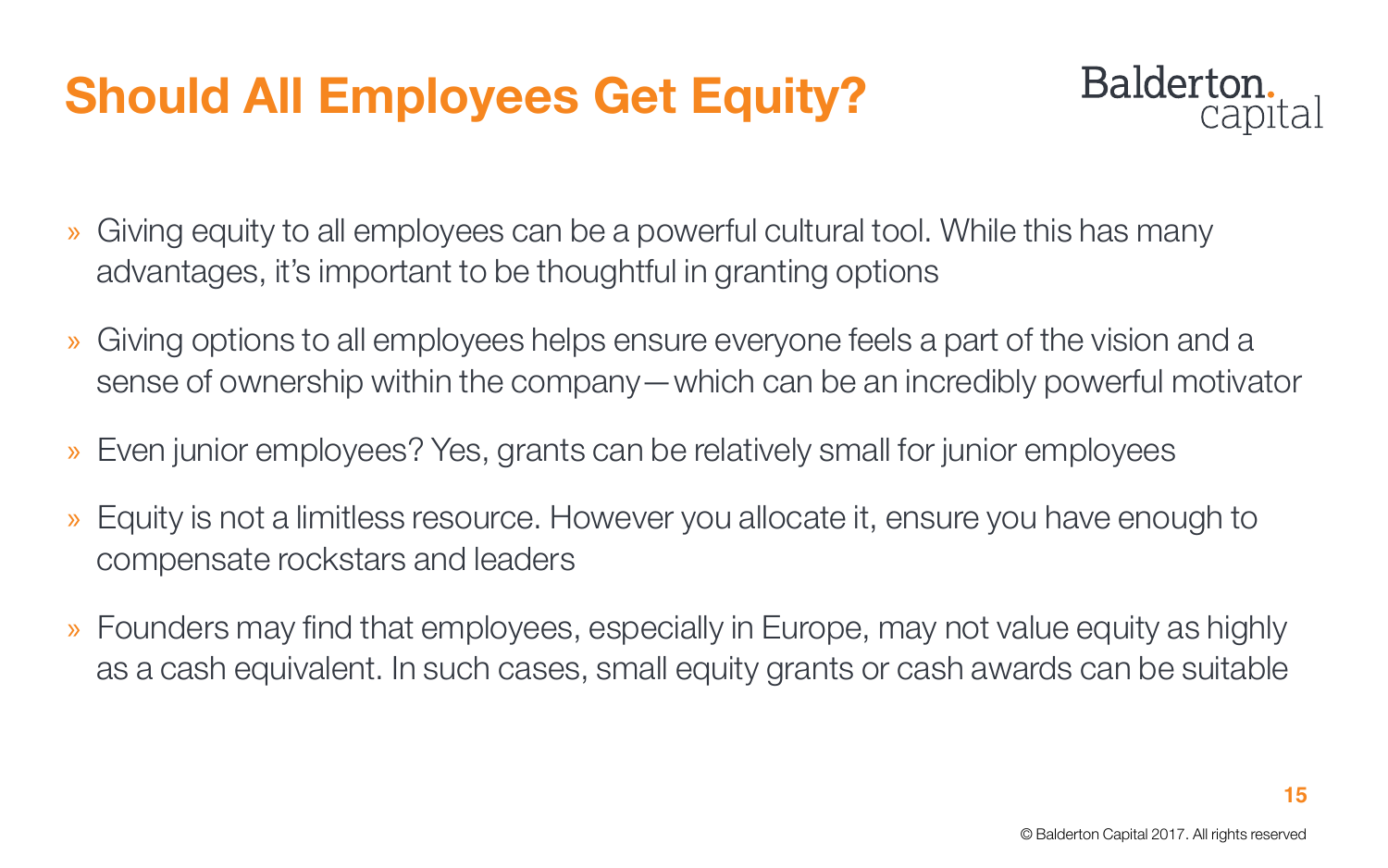© Balderton Capital 2017. All rights reserved

## **Planning the Size of Employee Grants**

Plan with a view on both the top-down and bottom-up!

What is the value of this person to us and what is a competitive offer?

### Balderton. capital

How much equity is available in the employee option pool?

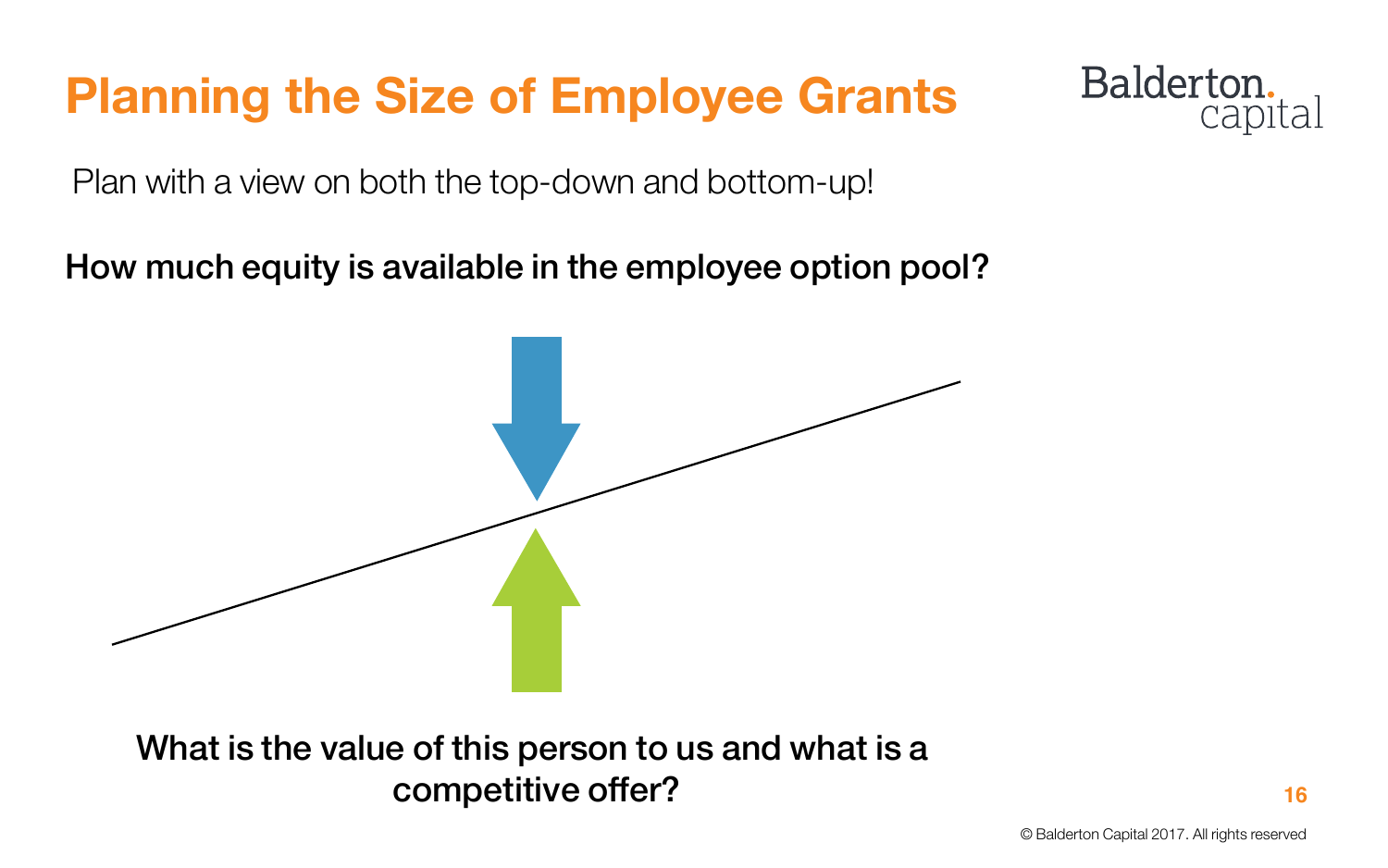© Balderton Capital 2017. All rights reserved

## **What are the Steps of Planning Grants?**

### To plan equity for near-term hires:

- Create a hiring plan for the next  $\sim$  18 months
- 2 Estimate how much equity you anticipate needing for each new hire
	- a Start planning with senior hires, as their grants will likely be the largest
	- **b** Include a buffer for negotiation!
- 3 Before Series B: Determine appropriate grant size based on:
	- a Amount of employee option pool
	- b Role / experience of the individual, and
	- c Market / competitor offers
- *or*
- **Series B+:** Confirm grant size and total equity needed based on ESOP scheme
	- Include a buffer for exceptions
- 2 Identify existing employees to be awarded refresh or reward grants
- 3 Consider how these grants inform future expectations
- 4 Update ESOP scheme as appropriate

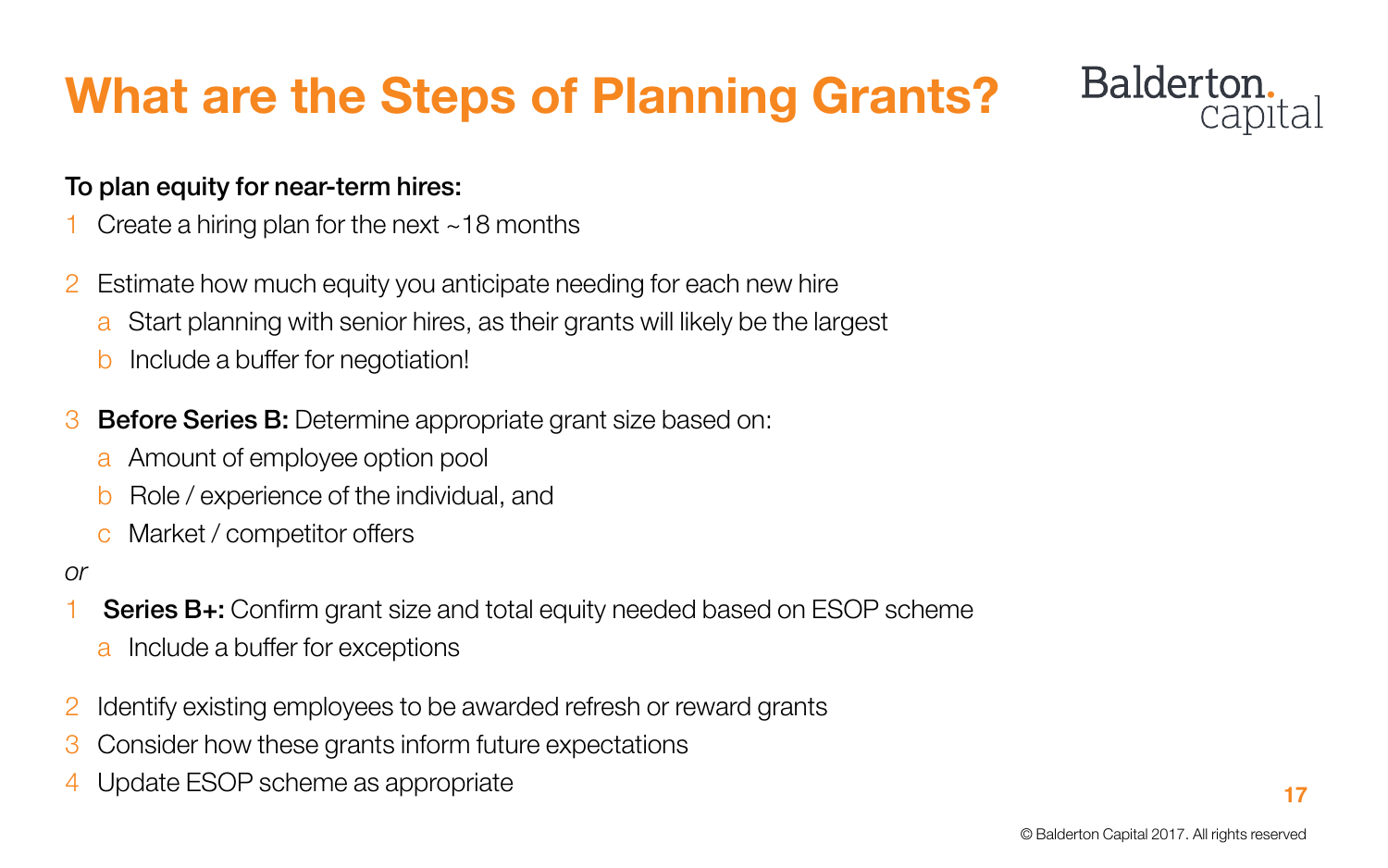© Balderton Capital 2017. All rights reserved

## **How do ESOP Grant Sizes Differ by Stage?**

| # of Employees                                                              | < 15                                                | $15 - 50$                           | $50+$                                                         |
|-----------------------------------------------------------------------------|-----------------------------------------------------|-------------------------------------|---------------------------------------------------------------|
| $\overline{\phantom{a}}$ Typical cash compensation $\overline{\phantom{a}}$ | Minimal                                             | <b>Below market</b>                 | Close to market                                               |
| <b>Corresponding Equity</b>                                                 | Up to 1% per employee<br>(typical in U.S. startups) | By seniority                        | <b>Based on ESOP scheme</b><br>(typically multiple of salary) |
| <b>Bottom Line</b>                                                          | Be generous!                                        | Move away from<br>individual grants | Stick to the scheme!                                          |

## Balderton.<br>capital

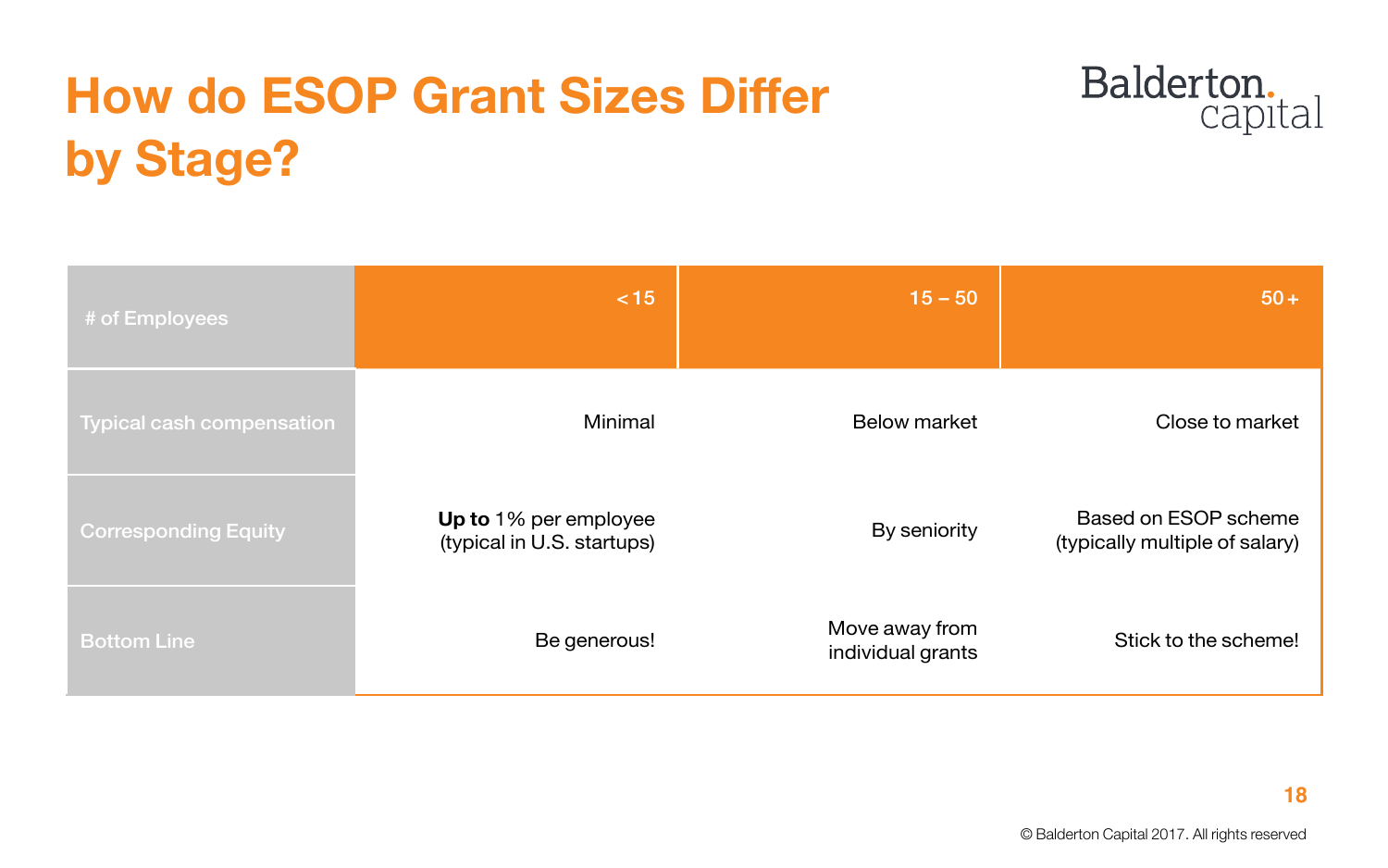© Balderton Capital 2017. All rights reserved

## **What are Typical Grants for Early Employees?**

Grant size for early (first 1-10) employees is determined by role and experience, but should reflect the early stage at which they joined

In the U.S., the earliest few hires might expect up to  $1\%$  each. Expectations are somewhat lower in Europe, but this is adjusting upward

Incentivizing your first 10 employees via equity is **more art than science.** It's helpful at this stage to step back and think about how much you want allocated by your seed round, and to set compensation expectations for your early hires based on realistic and ambitious upside potential

You can find a more detailed tool in planning for an individual grants [here](https://docs.google.com/spreadsheets/d/1viXebAe_EfMOxiIzwDe7-mC7jLntJWnbYIua4tdzLlI/edit?usp=sharing). You can find further reading about grant sizes and benchmarks [here](https://drive.google.com/open?id=1MJip35vFsmwbJJeaUe_M5iFTt7VDP5McvFtt0C1zpMc).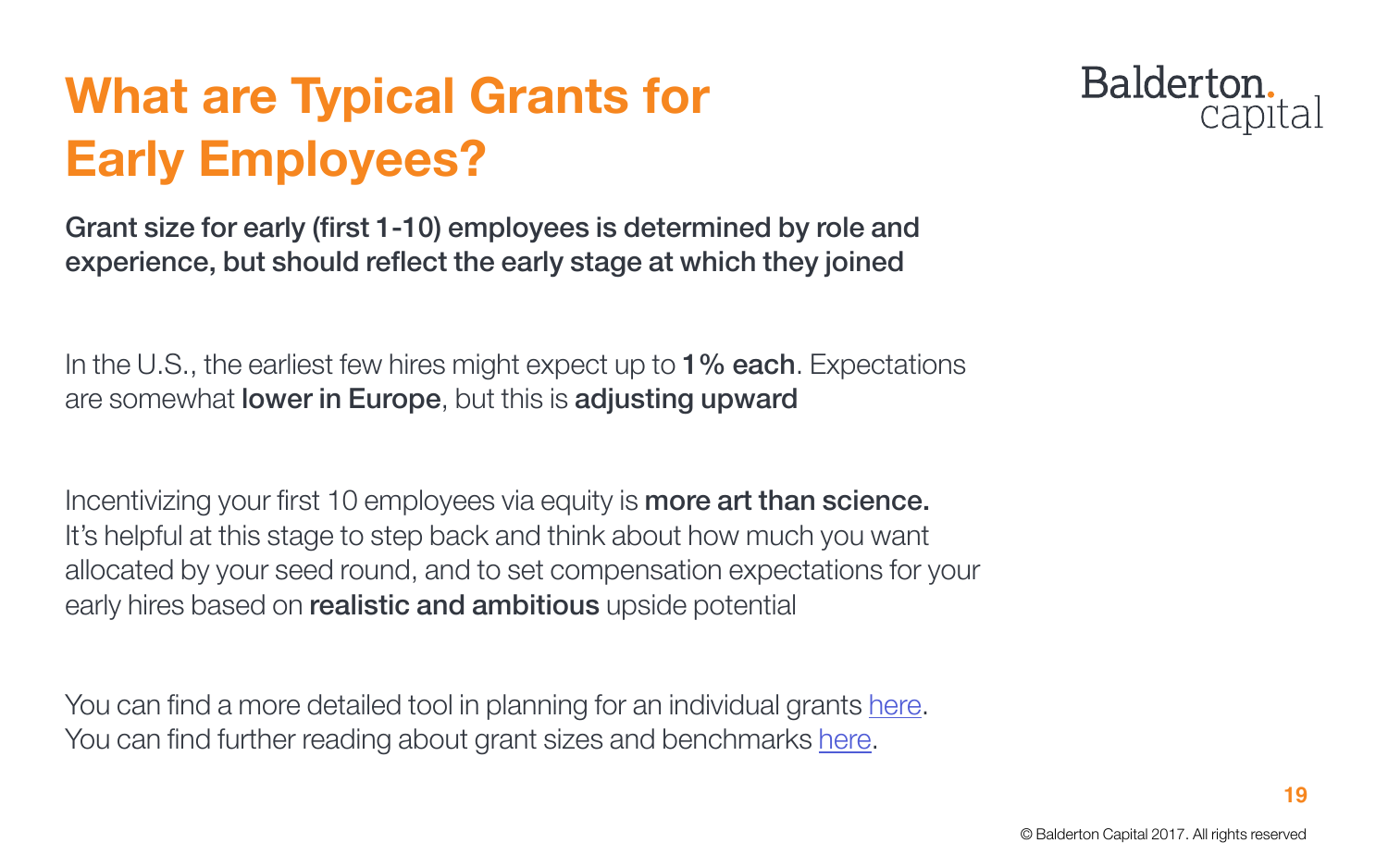© Balderton Capital 2017. All rights reserved

By Series B and beyond, a structured ESOP scheme should **determine grant size by** applying a multiple to the employee's base salary

- » Levels can be used to coordinate grant sizes as a proportion of base salary across roles and functions
- » As company valuation grows, upside falls and you may have to offer multiples at the higher end of the ranges in the table below
- » In places where salaries are lower, multiples may also be higher

You can find a more detailed tool in planning for an individual grants [here](https://docs.google.com/spreadsheets/d/1viXebAe_EfMOxiIzwDe7-mC7jLntJWnbYIua4tdzLlI/edit#gid=968627365).

You can find further reading about grant sizes and benchmarks [here](https://drive.google.com/open?id=1MJip35vFsmwbJJeaUe_M5iFTt7VDP5McvFtt0C1zpMc).

| <b>Role</b>       | <b>Level</b> | <b>Salary Mult.</b> |
|-------------------|--------------|---------------------|
| C-Level           | 1            | See next slide      |
| <b>VP</b>         | 2            | $0.7x - 2.0x$       |
| <b>Director</b>   | 3            | $0.5x - 1.0x$       |
| Manager           | 4            | $0.3x - 0.7x$       |
| Key Functions*    | 5            | $0.2x - 0.5x$       |
| <b>All Others</b> | 5+           | $0.0x - 0.2x$       |

## **What are Typical Grants at Different Levels?**

For example, If a Manager earns a salary of €80,000, his grant could be  $0.5 \times \text{\textsterling}80,000 = \text{\textsterling}40,000$ . The number of shares in the grant is determined by the delta between the most recent valuation and strike price of the options

\*Key Functions might include strong individual contributors (tech or otherwise) that will have to be incentivized proportional to the value they bring the business

| <b>Level</b> | <b>Salary Mult.</b> |
|--------------|---------------------|
| 1            | See next slide      |
| 2            | $0.7x - 2.0x$       |
| 3            | $0.5x - 1.0x$       |
| 4            | $0.3x - 0.7x$       |
| 5            | $0.2x - 0.5x$       |
| $5+$         | $0.0x - 0.2x$       |
|              |                     |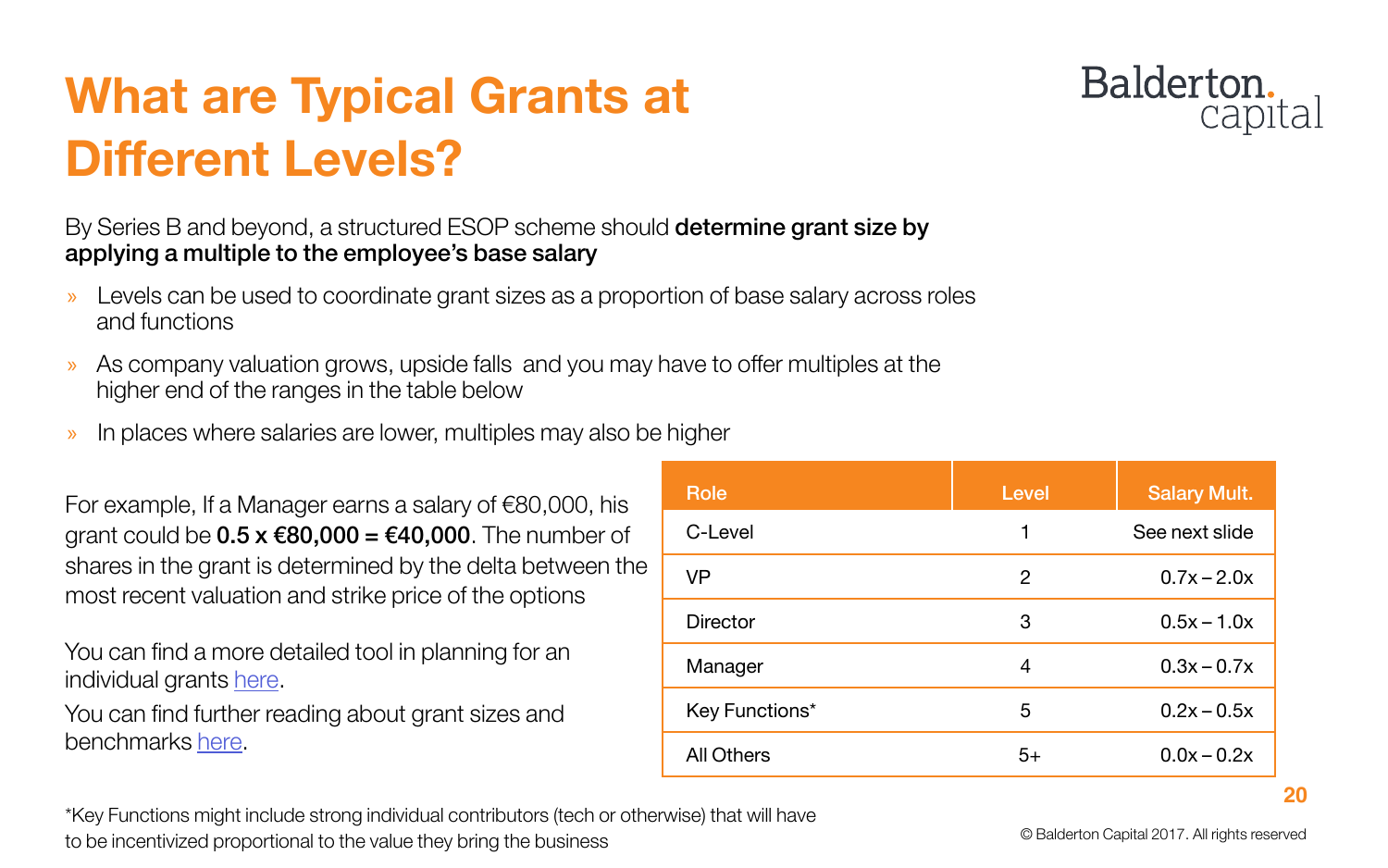© Balderton Capital 2017. All rights reserved

## **What are Typical Grants for C-Level?**

#### Management team hires will likely expect to negotiate larger grants, regardless of stage

- » These grants will remain highly individualized
- » It is rarely necessary to give even critical senior hires more than 1-2% (with the exception of CEO hires). Think carefully, and discuss with your board, before you make an initial grant of more than 1%
- » At later stages, you should also examine the size of this grant relative to the individual's salary

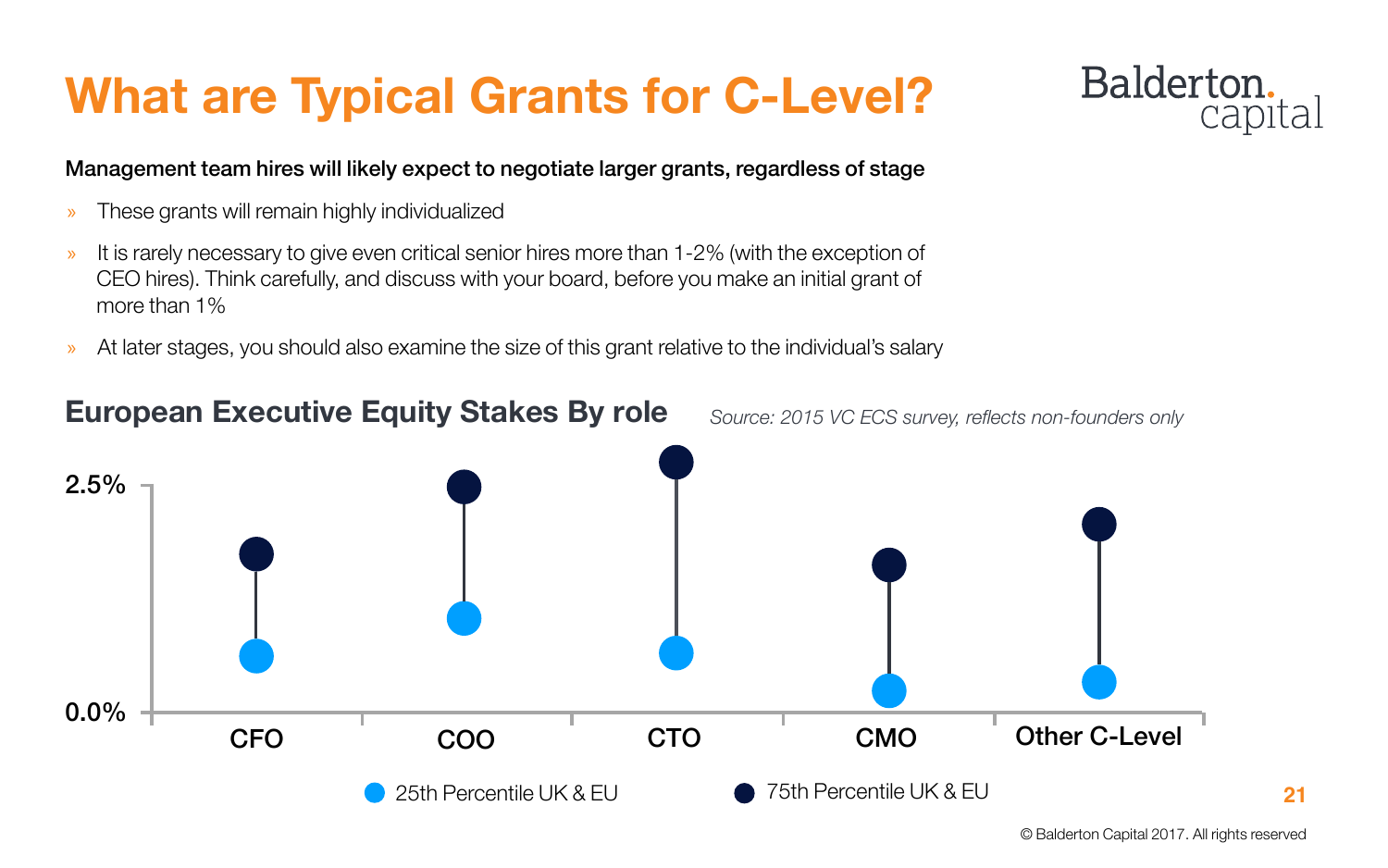- » 'Pied Piper' was founded three years ago by two co-founders
- » 'Pied Piper' first hired a talented and experienced engineer, and offered him 1% of the company as part of his compensation. He was essential in the company's early days and is still with the company today
- » Another great engineer joined shortly thereafter, and was also offered a similar grant
- » The early grants for the whole team can be seen in the table below

#### This hypothetical case study is meant to help illustrate the planning process that a company may go through for early employee grants

## **Case Study: 'Pied Piper'**

| <b>Original Team &amp; Grants</b> | # shares   | $\parallel$ % of company |
|-----------------------------------|------------|--------------------------|
| Total company                     | 12,500,000 | 100.0%                   |
| <b>Target ESOP</b>                | 937,500    | 7.50%                    |

| <b>Original Team &amp; Grants</b> | # shares | % of company | <b>Original Team &amp; Grants</b> |
|-----------------------------------|----------|--------------|-----------------------------------|
| <b>ESOP</b>                       |          |              | Total company                     |
| <b>Allocated</b>                  |          |              | <b>Target ESOP</b>                |
| Engineer 1 (first hire)           | 125,000  | 1.00%        |                                   |
| Engineer 2 (second hire)          | 112,500  | 0.90%        |                                   |
| Product 1                         | 87,500   | 0.70%        |                                   |
| <b>Total ESOP</b>                 | 325,000  | 2.60%        |                                   |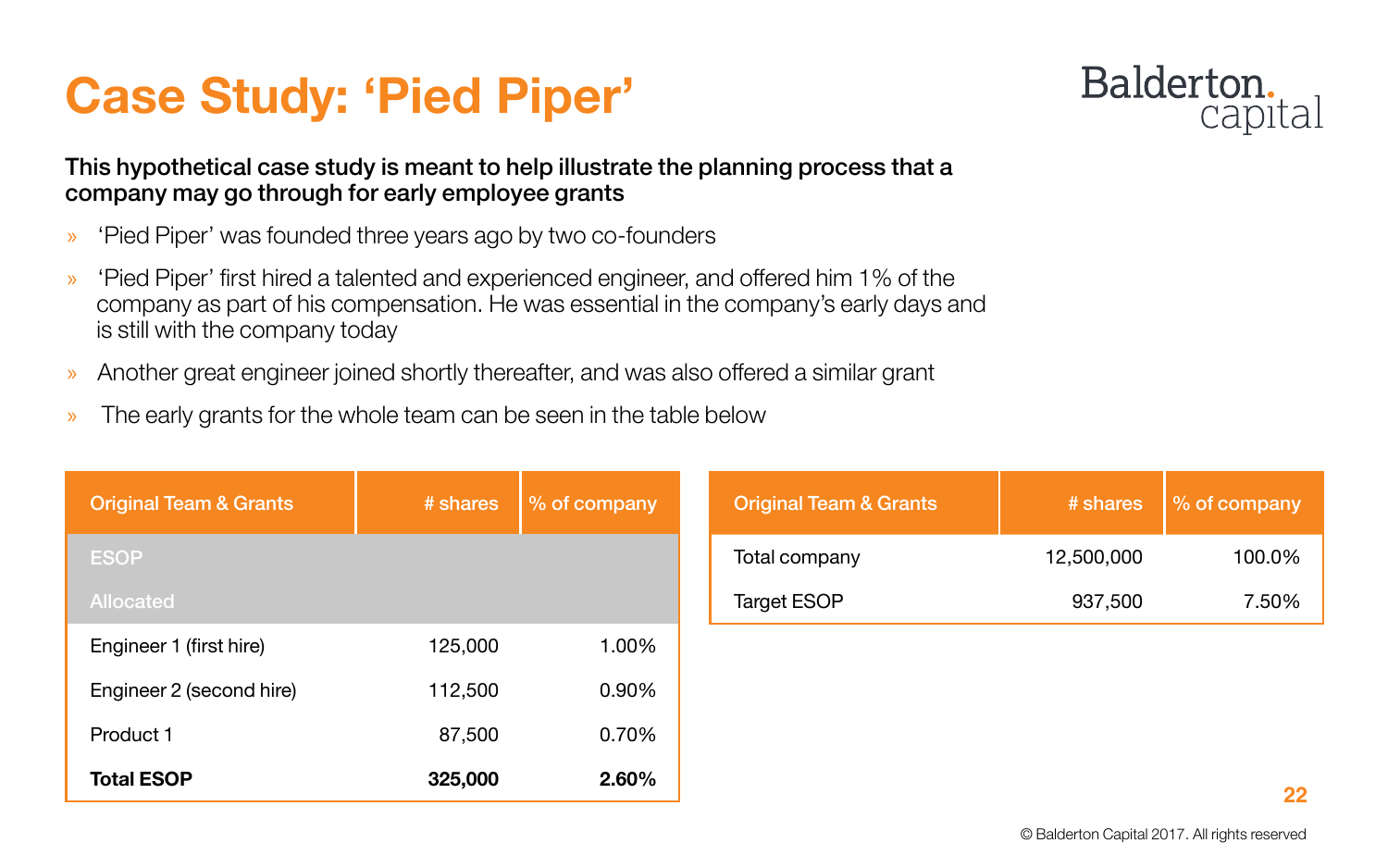

## **Case Study: 'Pied Piper'**

| <b>Post-Series A</b>     | # shares  | % of company | <b>Post-Series A</b>                                                                                                 | # shares   | % of company |
|--------------------------|-----------|--------------|----------------------------------------------------------------------------------------------------------------------|------------|--------------|
| <b>ESOP</b>              |           |              | Total company                                                                                                        | 15,000,000 | 100.0%       |
| <b>Allocated</b>         |           |              | <b>Target ESOP</b>                                                                                                   | 1,500,000  | 10,00%       |
| Engineer 1 (first hire)  | 125,000   | 0.83%        |                                                                                                                      |            |              |
| Engineer 2 (second hire) | 112,500   | 0.75%        | 'Pied Piper' is now post-Series A. The co-founders<br>$\sum$<br>have established an ESOP, and the pool represents 9% |            |              |
| Engineer 3               | 15,000    | 0.10%        | of all outstanding equity (allocated and unallocated)                                                                |            |              |
| Engineer 4               | 15,000    | 0.10%        | The current team allocations can be seen in the<br>$\lambda$                                                         |            |              |
| <b>Product 1</b>         | 87,500    | 0.58%        | table below                                                                                                          |            |              |
| Sales / Biz Dev 1        | 3,000     | 0.02%        |                                                                                                                      |            |              |
| Sales / Big Dev 2        | 3,000     | $0.02\%$     |                                                                                                                      |            |              |
| <b>Marketing Mgr 1</b>   | 4,000     | 0.03%        |                                                                                                                      |            |              |
| Unallocated              | 1,135,000 | 7.57%        |                                                                                                                      |            |              |
| <b>Total ESOP</b>        | 1,500,000 | 10.00%       |                                                                                                                      |            |              |

## Balderton.<br>capital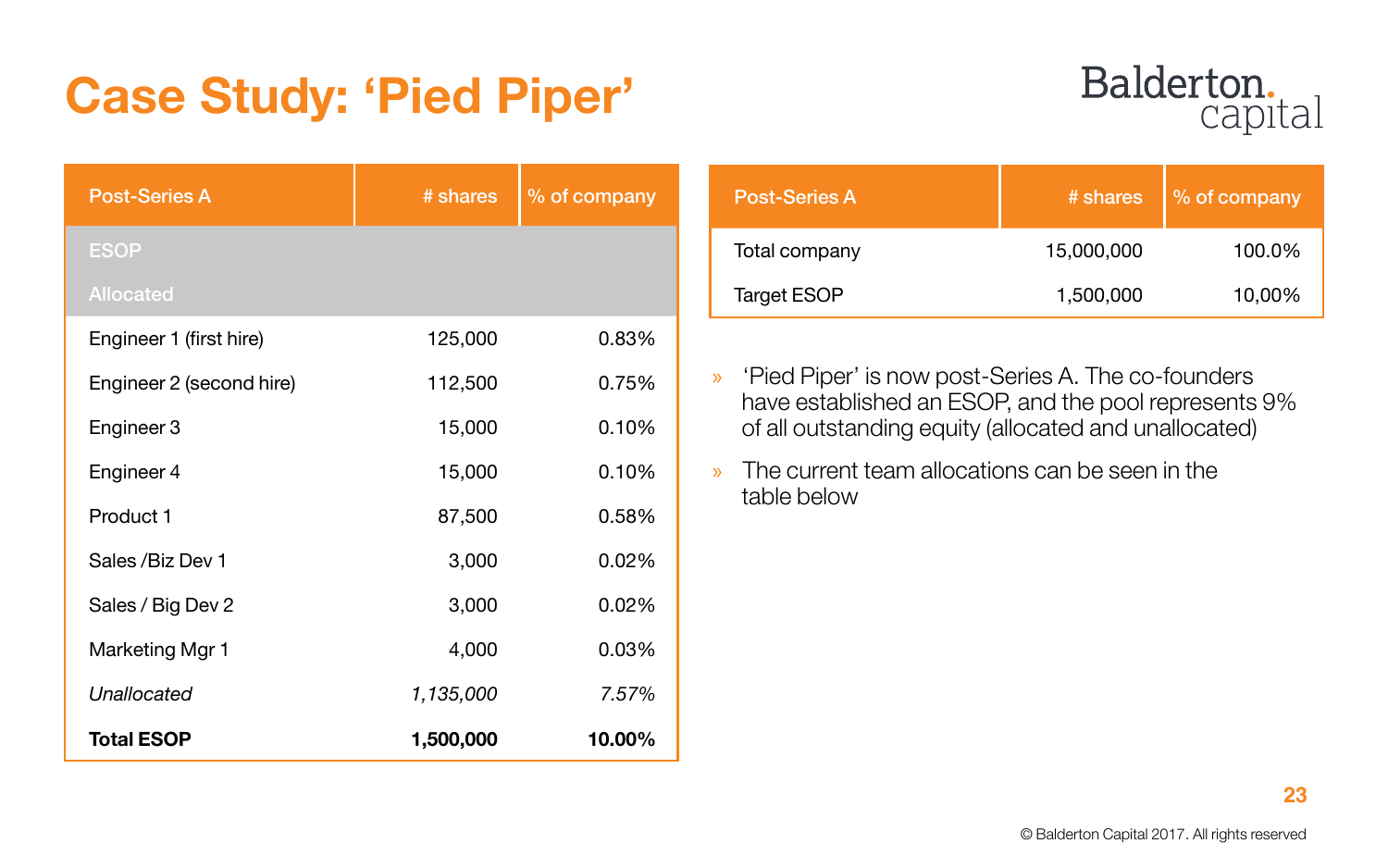© Balderton Capital 2017. All rights reserved

## **Case Study: 'Pied Piper'**

- » The co-founders have decided to continue giving grants to all employees going forward
- » There are key hires to be made over the next 18 months, including:
- » COO, who will also act as Head of Sales; VP of Marketing; and VP of Finance
- » The founders' plan anticipates the following grants :

| <b>Post-Series A</b>        | # shares   | % of company |
|-----------------------------|------------|--------------|
| Total company               | 15,000,000 | 100.00%      |
| <b>Target ESOP</b>          | 1,500,000  | 10%          |
| <b>ESOP</b>                 |            |              |
| <b>Allocated - Existing</b> |            |              |
| Engineer 1 (first hire)     | 125,000    | 0.83%        |
| Engineer 2 (second hire)    | 112,500    | 0.75%        |
| Engineer 3                  | 15,000     | 0.10%        |
| Engineer 4                  | 15,000     | 0.10%        |
| Product 1                   | 87,500     | 0.58%        |
| Sales / Biz Dev 1           | 3,000      | 0.02%        |
| Sales / Big Dev 2           | 3,000      | 0.02%        |
| <b>Marketing Mgr 1</b>      | 4,000      | 0.03%        |

|                              | This is a refresh grant |        |
|------------------------------|-------------------------|--------|
|                              | for the first Engineer  |        |
| <b>Allocated - New</b>       |                         |        |
| COO / Head of Sales          | 300,000                 | 2.00%  |
| <b>VP Finance</b>            | 75,000                  | 0.50%  |
| <b>VP Marketing</b>          | 60,000                  | 0.40%  |
| Engineer 5                   | 22,500                  | 0.15%  |
| Engineer 6                   | 22,500                  | 0.15%  |
| Product 2                    | 6,000                   | 0.04%  |
| Sales / Biz Dev 3            | 1,500                   | 0.01%  |
| Sales / Biz Dev 4            | 1,500                   | 0.01%  |
| <b>Allocated - Refreshes</b> |                         |        |
| <b>Engineer 1</b>            | 18,750                  | 0.13%  |
| <b>Unallocated</b>           | 627,250                 | 4.18%  |
| <b>Total ESOP</b>            | 1,500,000               | 10.00% |

| <b>Allocated - New</b>       |  |
|------------------------------|--|
| COO / Head of Sales          |  |
| <b>VP Finance</b>            |  |
| <b>VP Marketing</b>          |  |
| Engineer 5                   |  |
| Engineer 6                   |  |
| Product 2                    |  |
| Sales / Biz Dev 3            |  |
| Sales / Biz Dev 4            |  |
| <b>Allocated - Refreshes</b> |  |
| <b>Engineer 1</b>            |  |
| Unallocated                  |  |
| <b>Total ESOP</b>            |  |
|                              |  |

## Balderton.<br>capital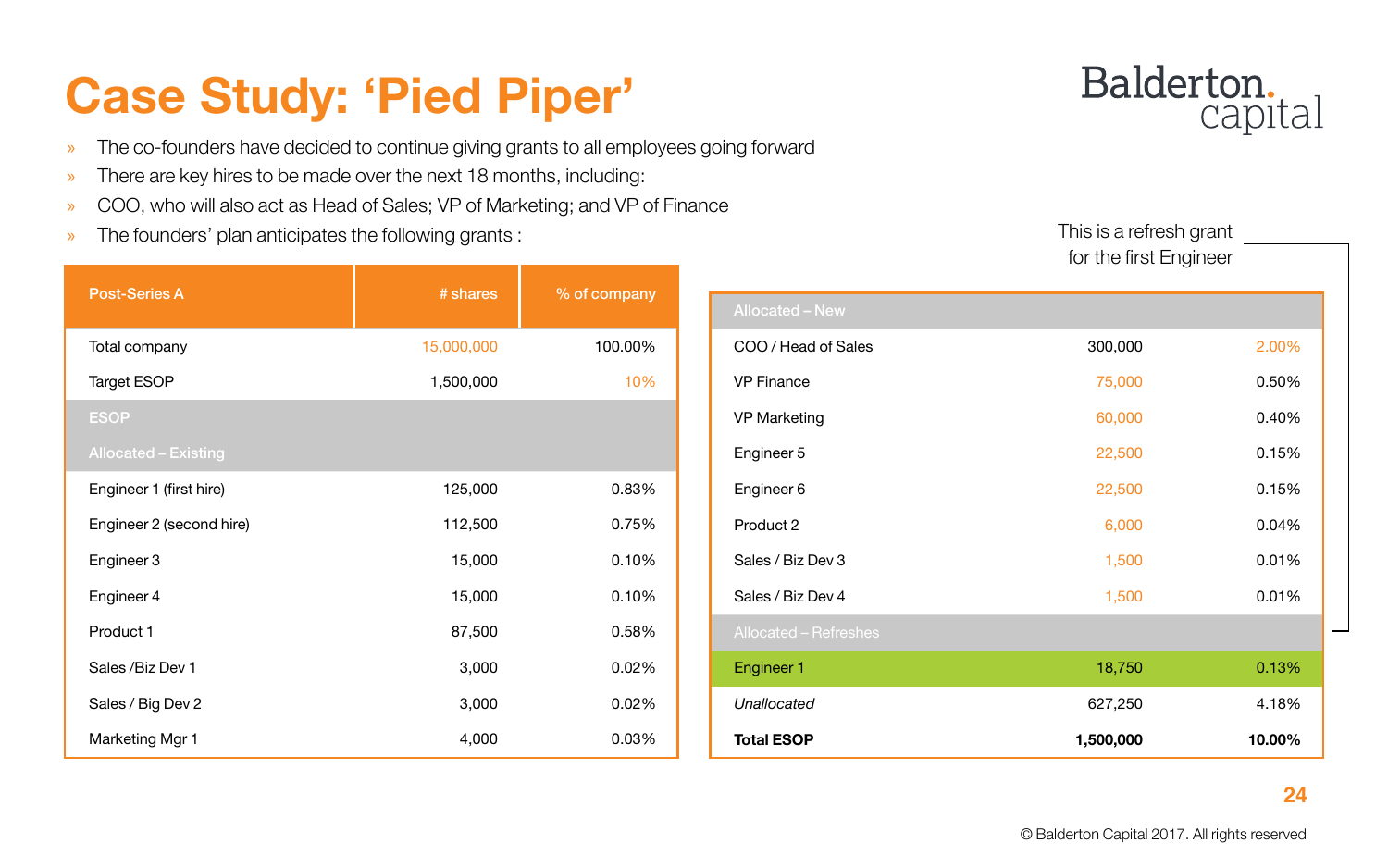## »**How do I Set a Strike Price for Employee Options?**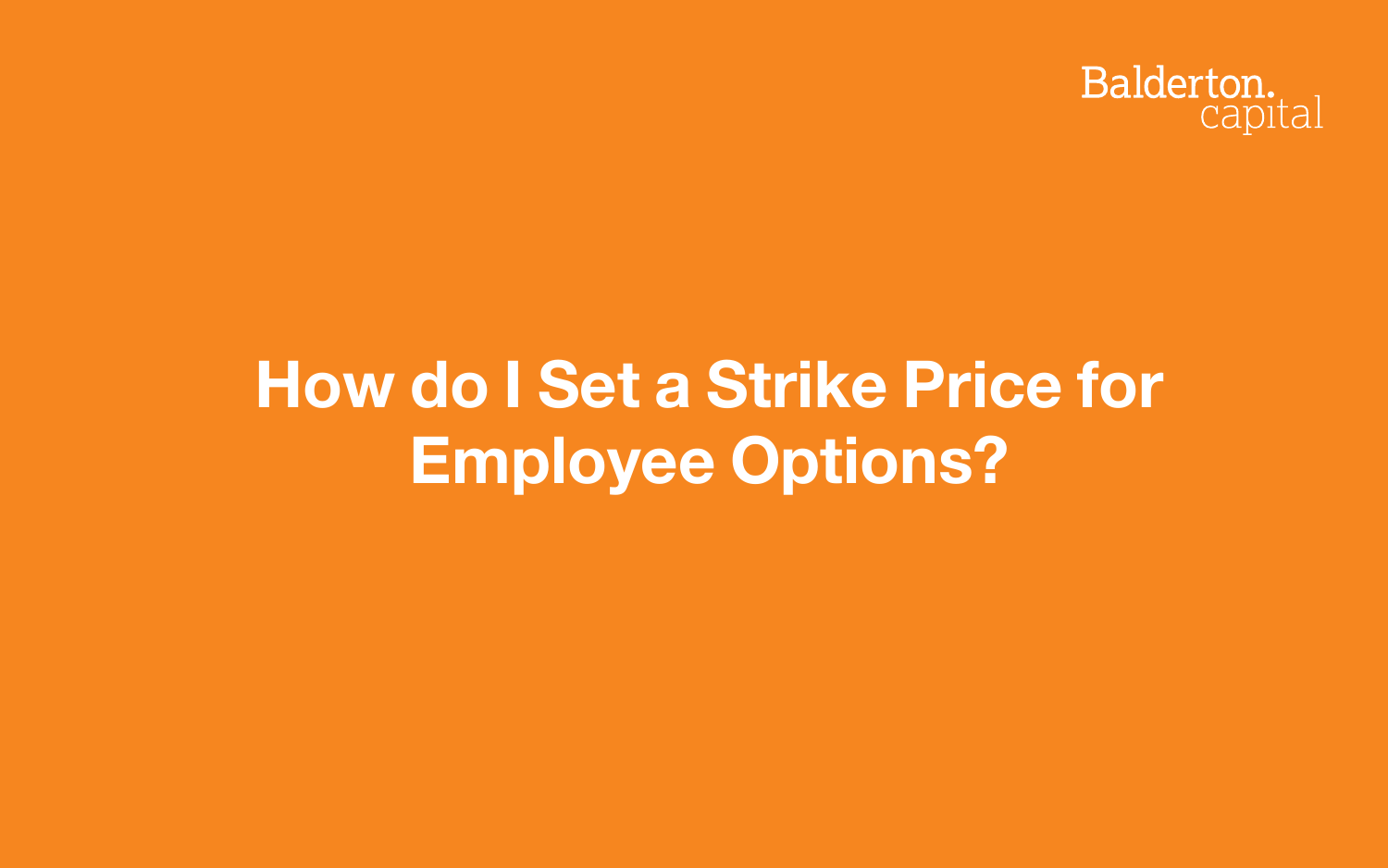© Balderton Capital 2017. All rights reserved

## **What Strike Price Should Options Have?**

The strike price of employee options generally increases over time, both in absolute terms and as a percentage of the corresponding price paid by investors.

#### Why?

- » Taxes are typically optimised for both the company and employee by keeping the strike price as low as possible during the earliest stages of the company
- » Lower strike prices for early employees helps to appropriately incentivize them
- » Be sure to discuss all tax implications with your tax expert!

#### **Employee Strike Price vs Share Price of Latest Round**



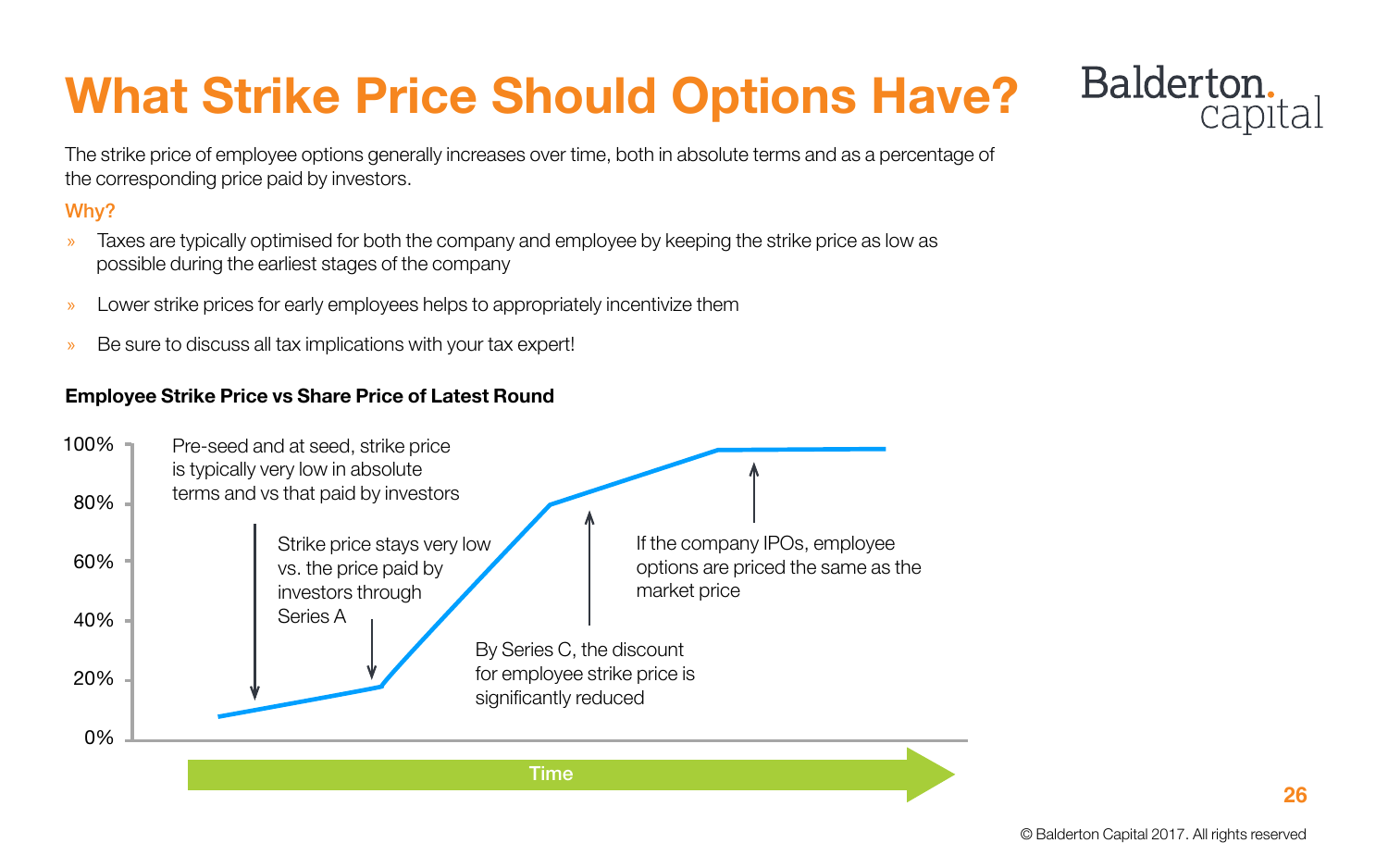## **Why are Employee Options Priced Differently than Those of Investors?**

#### Fair Market Value

A company will often determine the appropriate exercise price for options based on the fair market value (generally lower than the valuation agreed upon by VCs and other investors) to ensure favourable tax treatment on exercise

\*Important note: If the exercise price for options is set lower than the appropriate fair market value, employees may face tax consequences at exercise.

\*Important note: Balderton is not, and does not claim to be, qualified to provide the fair market value of a company or to set corresponding strike prices for employee options. Please ensure you seek advice from qualified financial, legal, and tax advisors to understand the requirements and nuances of this process in your jurisdiction(s).

In some jurisdictions, this process is required of companies of a certain size or stage, and often must be completed or validated by a third party

- » UK: HMRC Shares and Assets Valuations (SAV) offers some flexibility in pricing
- » US: 409A valuation

\$0.90

#### Why is there a difference in price?

- » Investors typically receive 'preferred' shares, which have special rights and privileges that the common shares gained from employee options don't have (such as liquidation preferences).
- » To compensate common shareholders for this difference, the exercise price is set at a discount of as much as 70-90% at Series A & B



### Balderton. capital

Price paid by VCs in latest funding round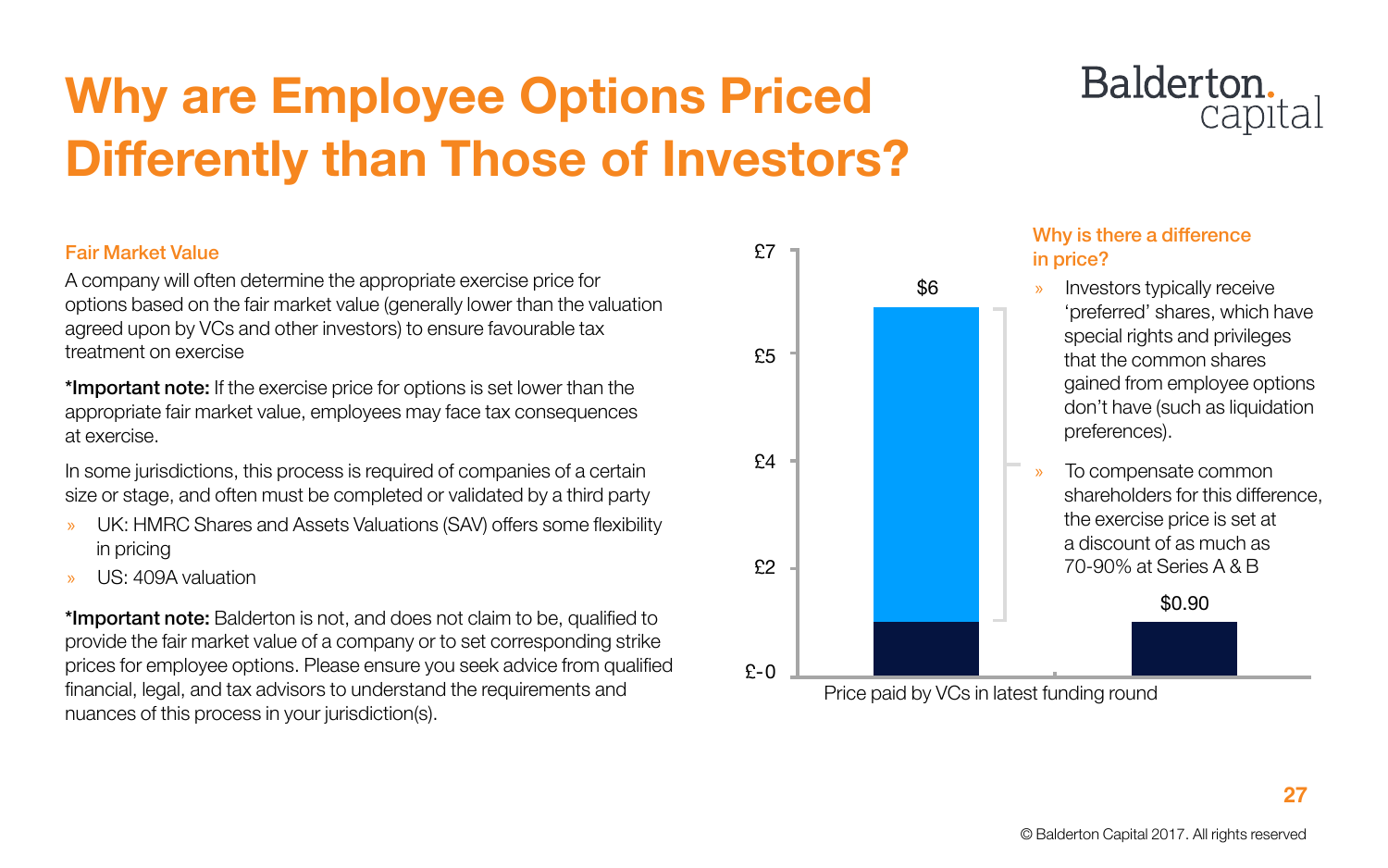© Balderton Capital 2017. All rights reserved

## **When Should I consider a Stock Split?**

The number of shares in the company impacts the value of each share, and thus the strike price for employee options:

- » If the company is valued at \$10M and there are 1,000 total shares outstanding, each has a value of \$10,000, whereas if there are 10M total shares outstanding, each has a value of \$1
- » If employee options are priced at an 85% discount to the investor value, the strike price the of each of the higher-valued options is \$1,500, where the strike price of each of the 10M shares is \$0.15

Through **Series B**, you should aim to keep the share price **no higher than \$1-\$2.** 

We find that employees respond more favourably to grant offers that reflect a greater number of options at a lower strike price both because this enables them to potentially exercise smaller portions of their grant at different times, and because it emotionally 'feels' like a more significant grant with a greater number of options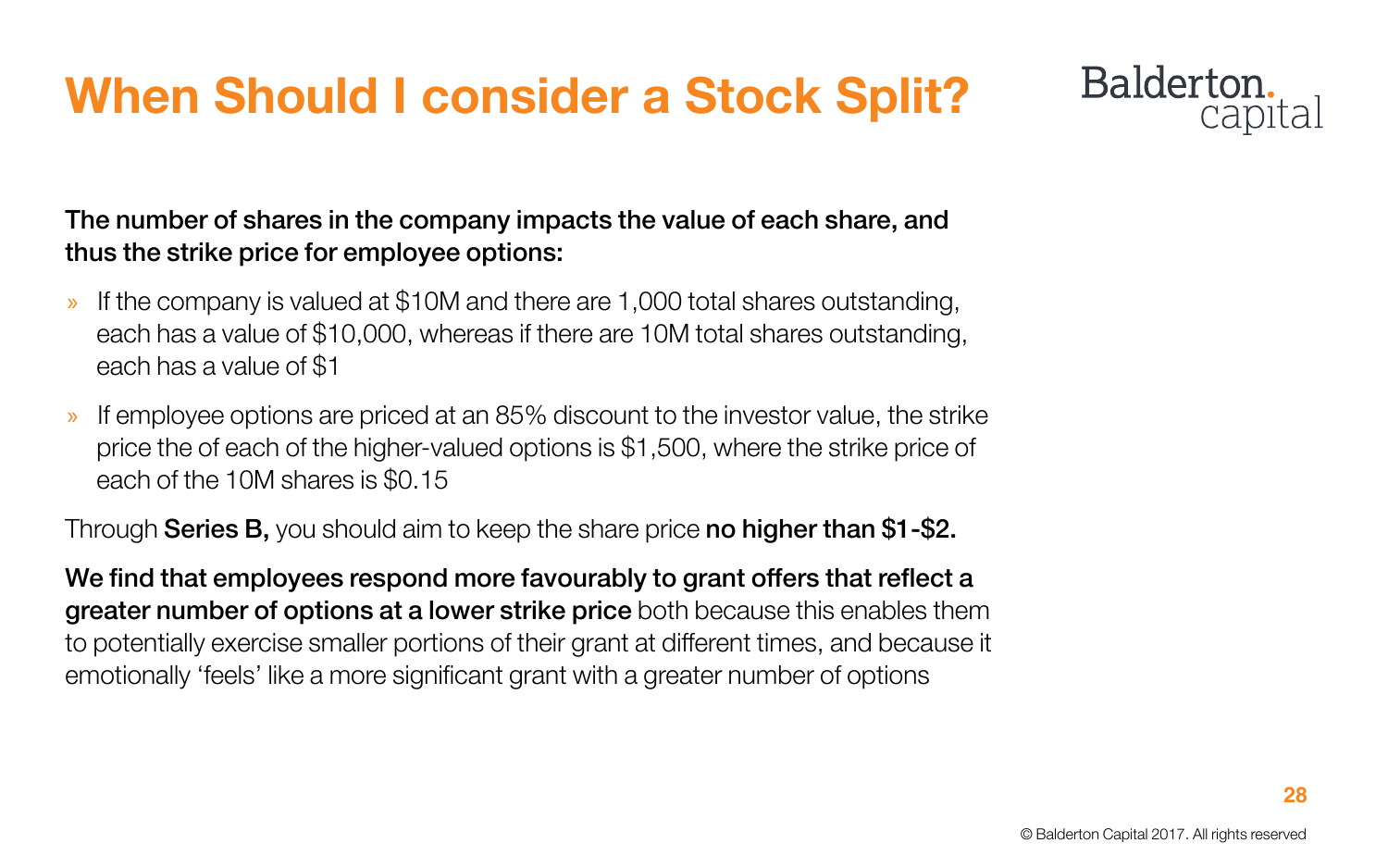## »**How do I help employees understand and value their equity?**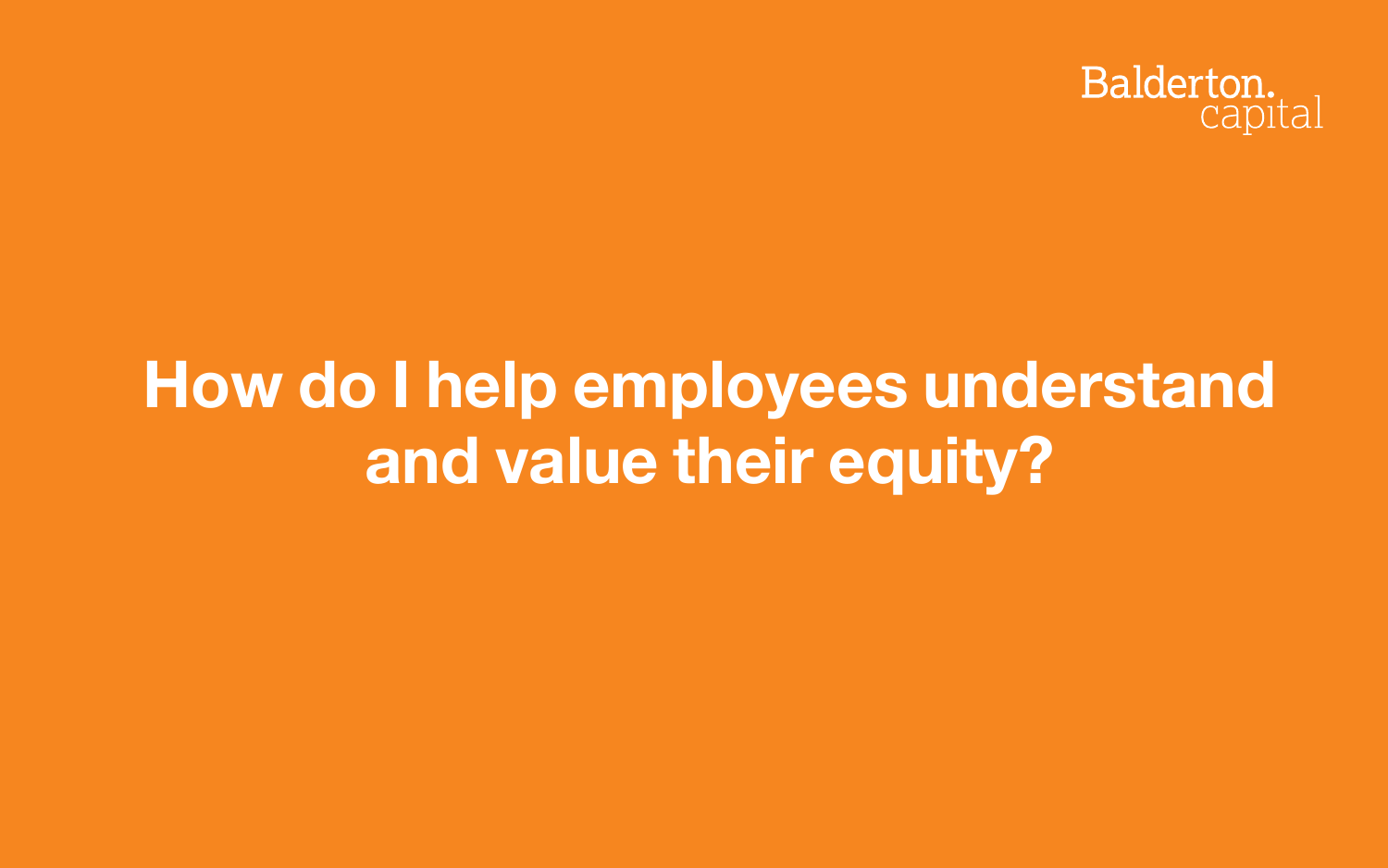© Balderton Capital 2017. All rights reserved

## **How do I Communicate the Size of a Grant?**

**% of company**

**Number of shares**

**Monetary value (£,\$,€)**

There are a few ways to articulate the size of an equity grant. In different contexts, it's useful to know how to communicate that value in alternative ways.

- » Often used in framing grants to first handful of employees and management team (or experienced) hires
- » **Caution:** don't anchor most employees to a % ownership, as this will change over time due to dilution

- » We recommend using this as the fundamental way to think about and communicate all grants
- » Illustrates what the shares are worth today
- » Facilitates a discussion around the potential upside for the employee if the company achieves an exit — Sell the dream, but with realistic expectations!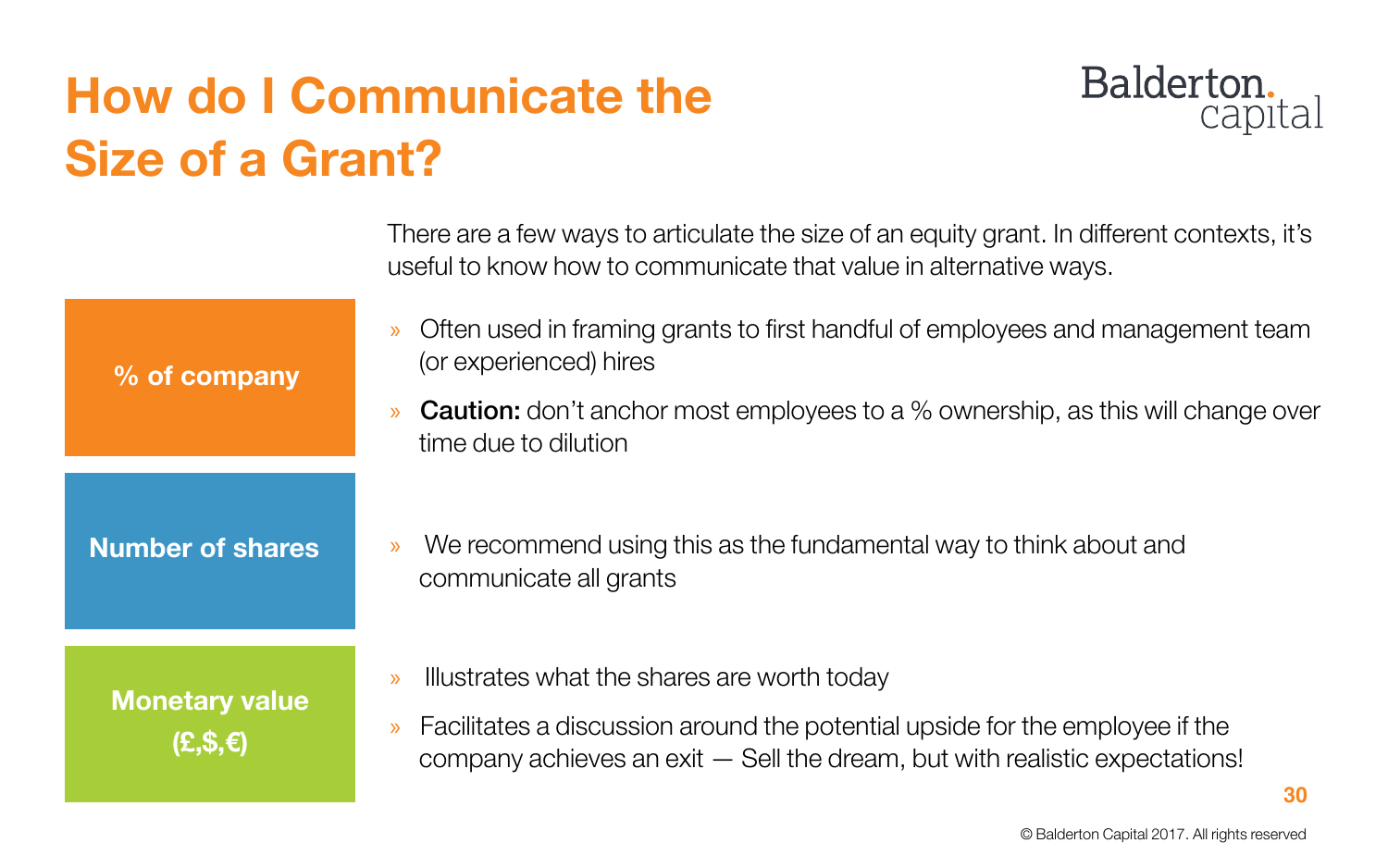## **How do I Express the Value of a Grant to Experienced or C-level Hires?**

Key management team members and experienced hires will often think about grants in terms of % of the company. It's important to be prepared to communicate their grants as such

#### You should:

- 1. Know the number of fully diluted shares outstanding for the company
- 2. Articulate the grant in terms of % of company and number of shares i.e. If the company has 10M shares outstanding, and you grant a COO 2% at hiring, the grant is 200,000 shares
- 3. Present what the value of the grant today by using the employee's strike price and most recent company valuation by investors i.e. If the COO's strike price is \$0.15 but the most recent fundraising with investors was \$10M (or \$1/share), the value of the options to the COO **today** is 200,000 x  $($1 - $0.15) = $170,000$
- 4. Communicate your vision for the company in terms of a realistic potential future valuation to illustrate the potential upside for the employee, taking into account anticipated dilution. Dilution occurs as a result of new financing rounds or the issuance and subsequent exercise of new options (see slide 33 for an example of dilution). i.e. If you believe the company will **potentially** achieve an exit at \$500M and assume 30% dilution, the **potential** value of the shares to the COO in the future is 200,000 x (\$35 -\$0.15) = \$6,970,000, representing an upside of \$6.8M
- 5. Know the detailed terms of the grant. It may be helpful to prepare a summary sheet that includes grant date, number of shares, strike price, and vesting schedule for the grant for clarity. Do not include percent of company or potential upside unless you've clearly stated that these are current and potential, respectively
- 6. Keep any contracts or documents regarding options grants separate from employment contracts
- 7. Be transparent! It is essential to be clear and accurate when communicating grants to employees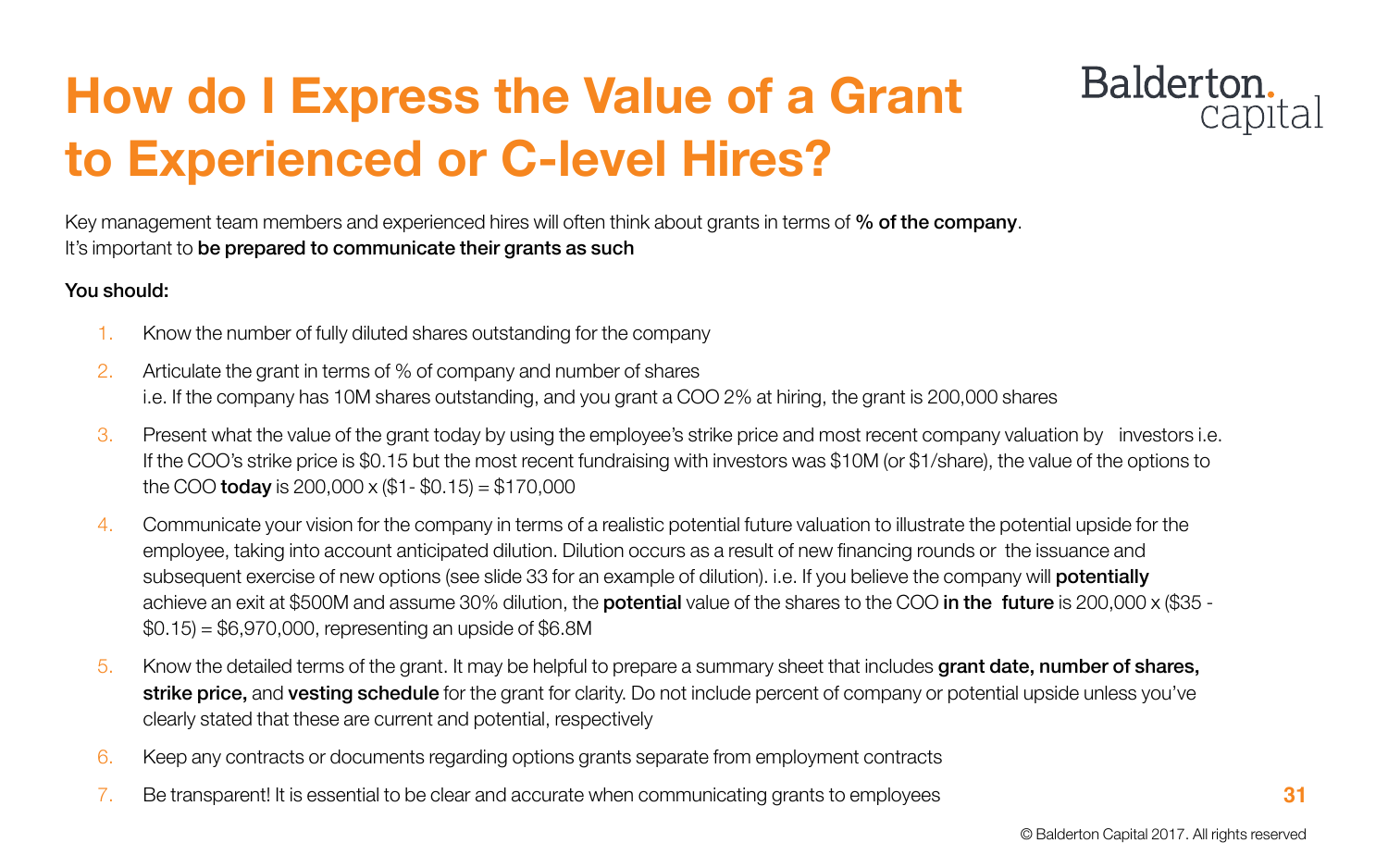## **How do I Express the Value of a Grant to General Employee Hires?**

For other employees you should sell the current value of the grants, as well as potential upside

#### You should:

- 1. Articulate the grant in terms of number of shares and monetary value, using the employee's strike price and most recent company valuation by investors. i.e. If you grant an employee 5,000 options at a strike price of \$0.15, but the most recent fundraising with investors was \$10M (or \$1/share), the value of the shares to the employee **today** is 5,000 x (\$1 - \$0.15) = \$4,250
- 2. Communicate your vision for the company in terms of a realistic potential future valuation to illustrate the potential upside for the employee, taking into account anticipated dilution i.e. If you believe the company will potentially achieve an exit at \$500M with an assumed 30% dilution, the **potential** value of the shares to the employee in the future is 5,000 x (\$35 - \$0.15) = \$174,250
- 3. Know the detailed terms of the grant. It may be helpful to prepare a summary sheet that includes grant date, number of shares, strike price, and vesting schedule for the grant for clarity. Do not include percent of company or potential upside unless you've clearly stated that these are current and potential, respectively
- 4. Keep any contracts or documents regarding options grants separate from employment contracts
- 5. Be transparent! It is essential to be clear and accurate when communicating grants to employees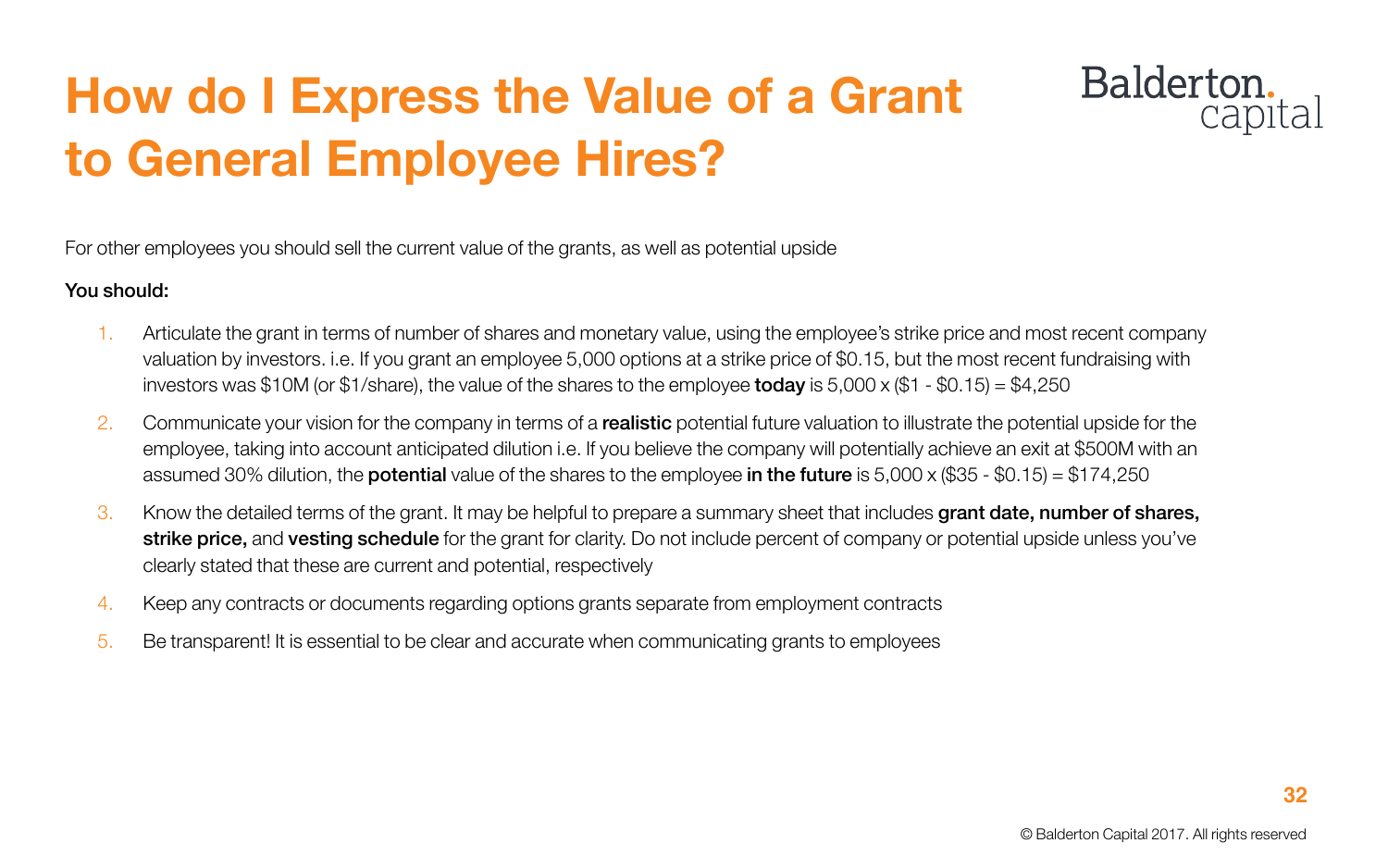© Balderton Capital 2017. All rights reserved

» What is it? Dilution is a reduction in the relative ownership of a company for existing shareholders due to the creation of new shares. It occurs, for example, as a result of a new financing round or the issuance and subsequent exercise of new options

## **How Does Dilution Work?**

| <b>Series</b>                          | <b>Founding</b> | <b>ESOP Creation</b> | <b>Seed</b> | $\mathsf{A}$   | $\mathbf B$ | $\mathbf C$ | <b>IPO</b> |                   |
|----------------------------------------|-----------------|----------------------|-------------|----------------|-------------|-------------|------------|-------------------|
| Valuation (\$M)                        | 0.25            |                      | 3.2         | 25             | 75          | 200         | 750        |                   |
| Amount raised (\$M)                    | $\mathbf 0$     | $\overline{0}$       | 0.8         | $\overline{7}$ | 15          | 30          | 100        |                   |
| Pre-money (\$M)                        | 0.25            |                      | 2.4         | 18             | 60          | 170         | 650        |                   |
| % dilution to existing<br>shareholders | 0.0%            | 7.5%                 | 25.0%       | 28.0%          | 20.0%       | 15.0%       | 13.3%      |                   |
| Ownership                              |                 |                      |             |                |             |             |            | <b>Dilution %</b> |
| Founder(s)                             | 100%            | 93%                  | 69%         | 50%            | 40%         | 34%         | 29%        | 71%               |
| <b>ESOP</b>                            |                 | 8%                   | 6%          | 4%             | 3%          | 3%          | 2%         | 68%               |
| Seed investors                         |                 |                      | 25%         | 18%            | 14%         | 12%         | 11%        | 58%               |
| A investors                            |                 |                      |             | 28%            | 22%         | 19%         | 17%        | 41%               |
| <b>B</b> Investors                     |                 |                      |             |                | 20%         | 17%         | 15%        | 26%               |
| C investors                            |                 |                      |             |                |             | 15%         | 13%        | 13%               |

## Balderton.<br>Capital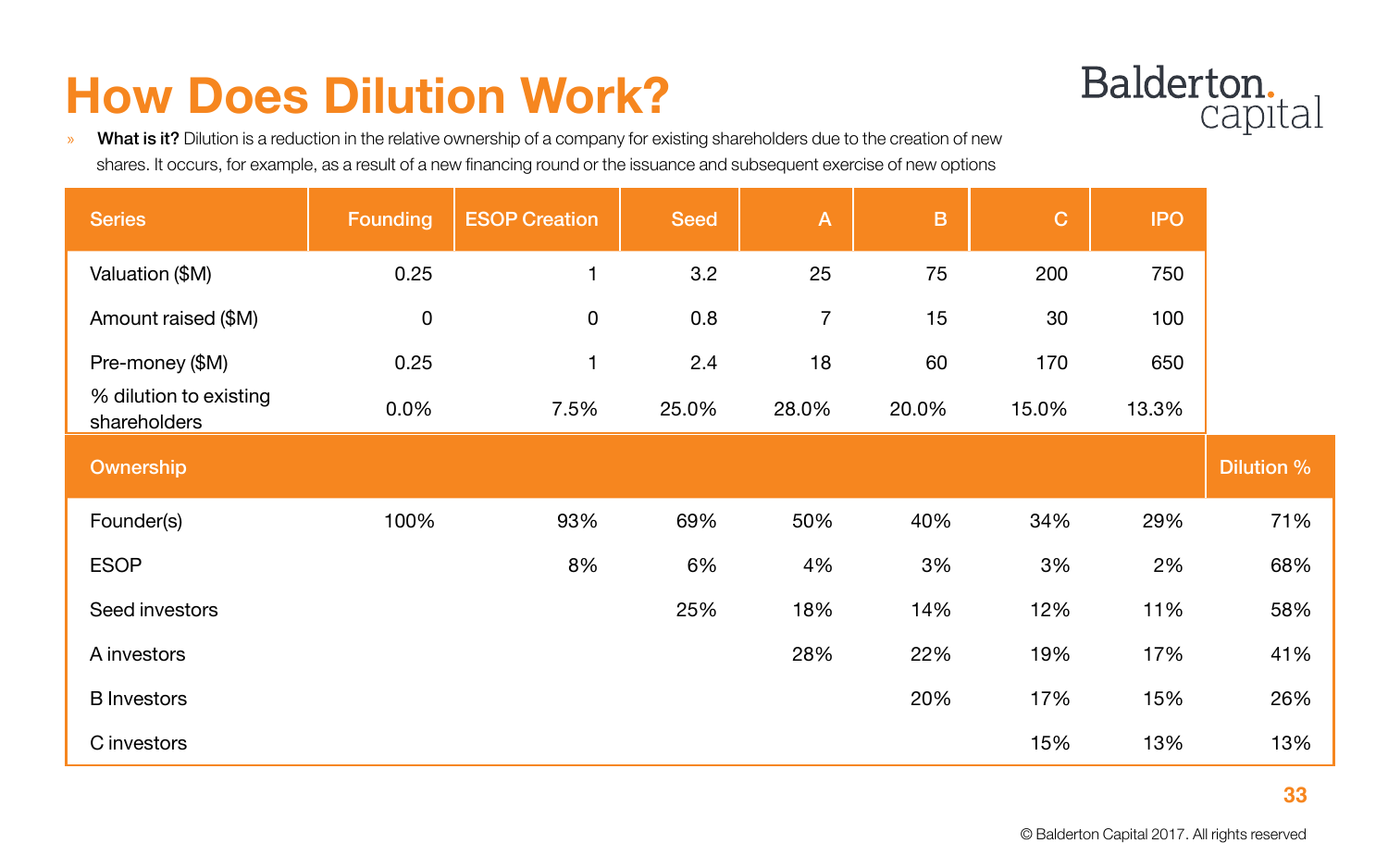© Balderton Capital 2017. All rights reserved

## **What's an Example of a Grant Summary Sheet?**

Sample ESOP Terms of Option Summary

Date of Grant: 1 January 2017

**Vesting Commencement Date: 31 January 2017** 

Number of Options: 5,000

Exercise Price: \$0.15

**Timetable under which the Options will Vest:** These Option Shares shall vest over 4 years, 25% of the total grant on the first anniversary of the Vesting Commencement Date, and the remainder in equal instalments of 1/36 every month for the subsequent 3 years.

Exercise and expiry conditions (if relevant):

All terms subject to board approval.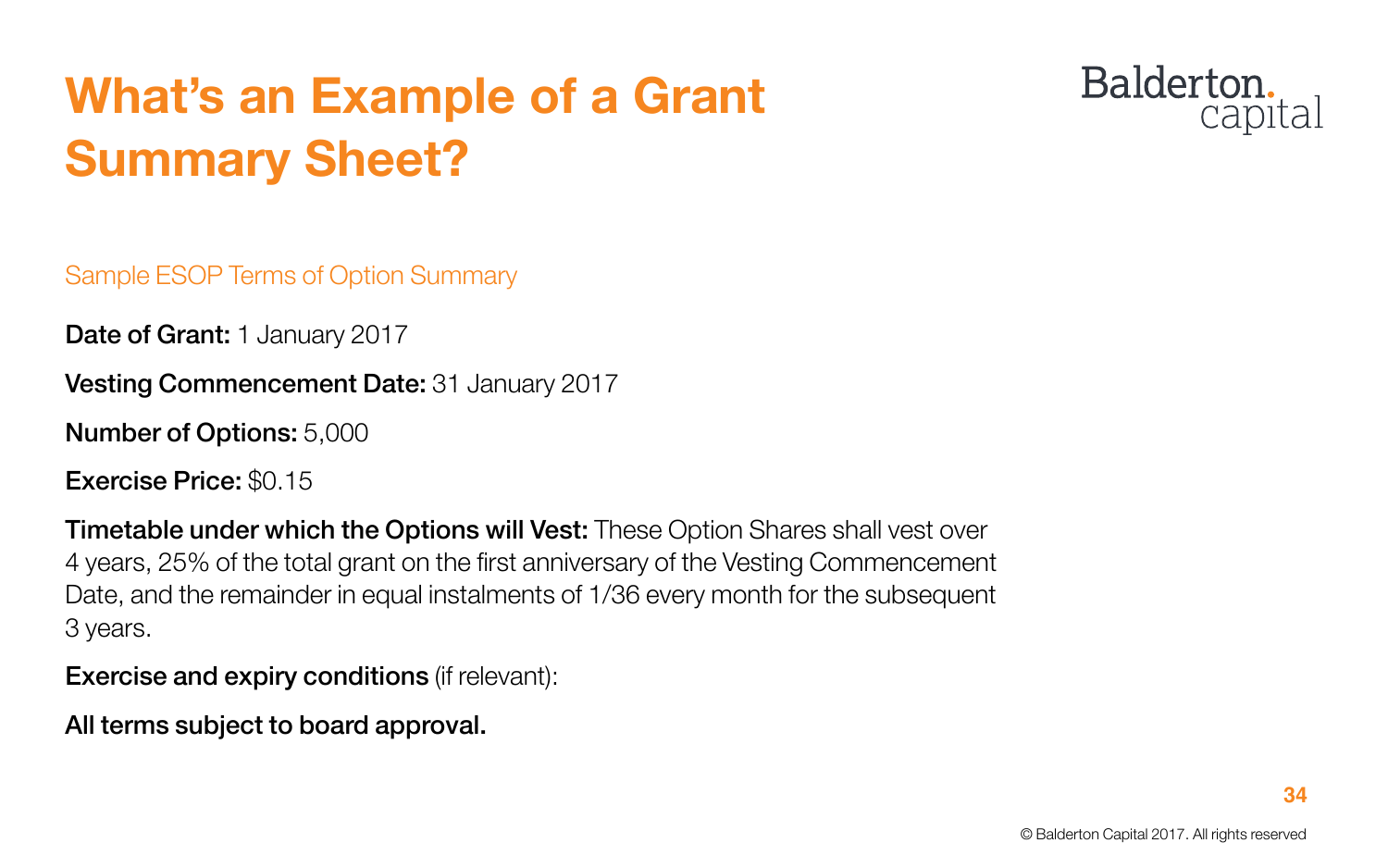## »**What are the Details of Vesting, Exercise, and Refresh?**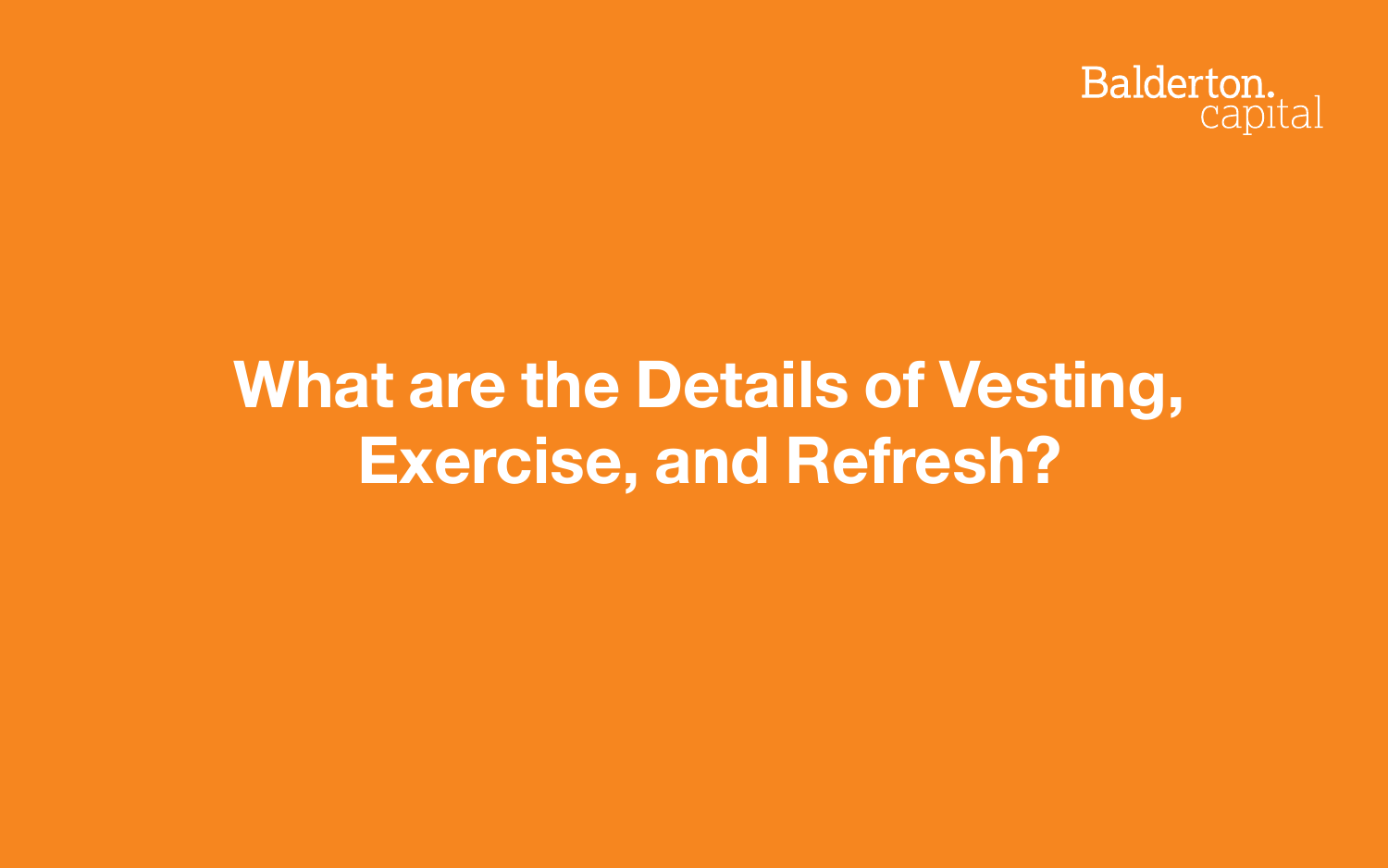© Balderton Capital 2017. All rights reserved

## **What Vesting Schedule Should I Use?**



- 
- 
- 
-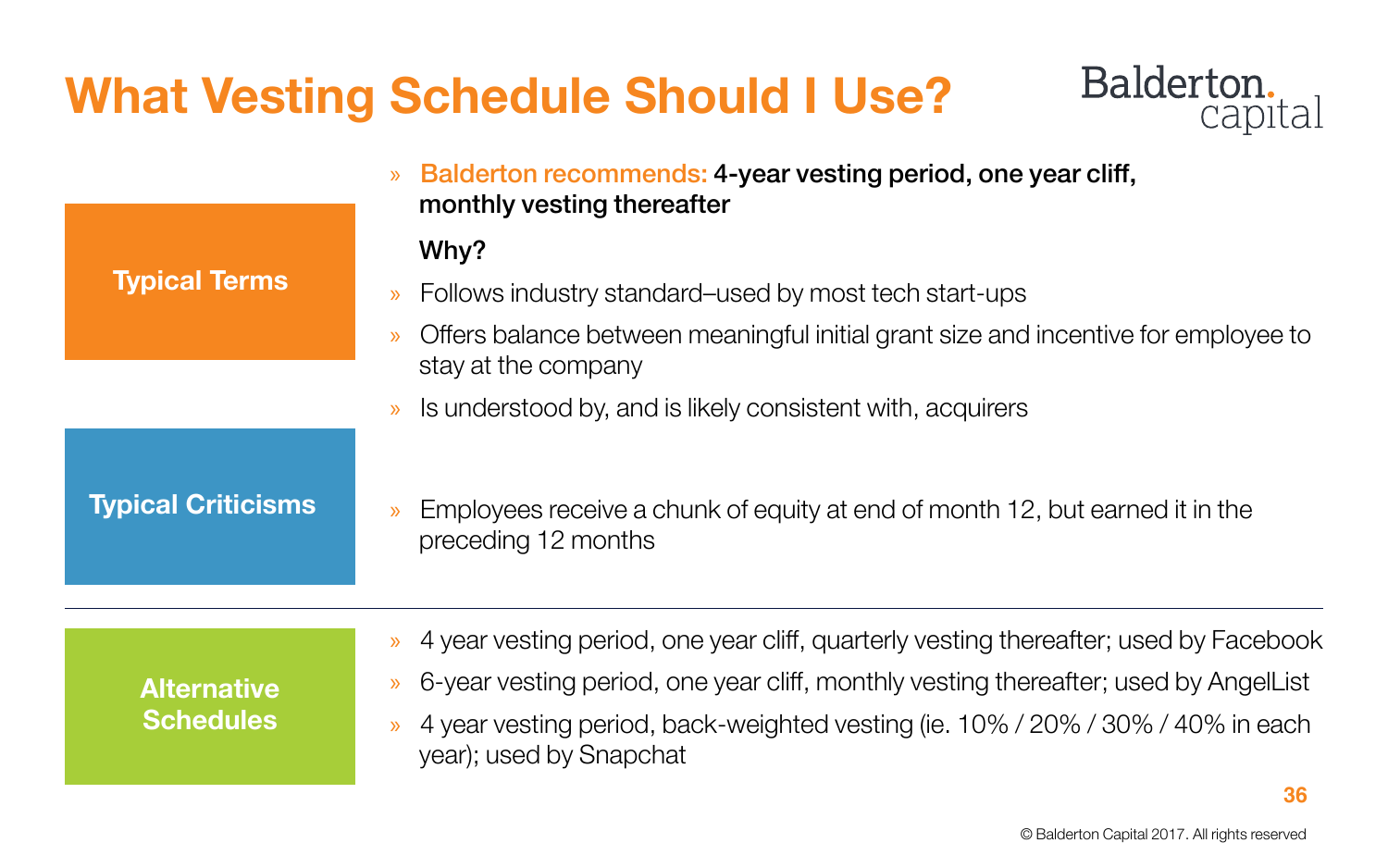## **What Does a Vesting Schedule Look Like in Practice?**

*Note: See additional materials for an example of employee vesting schedules under different terms.*

| <b>Monthly Vesting Schedule</b> |        |        |            |                |                 |       |       |       |       |       |       |        |
|---------------------------------|--------|--------|------------|----------------|-----------------|-------|-------|-------|-------|-------|-------|--------|
| <b>End of Month</b>             |        |        | $\sqrt{2}$ | 3              | 12 <sub>2</sub> | 13    | 14    | 15    | 24    | 36    | 47    | 48     |
| <b>Initial Grant</b>            | 10,000 |        |            |                |                 |       |       |       |       |       |       |        |
| <b>Monthly Vesting</b>          |        |        |            | $\blacksquare$ | 2,500           | 208   | 208   | 208   | 208   | 208   | 208   | 208    |
| <b>Total Vested</b>             |        |        |            | $\blacksquare$ | 2,500           | 2,708 | 2,917 | 3,125 | 5,000 | 7,500 | 9,792 | 10,000 |
| % Vested                        |        | 0%     | 0%         | 0%             | 25%             | 27%   | 29%   | 31%   | 50%   | 75%   | 98%   | 100%   |
| <b>Total Unvested</b>           | 10,000 | 10,000 | 10,000     | 10,000         | 7,500           | 7,292 | 7,083 | 6,875 | 5,000 | 2,500 | 208   |        |
| % Unvested                      | 100%   | 100%   | 100%       | 100%           | 75%             | 73%   | 71%   | 69%   | 50%   | 25%   | 2%    | $0\%$  |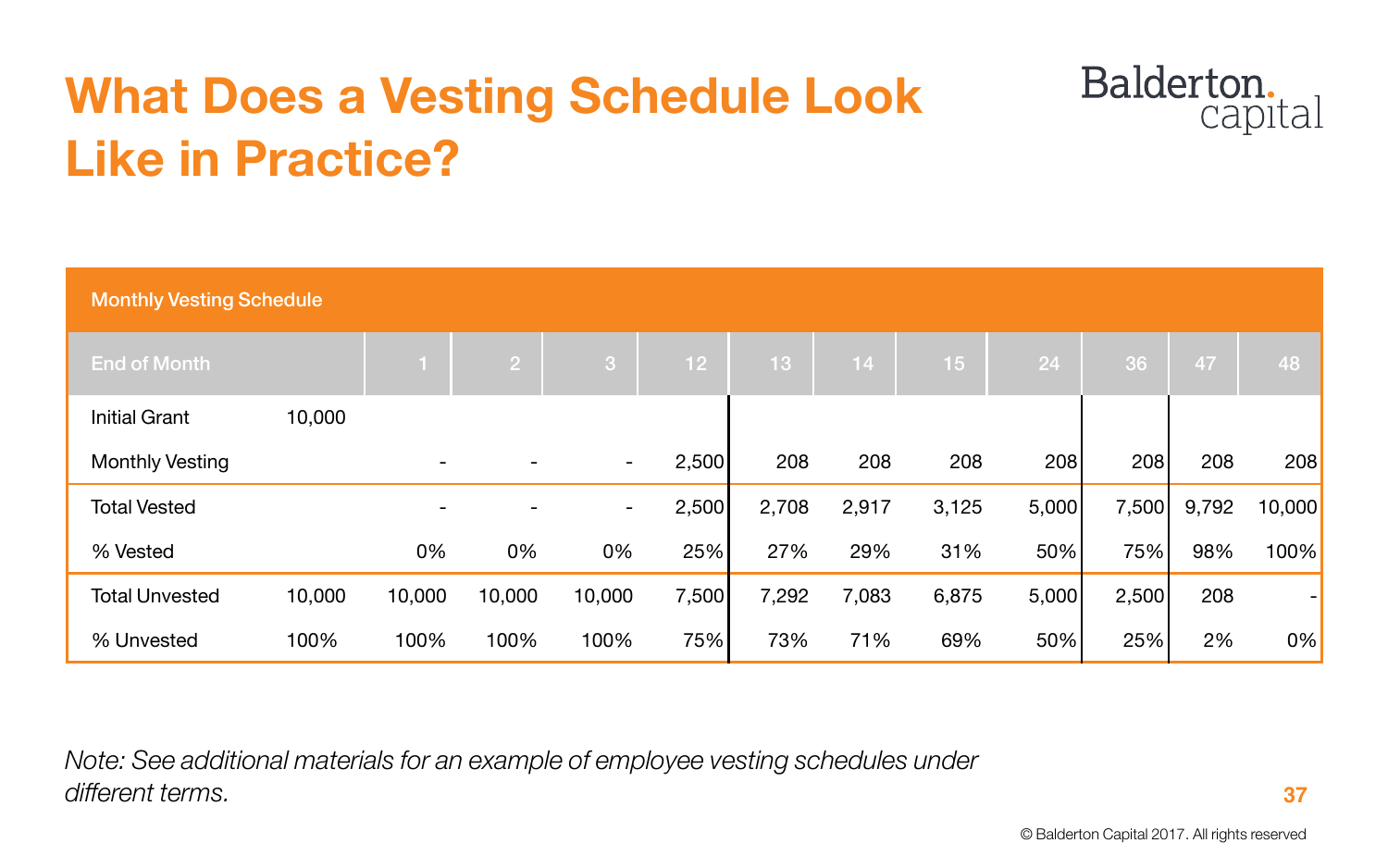© Balderton Capital 2017. All rights reserved

### **Exercise Window**

**»** What is it? When an employee departs from a company, they may exercise, or purchase their vested options at the strike price, within a specified amount of time. (Because this window does not start until departure, employees that remain at the company are not impacted by this term.)

|                                      | <b>Balderton recommends: 90 days after employee</b><br>Why?                                                                                                                                                                                                                                                                                                                                 |
|--------------------------------------|---------------------------------------------------------------------------------------------------------------------------------------------------------------------------------------------------------------------------------------------------------------------------------------------------------------------------------------------------------------------------------------------|
| <b>Typical Terms</b>                 | Provides enough time for most employees to collect the liquidity to ex-<br>$\mathcal{D}$                                                                                                                                                                                                                                                                                                    |
|                                      | Also provides the company with a reasonable expiry date for planning<br>$\mathcal{P}$<br>exceptions for retention or hiring purposes, and the ability to roll any e                                                                                                                                                                                                                         |
|                                      | Increasingly, this is the industry standard<br>$\mathcal{D}$                                                                                                                                                                                                                                                                                                                                |
| <b>Typical Criticisms</b>            | (Still) Too short:<br>$\mathcal{D}$                                                                                                                                                                                                                                                                                                                                                         |
|                                      | Unduly penalizes employees for agreeing to have less liquidity due to<br>$\mathcal{D}$                                                                                                                                                                                                                                                                                                      |
|                                      | 30 to 60 days: shorter; can be viewed as harsher for employee<br>$\mathcal{D}$                                                                                                                                                                                                                                                                                                              |
| <b>Alternative</b><br><b>Windows</b> | 1-10 years: seen as way to not penalize employees who have foregore<br>$\mathcal{D}$<br>compensation, especially in early days. However, long windows exter<br>unexercised options, making it difficult for the company to plan and m<br>also reduce the grant's retention power and shift the advantage to ex-<br>indications of potential upside instead of mandating the financial deci- |
|                                      | immediately upon on leaving                                                                                                                                                                                                                                                                                                                                                                 |

## Balderton.<br>capital

### departure

wercise their options as desired

g purposes, the ability to make bespoke expired options back into the pool

lower salary compensation in early days

ne liquidity in the form of reduced nd a period of uncertainty around nanage the pool. Longer windows -employees, who can wait for further ision of paying the exercise price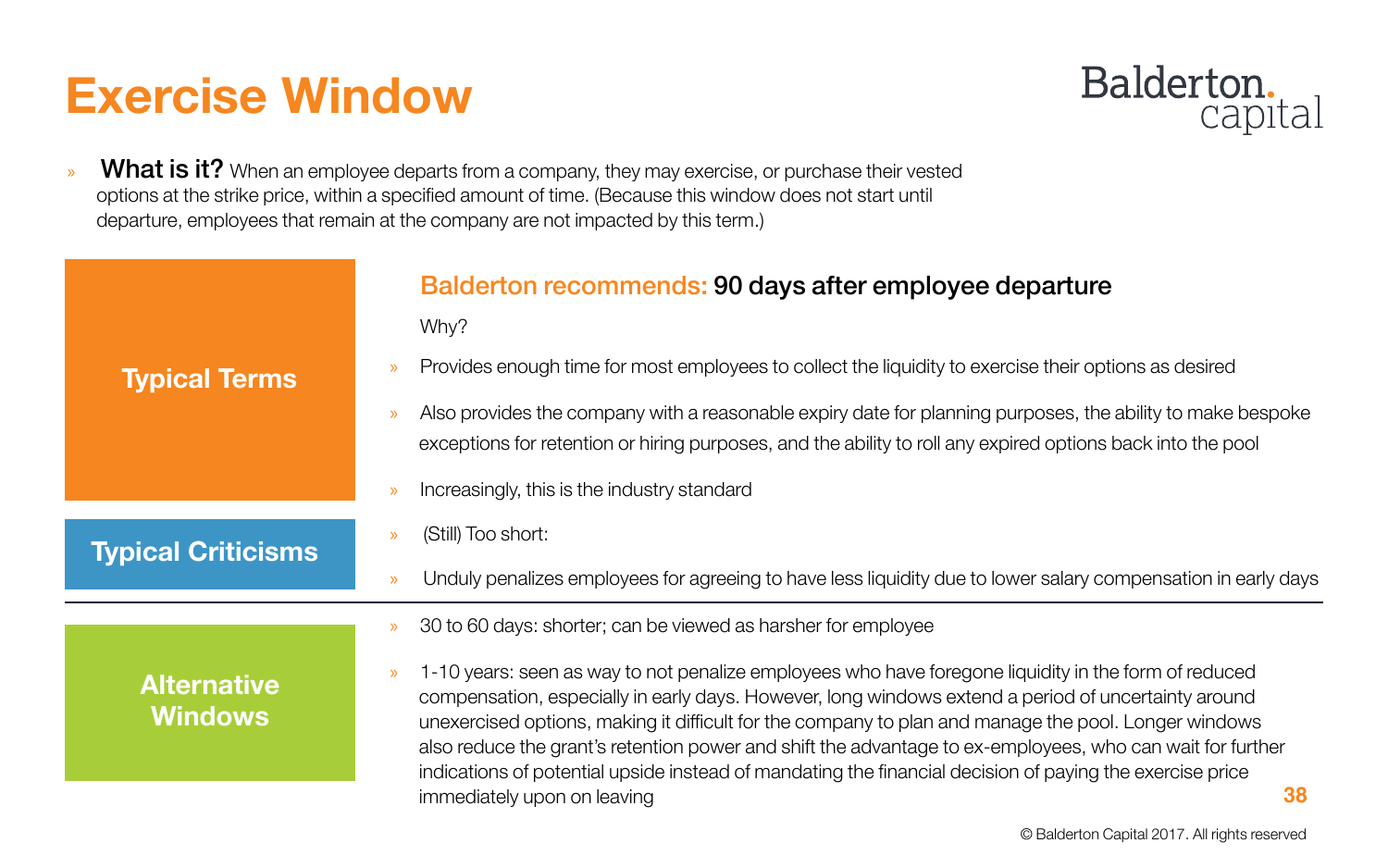© Balderton Capital 2017. All rights reserved

## **Should I Give Employees Acceleration Clauses?**

**Acceleration Clauses**

### Balderton does not recommend acceleration clauses for most employees

» Where we see acceleration clauses for C-level executives, they typically provide acceleration for 50-100% of unvested options when the criteria of a double trigger clause are met

» Can be less attractive to an acquirer in the case of sale, as it requires the acquirer to re-incentivize talent with new equity

#### What is it?

» Enables options to vest before the scheduled date due to the achievement of a milestone, or to a company event (exit, etc.), called a 'trigger'

#### Why is it not recommended?

#### What kinds of triggers occur?

- » Single trigger: A type of acceleration achieved through accomplishment of single criterion (most typically the sale of the company). This is not very common.
- » Double trigger: Acceleration achieved through the accomplishment of a combination of two criteria (most typically the sale of the company and the involuntary termination of the employee within 12-24 months after sale). This is found more commonly than single-trigger acceleration.
- » Board discretion: A type of acceleration that is not automatic, but decided by the Board. This can be used to reward some employees selectively.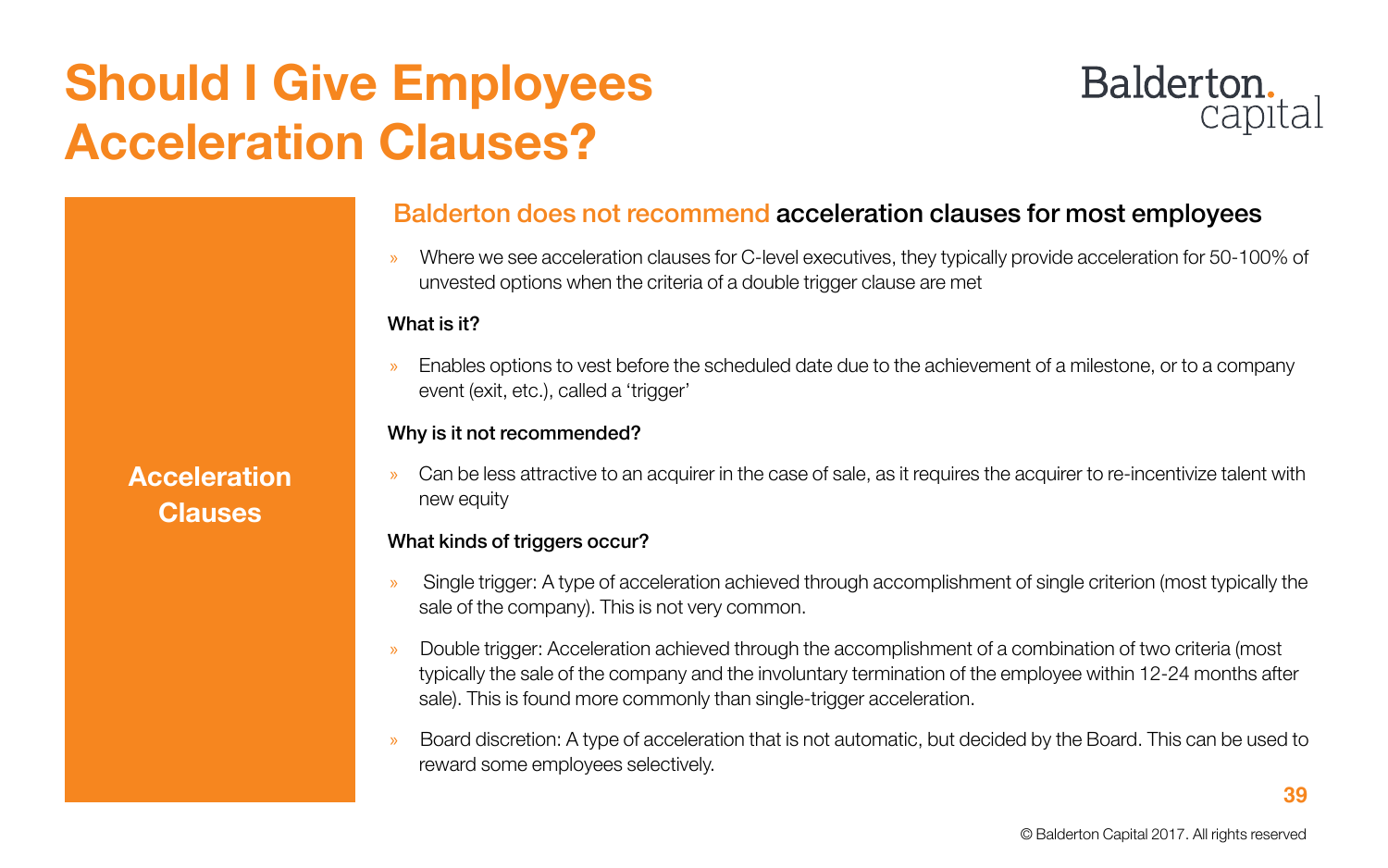© Balderton Capital 2017. All rights reserved

### **Should I Have a Bad Leaver Clause?**

### **Good leaver vs. Bad leaver**

### Balderton does not recommend bad leaver clauses for employees

#### What is it?

» Allows the company to reclaim vested options from an employee who leaves under terms designated as those of a 'bad leaver'

#### Why is it not recommended?

- » *Tone:* Starting your relationship with a new hire by negotiating the conditions under which they could lose their equity sets the wrong tone for their future at the company
- » *Reputation:* Reclaiming 'bad leaver' equity will nearly always be discussed both internally and externally, and can cause concern in existing and prospective employees about the security of their own stakes
- » *Competition:* Your competitors may impose bad leaver provisions in their options schemes, so avoiding this could be a competitive edge in hiring
- » *Objectivity:* Employees should retain their earned part of the company's success regardless of the circumstances of their departure
- For specific circumstances, companies **should** consider clauses for 'super' bad leavers (e.g. fraud, criminal behaviour against the company, etc.)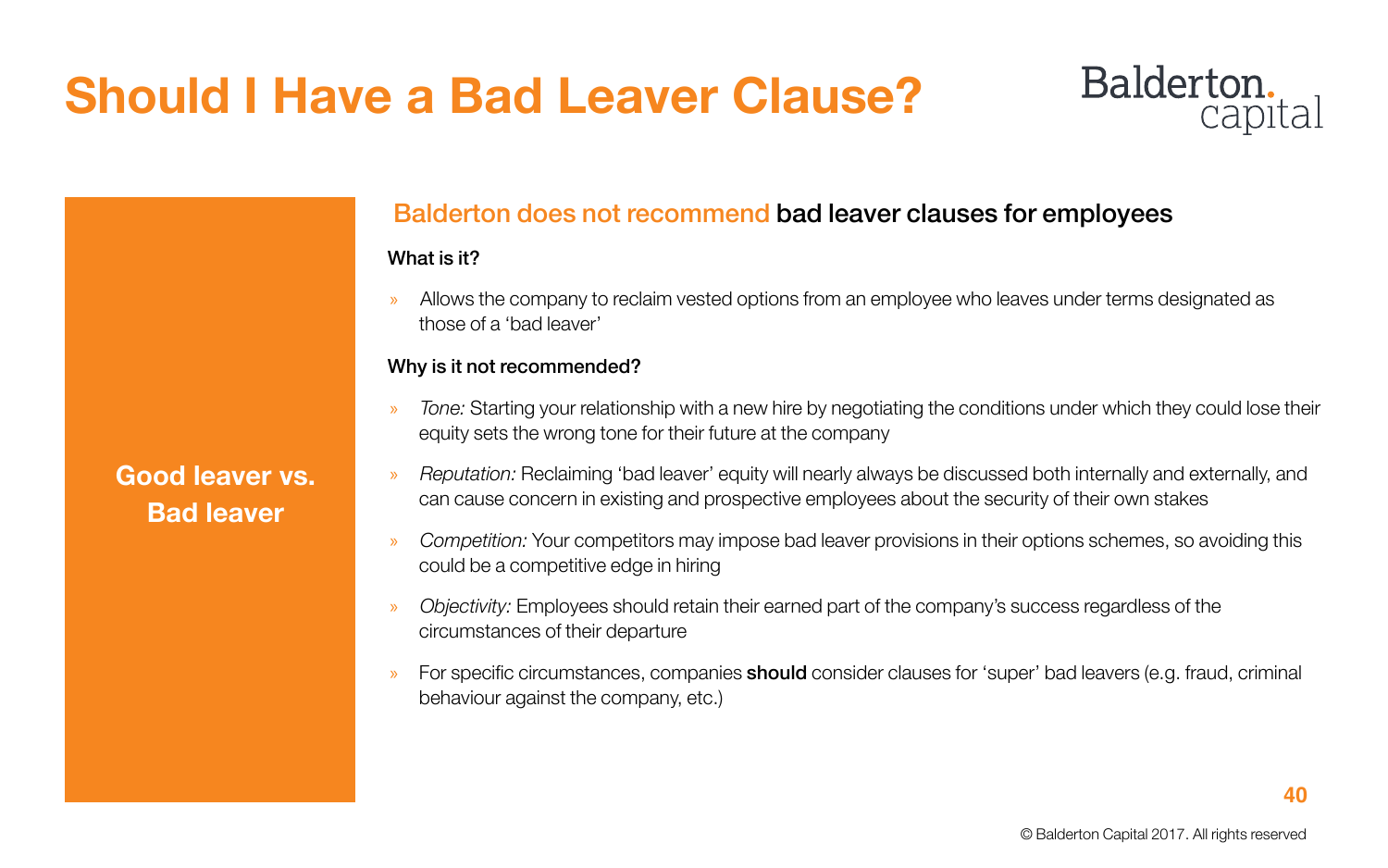© Balderton Capital 2017. All rights reserved

## **When and Why Should I Give Subsequent Grants to Employees?**



We believe every company should use equity for retention and / or incentives. Some companies (e.g. LinkedIn) successfully use equity for rewards.

- 
- 
- 

- 
-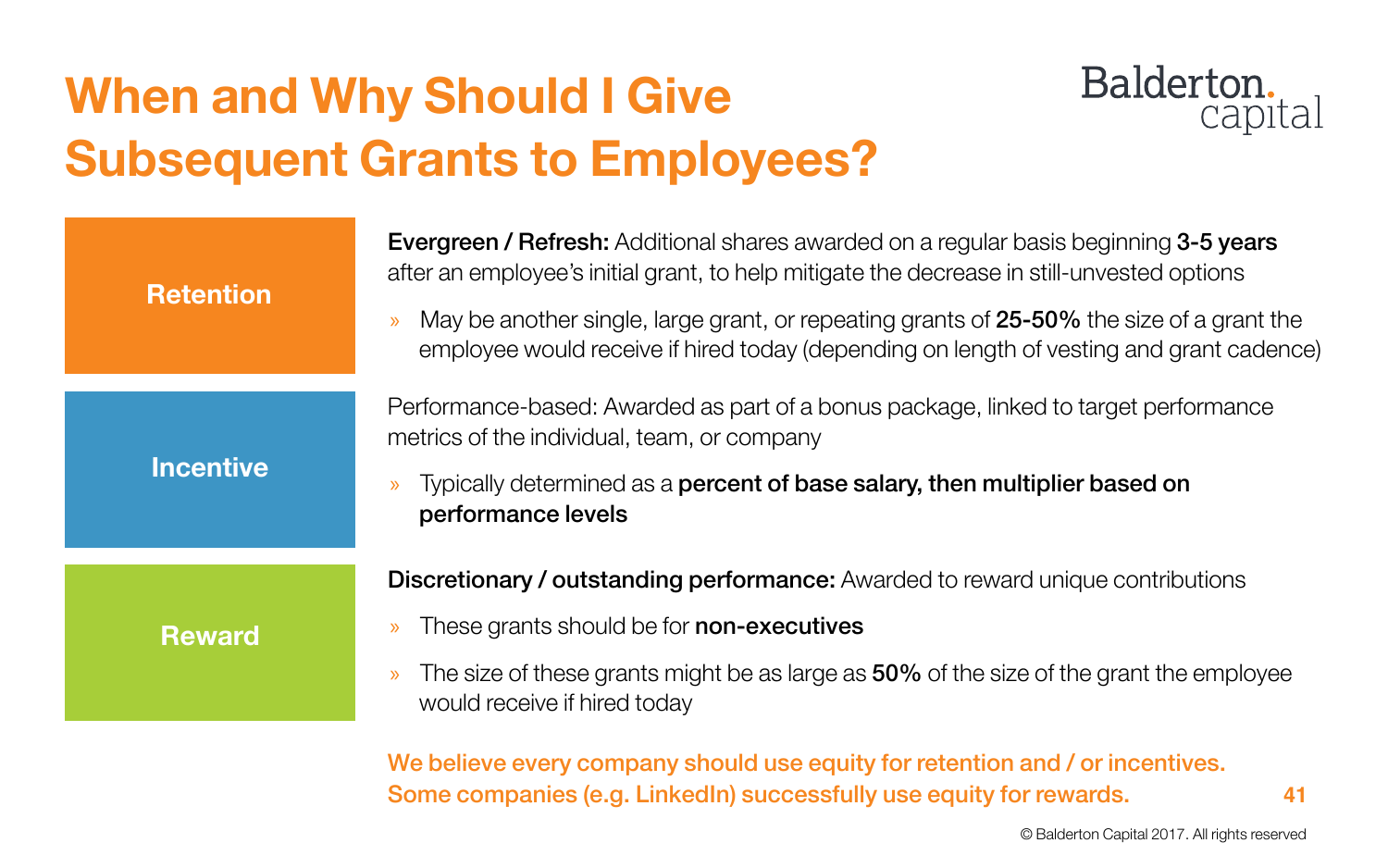» As time goes on, the amount of unvested options from an initial grant declines

- » As the amount of vested options increases, those that remain unvested become less meaningful in incentivising the employee to stay with the company
- » Many companies begin to see turnover from employees as the date of their full vesting approaches

### Balderton. capital

|        | 8      |
|--------|--------|
|        |        |
|        |        |
| 10,000 | 10,000 |
| 100%   | 100%   |
|        |        |
| 0%     | 0%     |

## **Why Give Refresh Grants?**

| <b>Vesting Schedule</b>     |        |              |                |       |                |                |                |                |                          |
|-----------------------------|--------|--------------|----------------|-------|----------------|----------------|----------------|----------------|--------------------------|
| Year                        |        | $\mathbf{1}$ | 2 <sup>1</sup> | 3     | $\overline{4}$ | 5 <sub>5</sub> | 6 <sup>1</sup> | $\overline{7}$ | 8                        |
| Grant                       | 10,000 |              |                |       |                |                |                |                |                          |
| <b>Yearly Vesting</b>       |        | 2,500        | 2,500          | 2,500 | 2,500          | $\blacksquare$ | $\blacksquare$ | $\blacksquare$ | $\overline{\phantom{0}}$ |
| <b>Total vested at YE</b>   |        | 2,500        | 5,000          | 7,500 | 10,000         | 10,000         | 10,000         | 10,000         | 10,000                   |
| % vested                    |        | 25%          | 50%            | 75%   | 100%           | 100%           | 100%           | 100%           | 100%                     |
| <b>Total unvested at YE</b> |        | 7,500        | 5,000          | 2,500 | $\blacksquare$ |                |                |                | ÷                        |
| % unvested                  |        | 75%          | 50%            | 25%   | 0%             | 0%             | 0%             | 0%             | 0%                       |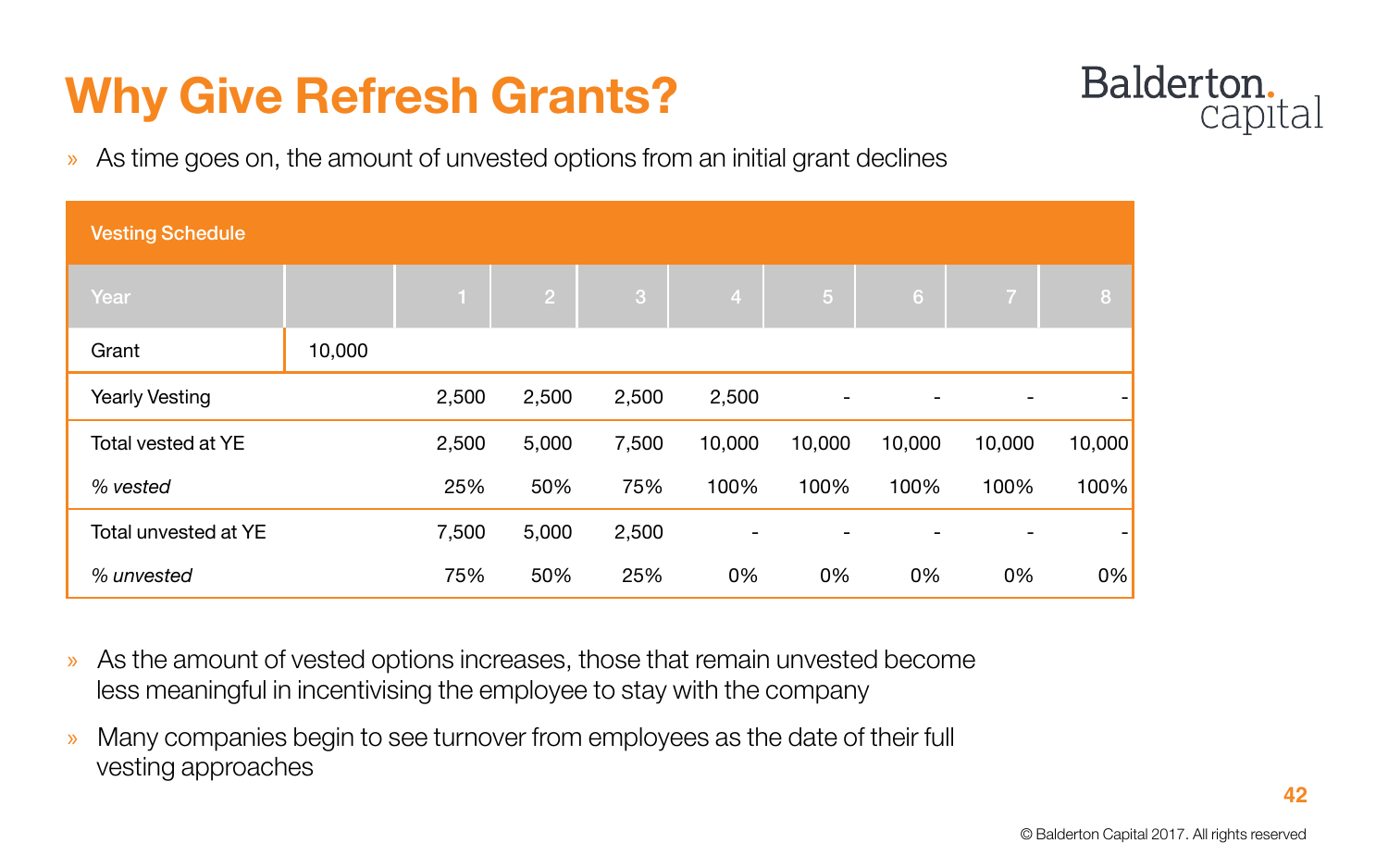© Balderton Capital 2017. All rights reserved

## **What Vesting Schedule Should I Use for Refresh Grants?**



You can find a more detailed planning tool for the size and vesting period of refresh grants [here](https://docs.google.com/spreadsheets/d/1viXebAe_EfMOxiIzwDe7-mC7jLntJWnbYIua4tdzLlI/edit#gid=968627365).



### Balderton. capital

Refresh grants see more variability in their vesting structure than initial grants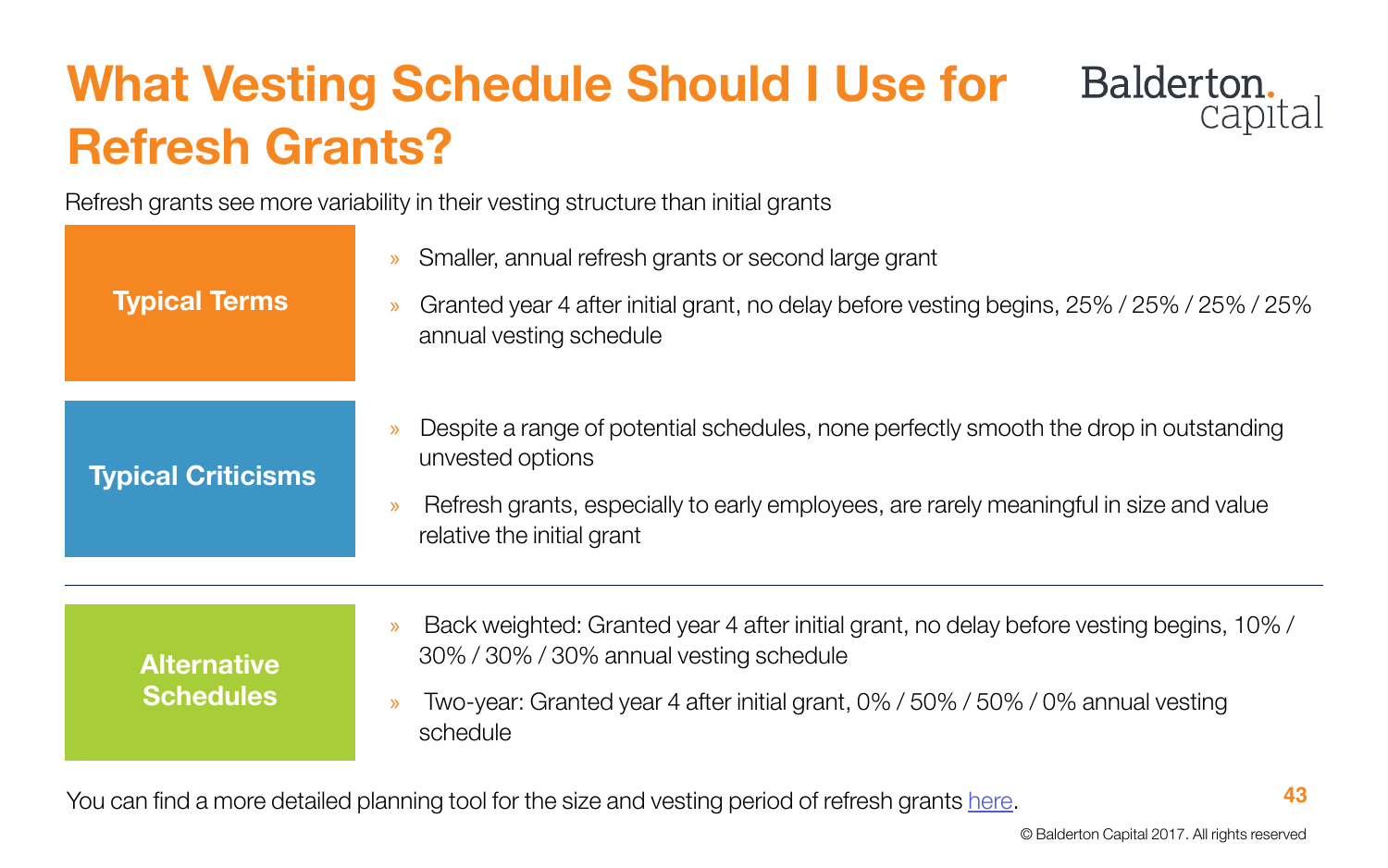© Balderton Capital 2017. All rights reserved

» The size of these grants should be based on the employee's current value to the company (as if you were hiring him or her at the time of the refresh)

You can find a more detailed planning tool for the size and vesting period of refresh grants [here.](https://docs.google.com/spreadsheets/d/1viXebAe_EfMOxiIzwDe7-mC7jLntJWnbYIua4tdzLlI/edit#gid=968627365)

## Balderton.<br>capital

| <b>Vesting Schedule</b>      |        |                          |                          |                          |                          |                          |                          |                          |                |
|------------------------------|--------|--------------------------|--------------------------|--------------------------|--------------------------|--------------------------|--------------------------|--------------------------|----------------|
| Year                         |        |                          | $\sqrt{2}$               | $\mathbf{3}$             | $\overline{4}$           | 5 <sup>1</sup>           | 6                        | $\overline{7}$           | 8 <sup>°</sup> |
| Grant                        | 10,000 |                          |                          |                          | 2,500                    | 2,500                    | 2,500                    | 2,500                    |                |
| <b>Initial Grant Vesting</b> |        | 2,500                    | 2,500                    | 2,500                    | 2,500                    |                          | $\overline{\phantom{a}}$ | $\overline{\phantom{a}}$ |                |
| Refresh 1                    |        | $\overline{\phantom{0}}$ | $\overline{\phantom{a}}$ | $\overline{\phantom{a}}$ | 625                      | 625                      | 625                      | 625                      |                |
| Refresh 2                    |        |                          | $\overline{\phantom{a}}$ | $\overline{\phantom{a}}$ | $\overline{\phantom{a}}$ | 625                      | 625                      | 625                      | 625            |
| Refresh 3                    |        | $\overline{\phantom{0}}$ | $\overline{\phantom{a}}$ | $\overline{\phantom{a}}$ | $\overline{\phantom{a}}$ | $\overline{\phantom{a}}$ | 625                      | 625                      | 625            |
| Refresh 4                    |        |                          | $\overline{\phantom{a}}$ | $\overline{\phantom{a}}$ |                          |                          | $\overline{\phantom{a}}$ | 625                      | 625            |
| <b>Total Yearly Vesting</b>  |        | 2,500                    | 2,500                    | 2,500                    | 3,125                    | 1,250                    | 1,875                    | 2,500                    | 1,875          |
| <b>Total vested at YE</b>    |        | 2,500                    | 5,000                    | 7,500                    | 10,625                   | 11,875                   | 13,750                   | 16,250                   | 18,125         |
| % vested                     |        | 25%                      | 50%                      | 75%                      | 85%                      | 79%                      | 79%                      | 81%                      | 91%            |
| <b>Total unvested at YE</b>  |        | 7,500                    | 5,000                    | 2,500                    | 1,875                    | 3,125                    | 3,750                    | 3,750                    | 1,875          |
| % unvested                   |        | 75%                      | 50%                      | 25%                      | 15%                      | 21%                      | 21%                      | 19%                      | 9%             |

## **How do Refresh Grants Work?**

- » To mitigate the decline of unvested options, 'refresh' grants can be issued to provide additional options to the employee
- » The new unvested options increase and extend retention incentives for the employee

#### *One possible refresh grant structure:*

#### Small annual grants made beginning in Year 4: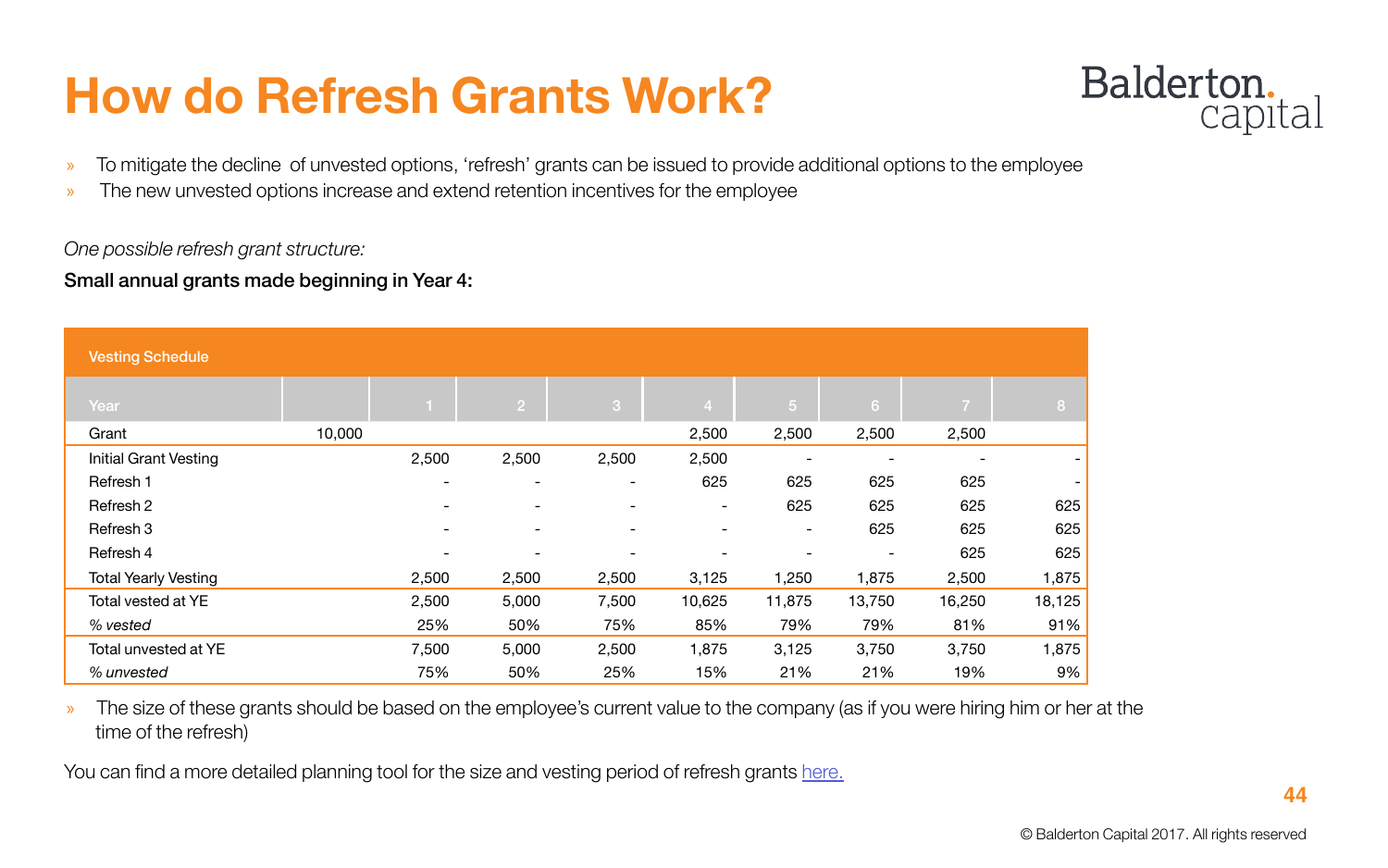© Balderton Capital 2017. All rights reserved

| <b>Vesting Schedule</b>      |        |                          |                          |                |                          |                          |                |                          |        |
|------------------------------|--------|--------------------------|--------------------------|----------------|--------------------------|--------------------------|----------------|--------------------------|--------|
| Year                         |        |                          | $\overline{2}$           | $\overline{3}$ | $\overline{4}$           | 757                      | 6 <sup>1</sup> | $\overline{7}$           | 8      |
| Grant                        | 10,000 |                          |                          |                | 10,000                   |                          |                |                          |        |
| <b>Initial Grant Vesting</b> |        | 2,500                    | 2,500                    | 2,500          | 2,500                    | $\overline{\phantom{a}}$ |                | $\overline{\phantom{0}}$ |        |
| Refresh 1                    |        | $\overline{\phantom{0}}$ | $\overline{\phantom{a}}$ |                | $\overline{\phantom{a}}$ | 2,500                    | 2,500          | 2,500                    | 2,500  |
| <b>Total Yearly Vesting</b>  |        | 2,500                    | 2,500                    | 2,500          | 2,500                    | 2,500                    | 2,500          | 2,500                    | 2,500  |
| Total vested at YE           |        | 2,500                    | 5,000                    | 7,500          | 10,000                   | 12,500                   | 15,000         | 17,500                   | 20,000 |
| % vested                     |        | 25%                      | 50%                      | 75%            | 100%                     | 63%                      | 75%            | 88%                      | 100%   |
| Total unvested at YE         |        | 7,500                    | 5,000                    | 2,500          | $\sim$                   | 7,500                    | 5,000          | 2,500                    |        |
| % unvested                   |        | 75%                      | 50%                      | 25%            | 0%                       | 38%                      | 25%            | 13%                      | 0%     |

- » While made at the end of Year 4, conversations around this type of grant begin earlier so that the employee is aware the grant will be awarded as the unvested portion of his or her initial grant decreases
- » May be preferred because it offers clean refresh structure that mimics initial grant, does not set precedent for annual grants, and makes the refresh grant the largest possible size optically
- » Does not mitigate turnover in later stages of vesting without early, proactive communication

You can find a more detailed planning tool for the size and vesting period of refresh grants [here](https://docs.google.com/spreadsheets/d/1viXebAe_EfMOxiIzwDe7-mC7jLntJWnbYIua4tdzLlI/edit#gid=968627365)

### Balderton. capital

*Another typical refresh grant structure:*

#### Second large grant made at the end of Year 4 (to begin vesting in Year 5):

## **How do Refresh Grants Work?**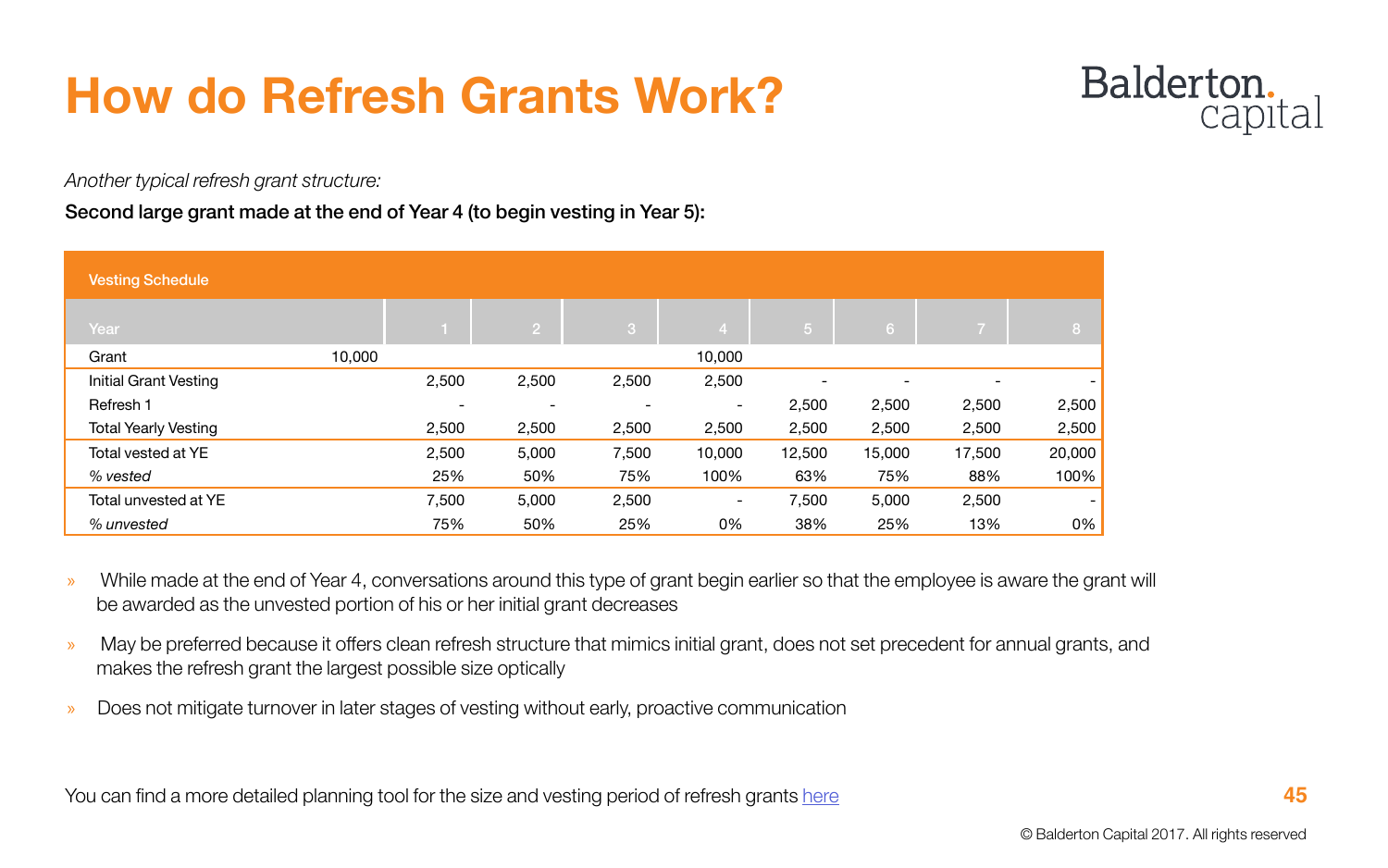© Balderton Capital 2017. All rights reserved

» May be preferred because it smooths % unvested over time, and backweighting incentivizes retention through later stages of refresh vesting

» Takes longer time to build in terms of number of refresh options vesting each year, and potential dip in number of options vesting in Year 5 may present retention risk

You can find a more detailed planning tool for the size and vesting period of refresh grants [here](https://docs.google.com/spreadsheets/d/1viXebAe_EfMOxiIzwDe7-mC7jLntJWnbYIua4tdzLlI/edit#gid=968627365)

### Balderton. capital

| <b>Vesting Schedule</b>      |                          |                          |                          |                          |                          |                |                |        |
|------------------------------|--------------------------|--------------------------|--------------------------|--------------------------|--------------------------|----------------|----------------|--------|
| Year                         |                          | $\sqrt{2}$               | $\mathbf{3}$             | $\overline{4}$           | $\sqrt{5}$               | 6              | $\overline{7}$ | 8      |
| Grant                        | 10,000                   |                          |                          | 2,500                    | 2,500                    | 2,500          | 2,500          |        |
| <b>Initial Grant Vesting</b> | 2,500                    | 2,500                    | 2,500                    | 2,500                    | $\overline{\phantom{a}}$ |                |                |        |
| Refresh 1                    | $\overline{\phantom{a}}$ | $\overline{\phantom{a}}$ | $\overline{\phantom{a}}$ | 250                      | 750                      | 750            | 750            |        |
| Refresh 2                    | $\overline{\phantom{a}}$ |                          | $\overline{\phantom{0}}$ | $\overline{\phantom{a}}$ | 250                      | 750            | 750            | 750    |
| Refresh 3                    | $\overline{\phantom{a}}$ | $\overline{\phantom{0}}$ | $\overline{\phantom{0}}$ | $\overline{\phantom{a}}$ | $\sim$                   | 250            | 750            | 750    |
| Refresh 4                    | $\overline{\phantom{a}}$ |                          |                          |                          | $\overline{\phantom{0}}$ | $\blacksquare$ | 250            | 750    |
| <b>Total Yearly Vesting</b>  | 2,500                    | 2,500                    | 2,500                    | 2,750                    | 1,000                    | 1,750          | 2,500          | 2,250  |
| <b>Total Granted</b>         | 10,000                   | 10,000                   | 10,000                   | 12,500                   | 15,000                   | 17,500         | 20,000         | 20,000 |
| Total vested at YE           | 2,500                    | 5,000                    | 7,500                    | 10,250                   | 11,250                   | 13,000         | 15,5000        | 17,750 |
| % vested                     | 25%                      | 50%                      | 75%                      | 82%                      | 75%                      | 74%            | 78%            | 89%    |
| Total unvested at YE         | 7,500                    | 5,000                    | 2,500                    | 2,250                    | 3,750                    | 4,500          | 4,500          | 2,250  |
| % unvested                   | 75%                      | 50%                      | 25%                      | 18%                      | 25%                      | 26%            | 23%            | 11%    |

*Example of alternative refresh grant structure:*

Small annual grants with 10% / 30% / 30% / 30% vesting schedule:

## **How do Alternative Structures Work?**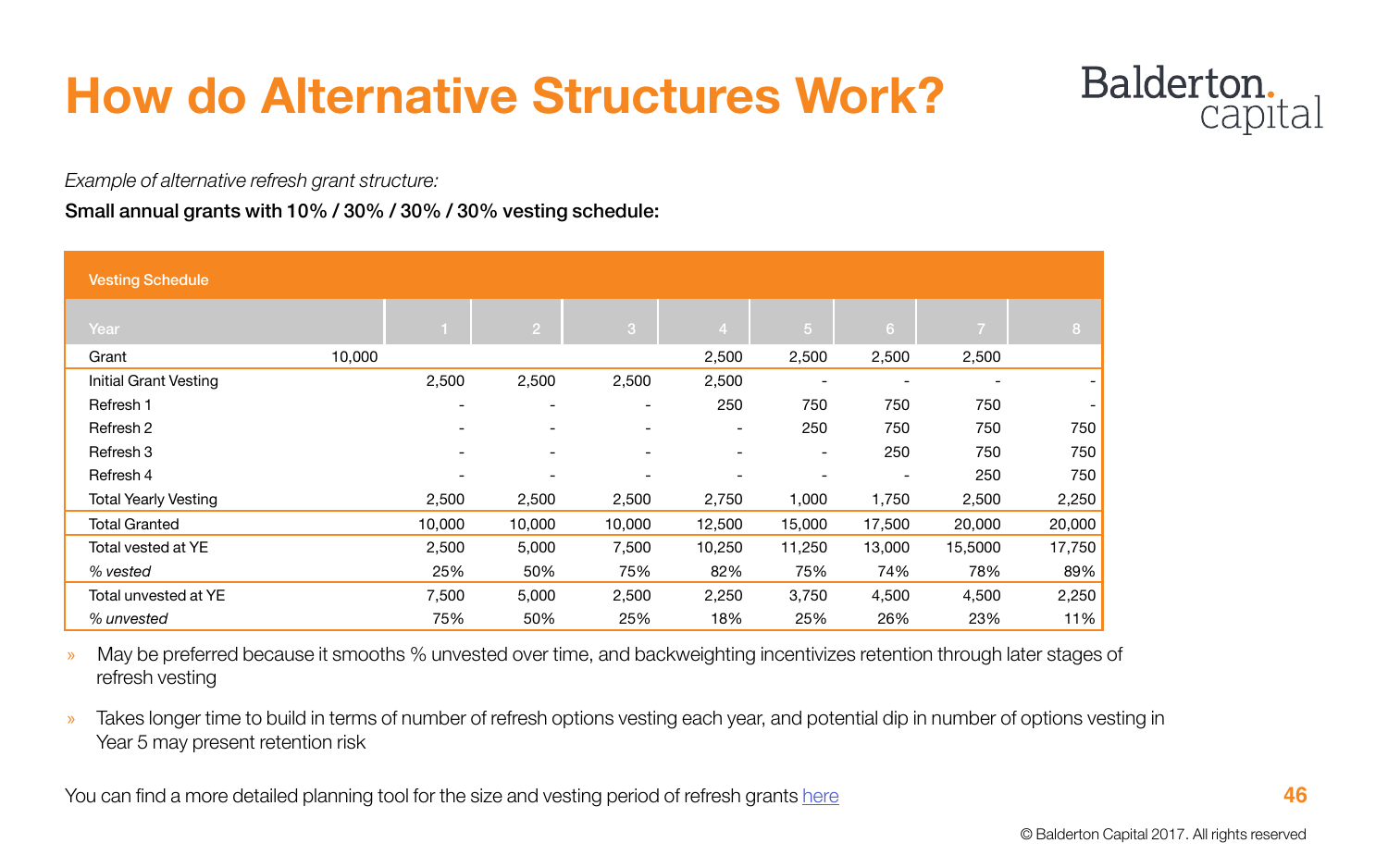» May be preferred because it smooths % unvested over time, and quickly builds in terms of number of refresh options vesting each year

» Shortens retention power of each individual refresh grant as effective vesting period is two years, and potential dip in number of options vesting in Year 5 may present retention risk

You can find a more detailed planning tool for the size and vesting period of refresh grants [here](https://docs.google.com/spreadsheets/d/1viXebAe_EfMOxiIzwDe7-mC7jLntJWnbYIua4tdzLlI/edit#gid=968627365)

### Balderton. capital

| <b>Vesting Schedule</b>      |        |                          |                          |        |                          |                          |                |                |        |
|------------------------------|--------|--------------------------|--------------------------|--------|--------------------------|--------------------------|----------------|----------------|--------|
| Year                         |        |                          | $\sqrt{2}$               | 3      | $\overline{4}$           | 5 <sup>5</sup>           | 6 <sup>1</sup> | $\overline{7}$ | 8      |
| Grant                        | 10,000 |                          |                          |        | 2,500                    | 2,500                    | 2,500          | 2,500          |        |
| <b>Initial Grant Vesting</b> |        | 2,500                    | 2,500                    | 2,500  | 2,500                    | $\overline{\phantom{0}}$ |                |                |        |
| Refresh 1                    |        | $\overline{\phantom{a}}$ | $\overline{\phantom{0}}$ |        | $\overline{\phantom{a}}$ | 1,250                    | 1,250          |                |        |
| Refresh 2                    |        |                          | $\overline{\phantom{0}}$ |        | $\overline{\phantom{a}}$ | $-$                      | 1,250          | 1,250          |        |
| Refresh 3                    |        | $\overline{\phantom{a}}$ | $\overline{\phantom{0}}$ |        | $\overline{\phantom{a}}$ | $\overline{\phantom{a}}$ |                | 1,250          | 1,250  |
| Refresh 4                    |        | $\overline{\phantom{a}}$ | $\overline{\phantom{a}}$ |        |                          |                          |                |                | 1,250  |
| <b>Yearly Vesting</b>        |        | 2,500                    | 2,500                    | 2,500  | 2,500                    | 1,250                    | 2,500          | 2,500          | 2,500  |
| <b>Total Granted</b>         |        | 10,000                   | 10,000                   | 10,000 | 12,500                   | 15,000                   | 17,500         | 20,000         | 20,000 |
| Total vested at YE           |        | 2,500                    | 5,000                    | 7,500  | 10,000                   | 11,250                   | 13,750         | 16,250         | 18,750 |
| % vested                     |        | 25%                      | 50%                      | 75%    | 80%                      | 75%                      | 79%            | 81%            | 94%    |
| Total unvested at YE         |        | 7,500                    | 5,000                    | 2,500  | 2,500                    | 3,750                    | 3,750          | 3,750          | 1,250  |
| % unvested                   |        | 75%                      | 50%                      | 25%    | 20%                      | 25%                      | 21%            | 19%            | 6%     |

*Example of alternative refresh grant structure:*

Small annual grants with 0% / 50% / 50% / 0% vesting schedule:

## **How do Alternative Structures Work?**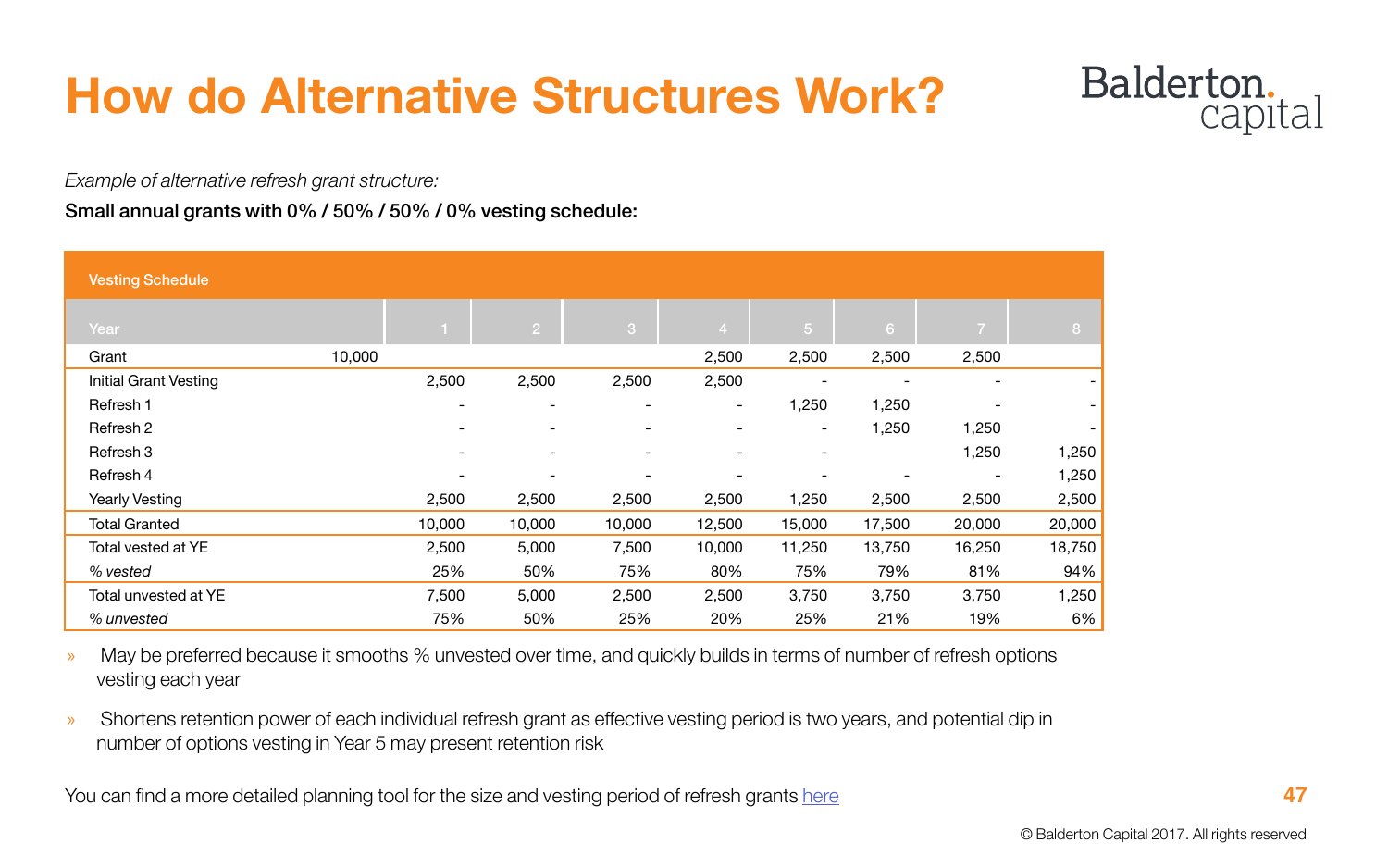## »**What are Variations on Stock Options?**

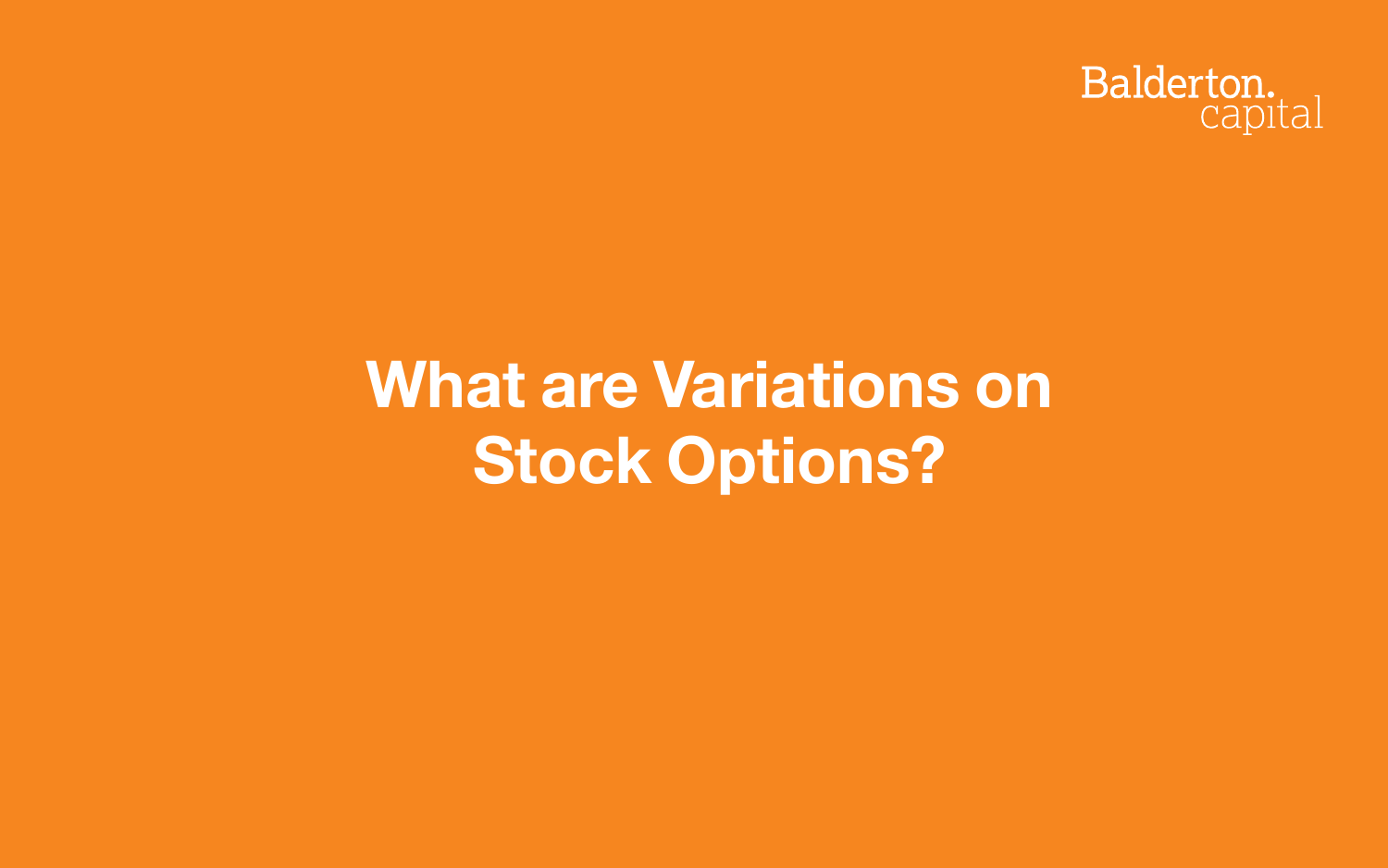

## **Why are Alternative Types of Equity Used?**

The type and structure of equity you offer is usually driven by tax considerations relevant to the country in which it is issued, as these may significantly impact its value to employees.

We are not your tax experts, but you should talk to one if you have questions! We can help you find local advisers or precedents to guide you through this.

### Balderton. capital

In many countries, the tax considerations continue to change and evolve.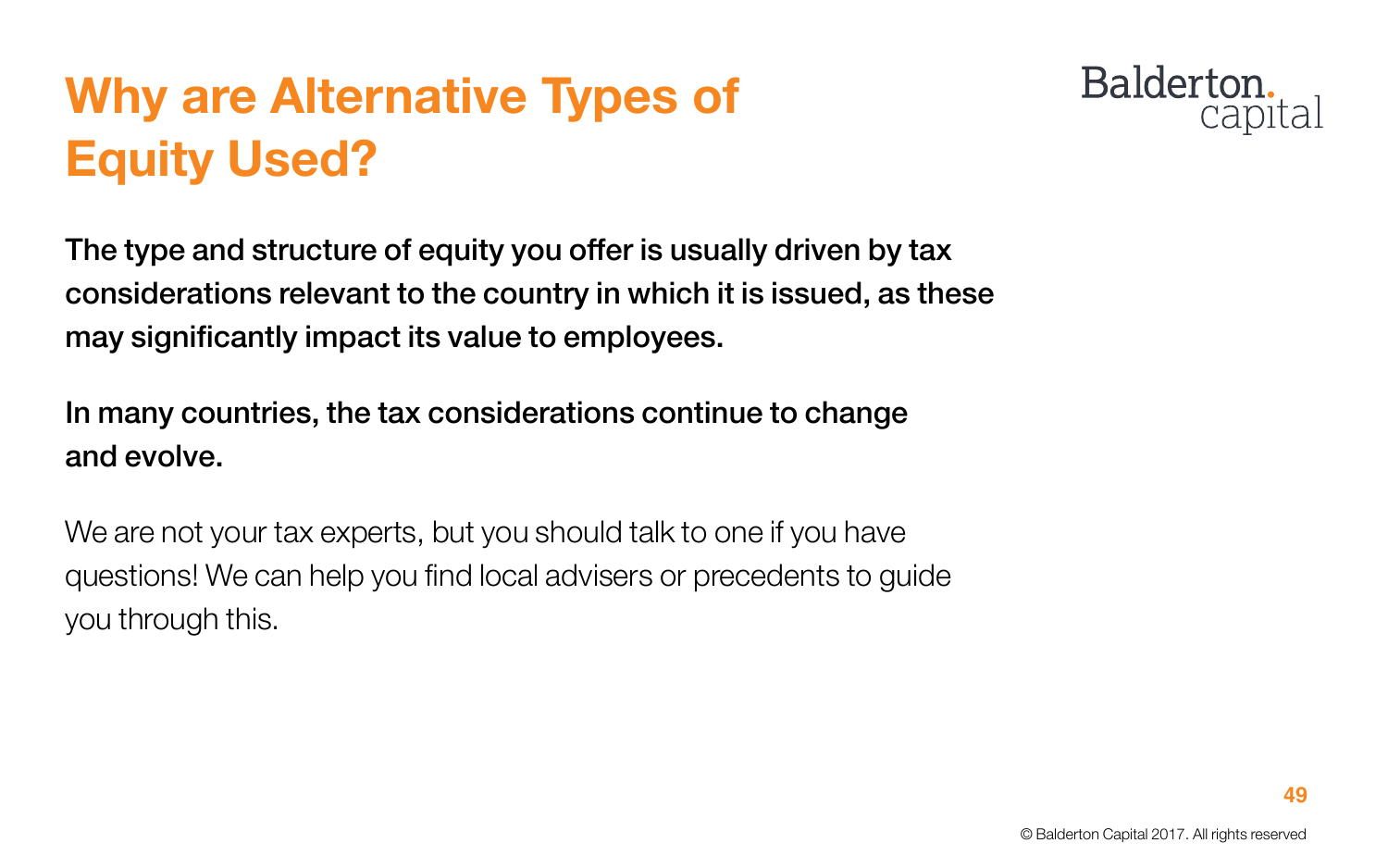### Balderton. **What Structures of Equity are Most Common in Specific Countries or Jurisdictions?**

| <b>Country</b> | Most common form(s)                                          | Reason(s)                                                                                                                                                                                            |
|----------------|--------------------------------------------------------------|------------------------------------------------------------------------------------------------------------------------------------------------------------------------------------------------------|
|                | ESO, mainly EMI                                              | Tax efficient structures in UK: if EMI strike price set at r<br>$\mathcal{D}$<br>exercise (up to £250K)<br>Company should obtain a valuation agreed with HMR<br>$\mathcal{P}$                        |
|                | <b>VSP</b>                                                   | Options are not tax efficient for employees<br>$\mathcal{P}$<br>VSP mimics economic benefits for employees without<br>$\mathcal{D}$<br>shareholders                                                  |
|                | <b>BSPCE 'Founder Warrants',</b><br><b>AGA 'Free Shares'</b> | Both are free to employee up front<br>$\gg$<br>BSPCE taxed as income; Free shares taxed as capita<br>$\mathcal{D}$<br>(+ social charges)<br>BSPCE strike price based on share price<br>$\mathcal{P}$ |
|                | Depository rights provided<br>through STAK                   | More tax efficient than options<br>$\mathcal{D}$<br>Mimics economic benefits for employees without prov<br>$\mathcal{D}$<br>other shareholders                                                       |
|                | <b>Warrants, Shares</b>                                      | Options are not tax efficient for employees<br>$\mathcal{Y}$<br>Warrants: employee pays small amount up front<br>$\mathcal{D}$<br>Shares: must be done on market terms, purchased b<br>$\mathcal{D}$ |

**50** Note: Please seek advice from qualified financial, legal, and tax advisors to understand the specific tax considerations of your jurisdiction(s).

market value, no tax to employee on

**C** before options are granted

It providing voting rights, etc. of other

I gains, depending on time held

viding voting rights, etc. of

y employee up front (ideal for low valuation)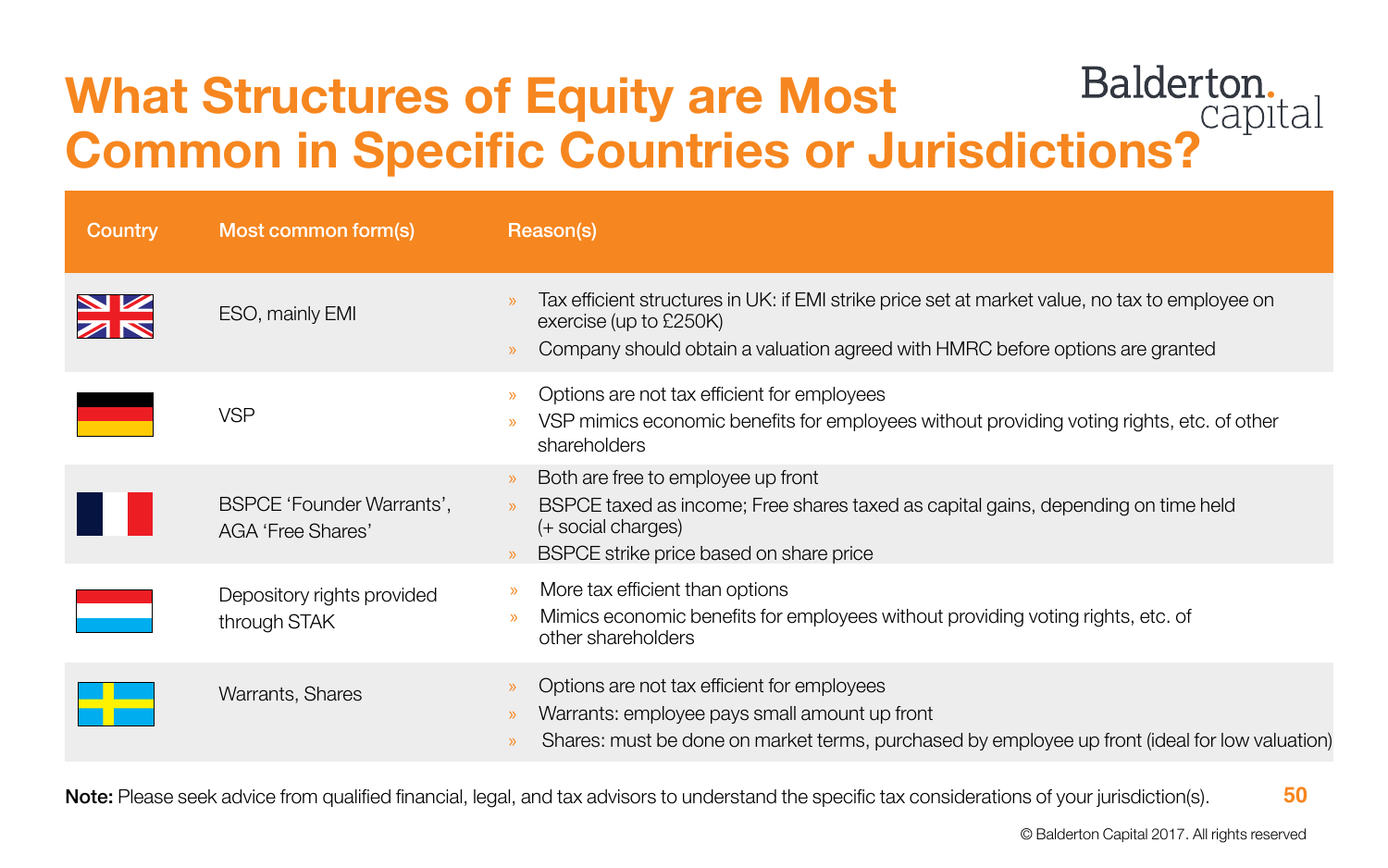© Balderton Capital 2017. All rights reserved

### **What are the Other Types of Equity Used in Other Situations?**

### Restricted stock units (RSUs)

- » What are they? RSUs represent a promise to issue common stock (or the cash value of common stock) at a later date at the fair market value of the shares on that date
- » Are they recommended? They are not generally advisable for, or used in, early-stage companies due to their less favourable tax treatment in most jurisdictions, more limited upside (but also limited risk), and their inability to be offered in secondary sales
	- − RSUs typically are not attractive for company or employee until the company is public, expect in specific cases or jurisdictions where RSUs may be used for tax purposes
	- − Employees are typically taxed upon delivery of the units (vesting, not exercise)
	- − Note: RSU ≠ restricted stock

- » What are they? A separate class of shares that reward employees (typically management or key employees) for growth company above a "threshold" or "hurdle", specified at issue
- » Are they recommended? Although growth shares can be more tax-efficient than options in rewarding key team members for achieving specific goals, they are generally unnecessarily complicated for early-stage teams. However, they may be a good solution in the U.K. for later stage companies.

### Balderton. capital

#### Growth Shares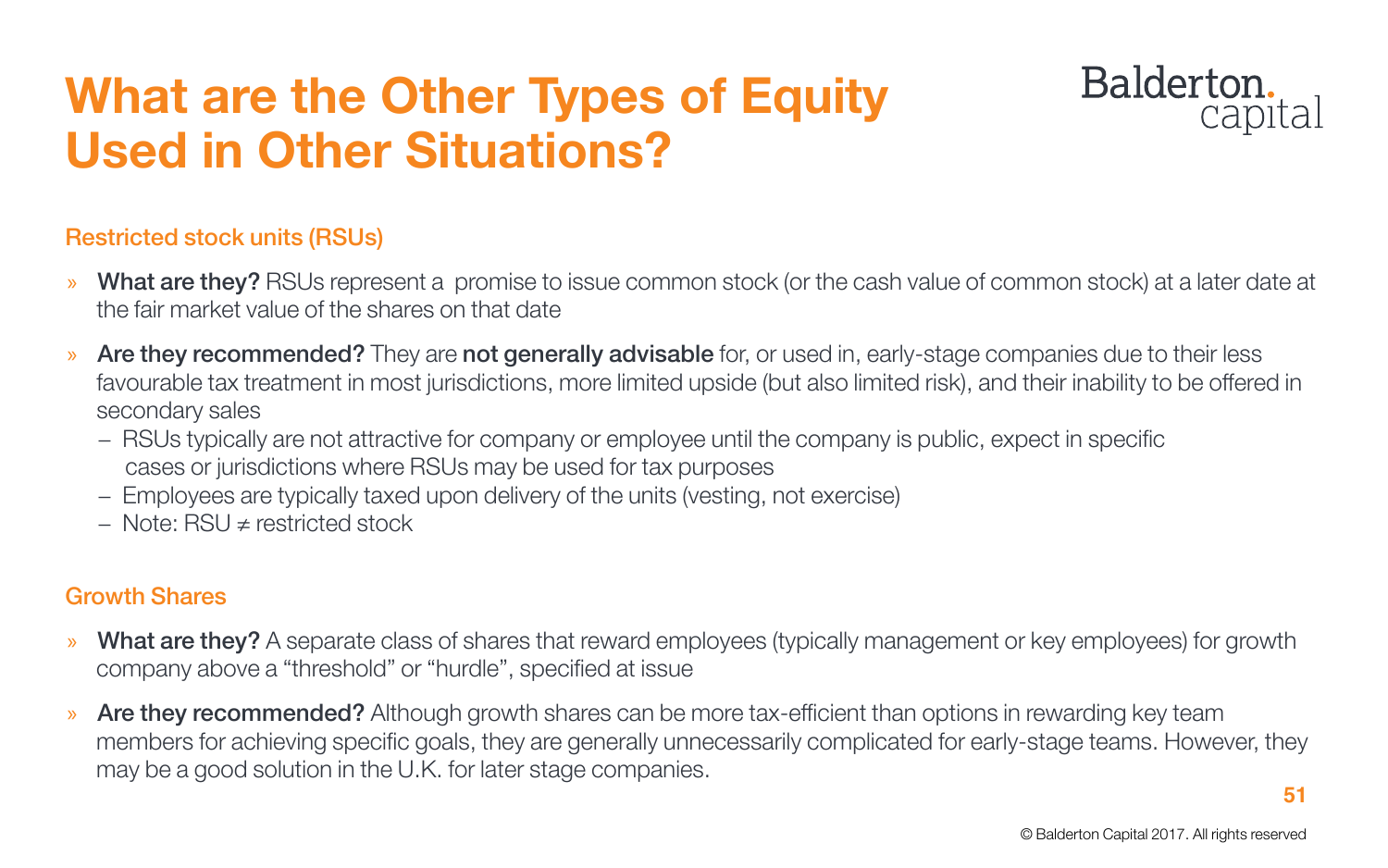## »**How do I Present This to the Board?**

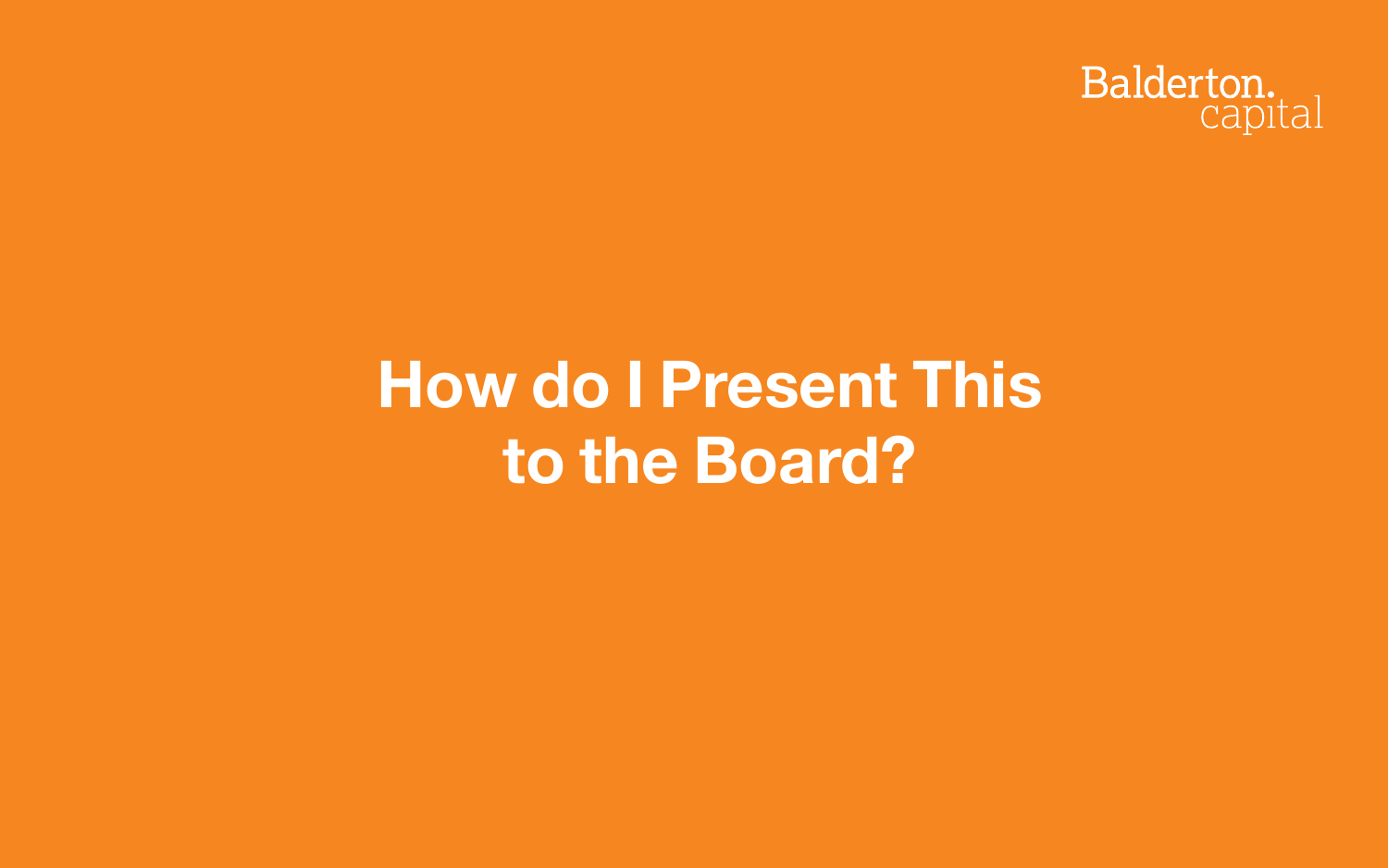© Balderton Capital 2017. All rights reserved

## **Am I Required to Share Employee Grant Details with the Board?**

- » Yes, most shareholder agreements require you to share the ESOP scheme with your board and to get board approval for employee equity grants
- » At a minimum, the board must generally approve any 'exceptional' grants
- » Employee grant approvals typically happen on at least a quarterly basis
- » After **Series A**, a Compensation Committee should be formed as a subcommittee of the board, responsible for approving employee equity grants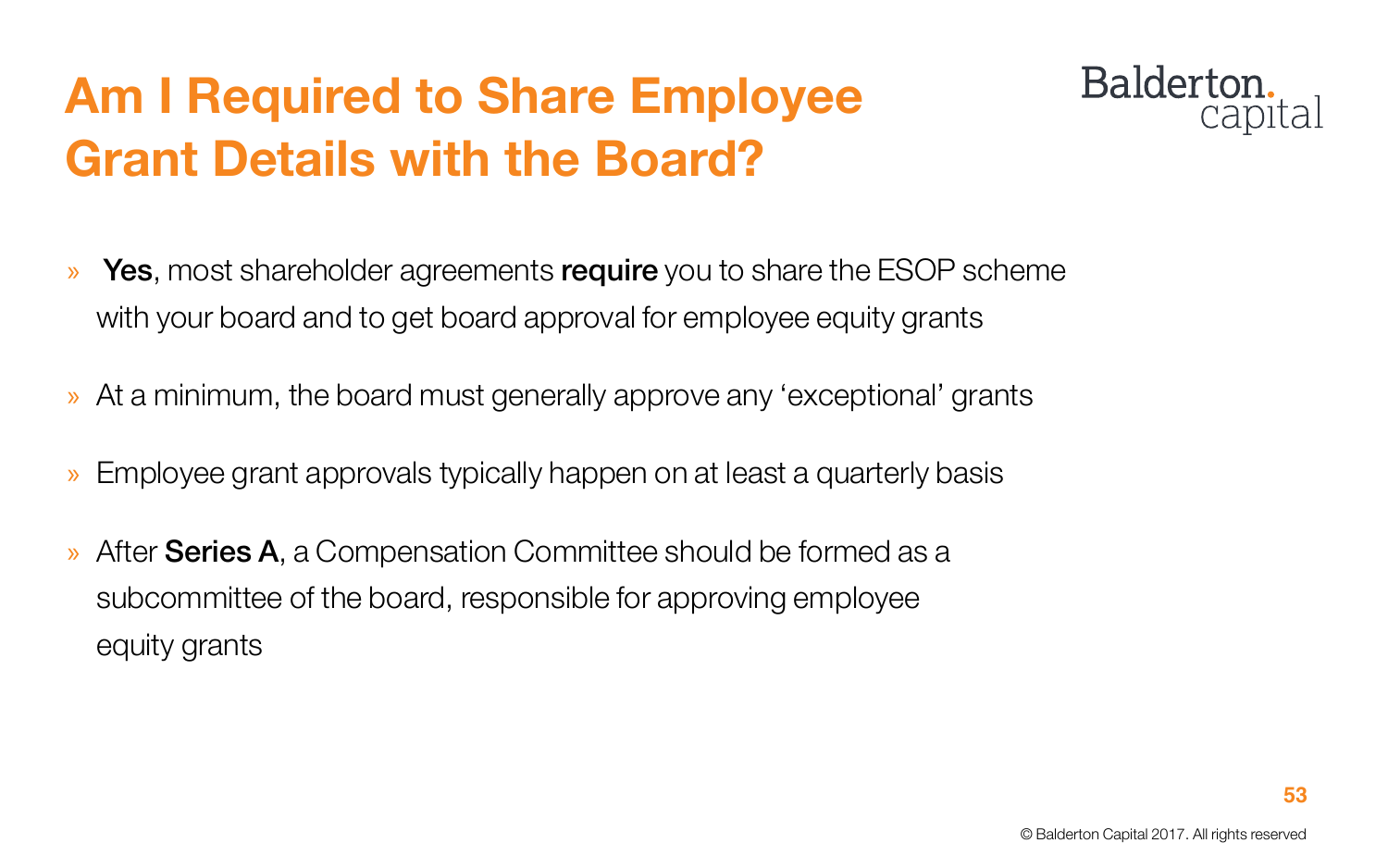© Balderton Capital 2017. All rights reserved

### **What Should I Tell the Board About ESOP?**

#### 1. It is helpful to present the employee options pool to the board in the context of all existing shares outstanding

Build a summary cap table that includes a summary of vested and unvested employee shares, as well as what remains ungranted to employees within the pool

| <b>Company A - Summary Cap Table</b> |            |            |                 |
|--------------------------------------|------------|------------|-----------------|
| <b>Founders' shares</b>              | #Shares    | % of Class | % Fully Diluted |
| Founder 1                            | 2,500,000  | 50.0%      | 16.7%           |
| Founder 2                            | 2,500,000  | 50.0%      | 16.7%           |
| <b>Total</b>                         | 5,000,000  | 100.0%     | 33.3%           |
| Employee options pool                |            |            |                 |
| Granted, vested                      | 320,000    | 21.3%      | 2.1%            |
| Granted, unvested                    | 548,050    | 36.5%      | 3.7%            |
| Proposal for approval                | 16,950     | 1.1%       | 0.1%            |
| <b>Ungranted ESOP</b>                | 615,000    | 41.0%      | 4.1%            |
| <b>Total</b>                         | 1,5000,000 | 100.0%     | 10.0%           |
| Preferred                            |            |            |                 |
| Investor 1                           | 1,100,000  | 12.9%      | 7.3%            |
| Investor 2                           | 600,000    | 7.1%       | 4.0%            |
| Investor 3                           | 3,000,000  | 35.3%      | 20.0%           |
| Investor 4                           | 1,750,000  | 20.6%      | 11.7%           |
| Investor 5                           | 2,050,000  | 24.1%      | 13.7%           |
| <b>Total</b>                         | 8,500,000  | 100.0%     | 56.7%           |
| <b>Total Shares</b>                  | 15,000,000 |            | 100%            |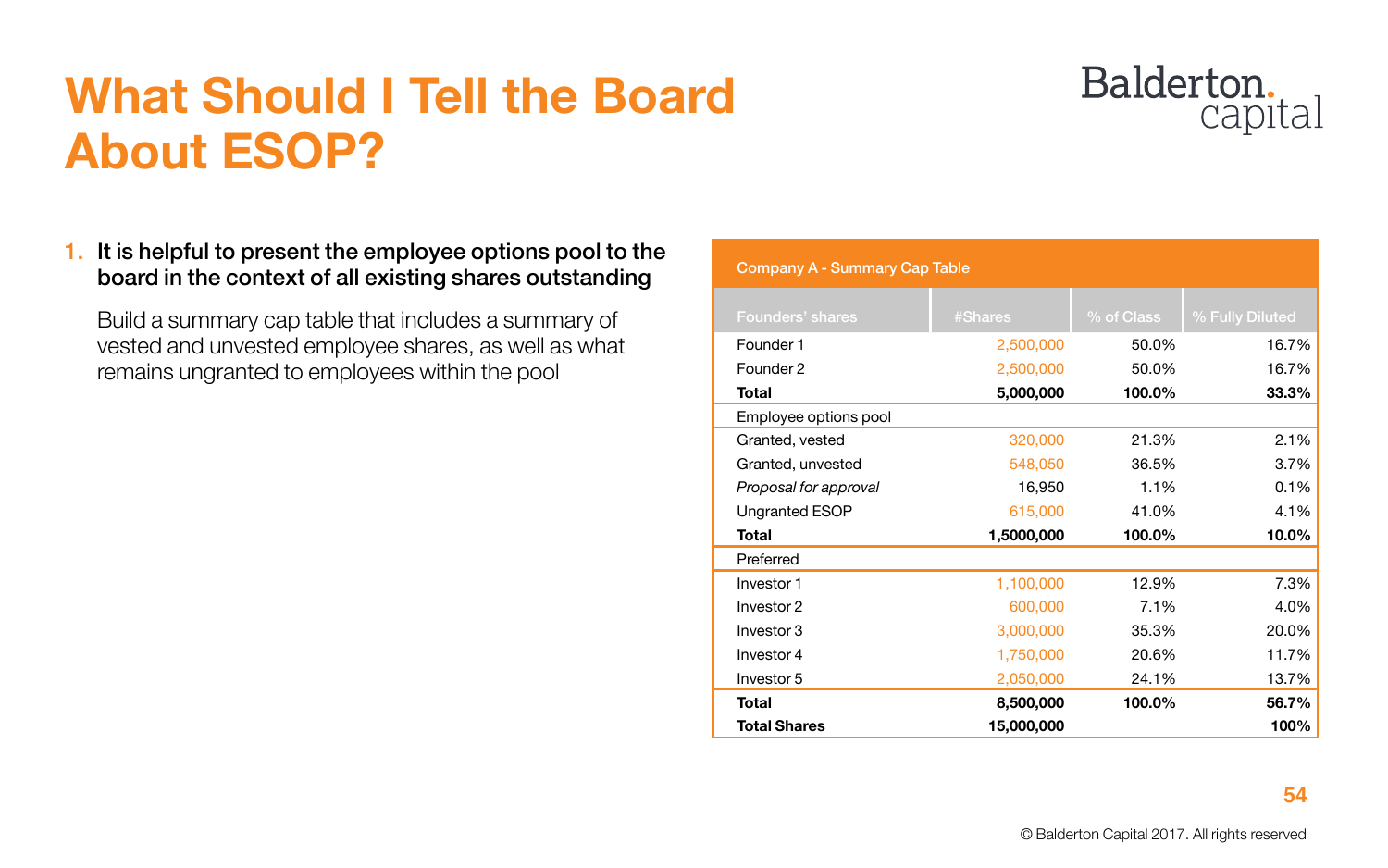© Balderton Capital 2017. All rights reserved

### **What Should I Tell the Board About ESOP?**

#### 2. Create an ESOP grant plan and get approval from the board

See below for an illustrative example of what you can present to the board on an annual basis to outline expected hires in the year to come

| <b>Company B - ESOP Grant Plan</b> |                       |                          |                      |                      |                       |
|------------------------------------|-----------------------|--------------------------|----------------------|----------------------|-----------------------|
| Role                               | <b>Standard Grant</b> | <b>Standard % Equity</b> | <b>Planned Hires</b> | <b>Total Options</b> | <b>Total % Equity</b> |
| <b>CFO</b>                         | 150,000               | 0.50%                    |                      | 150,000              | 0.50%                 |
| <b>VP WW Sales</b>                 | 125,000               | 0.42%                    |                      | 125,000              | 0.42%                 |
| Sales Manager                      | 10,000                | 0.03%                    | 3                    | 30,000               | 0.10%                 |
| <b>Account Executive</b>           | 3,000                 | 0.01%                    | 12                   | 36,000               | 0.12%                 |
| Inside Sales Rep                   | 1,500                 | 0.01%                    | 12                   | 18,000               | 0.06%                 |
| Pre-sales Rep                      | 1,500                 | 0.01%                    | 4                    | 6,000                | 0.02%                 |
| <b>Engineering Manager</b>         | 10,000                | 0.03%                    | $\overline{2}$       | 20,000               | 0.07%                 |
| <b>Senior Tech Lead</b>            | 4,000                 | 0.01%                    | 4                    | 16,000               | 0.05%                 |
| <b>Senior Engineer</b>             | 3,000                 | 0.01%                    | 8                    | 24,000               | 0.08%                 |
| Junior Engineer                    | 2,000                 | 0.01%                    | 12                   | 24,000               | 0.08%                 |
| <b>Others</b>                      |                       |                          | 25                   | 50,000               | 0.17%                 |
| <b>Annual Total</b>                |                       |                          | 84                   | 499,000              | 1.66%                 |

| <u>Total % Equity</u> |  |  |
|-----------------------|--|--|
|                       |  |  |

| 1.66%    |  |
|----------|--|
| 0.17%    |  |
| $0.08\%$ |  |
| 0.08%    |  |
| 0.05%    |  |
| 0.07%    |  |
| 0.02%    |  |
|          |  |
| 0.06%    |  |
| 0.12%    |  |
| 0.10%    |  |
| 0.42%    |  |
| 0.50%    |  |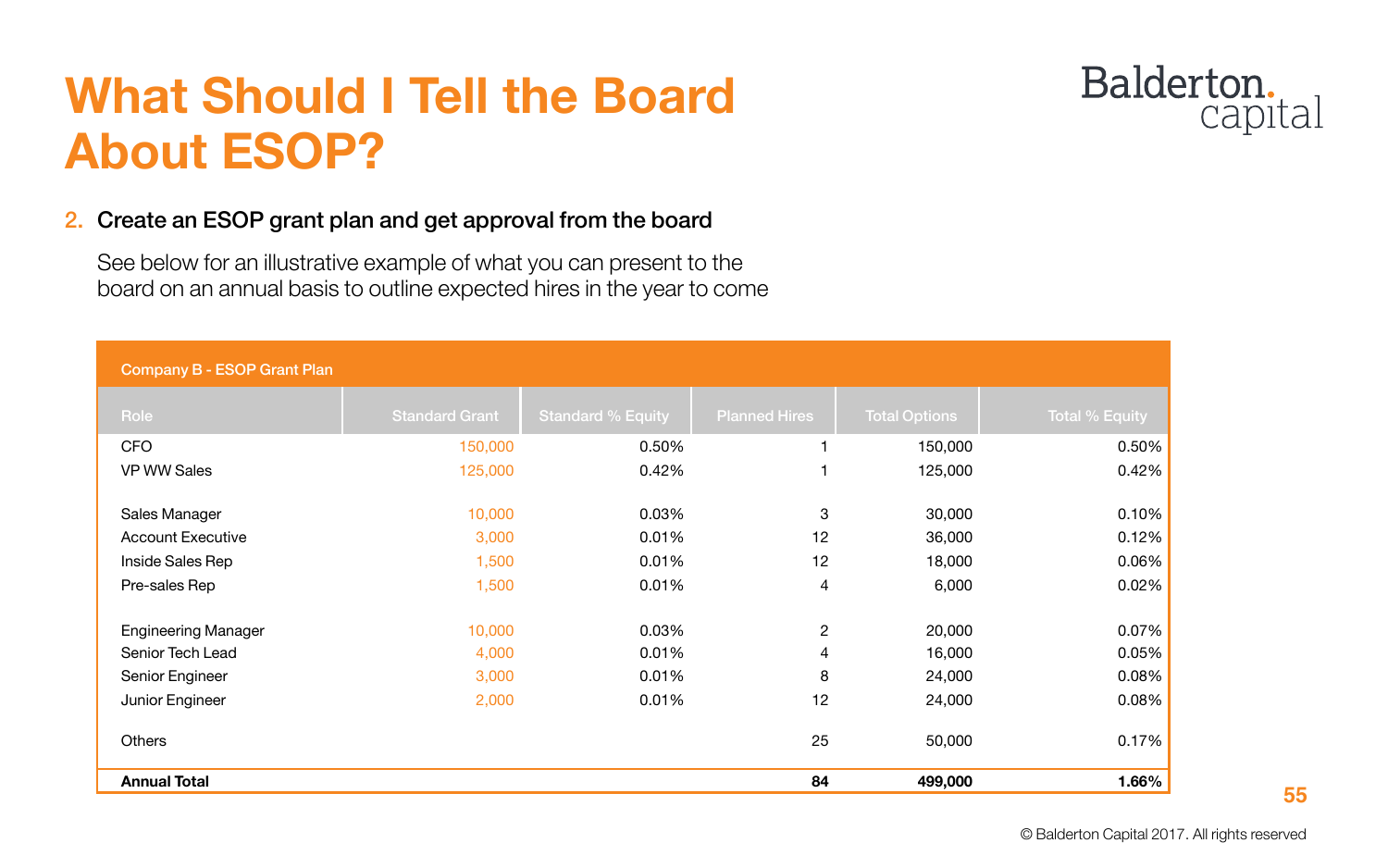© Balderton Capital 2017. All rights reserved

### **What Detail Should I Show About Individual Grants?**

#### 3. Provide a summary of all grants for which you are seeking approval

Highlight any exceptions to established ESOP plan and clearly articulate why.

See below for a specific example, unrelated

| Company A - ESOP Grant Summary for Board Approval - 30-Jun-2017 |                 |                                  |                                                      |                   |                                     |                     |                             |
|-----------------------------------------------------------------|-----------------|----------------------------------|------------------------------------------------------|-------------------|-------------------------------------|---------------------|-----------------------------|
| <b>Name</b>                                                     | Role            | <b>Proposed Grant (# shares)</b> | <b>Type of Grant / Approval</b><br><b>Needed For</b> | <b>Exception?</b> | <b>Reason for Exception / Notes</b> | <b>Strike Price</b> | <b>Date Vesting</b><br>From |
| R.Geller                                                        | <b>VP</b>       | 7,500                            | Refresh                                              | Y                 | One-time reward                     | 4.15                | $30$ -Jun-17                |
| J. Tribbiani                                                    | Jr. Associate   | 800                              | First grant                                          | N                 |                                     | 4.37                | $30$ -Jun-17                |
| R. Green                                                        | Sales Mgr       | 1,000                            | Refresh                                              | N                 |                                     | 4.37                | $30$ -Jun-17                |
| C. Bing                                                         | <b>Director</b> | 5,000                            | <b>First Grant</b>                                   | N                 |                                     | 4.37                | $30$ -Jun-17                |
| M. Geller                                                       | <b>Director</b> | 1,250                            | Uplift for high performance                          | $\vee$            | Outside performance<br>expectations | 4.37                | $30$ -Jun-17                |
| J. Gunther                                                      | Sales Associate | 800                              | First grant                                          | Y                 |                                     | 4.37                | $30$ -Jun-17                |
| P. Buffay                                                       | Jr. Associate   | 600                              | <b>First Grant</b>                                   | Y                 | <b>Risky hire</b>                   | 4.37                | $30$ -Jun-17                |
| Total to be approved                                            |                 | 16,950                           |                                                      |                   |                                     |                     |                             |
| % of Total ESOP                                                 |                 | 1.1%                             |                                                      |                   |                                     |                     |                             |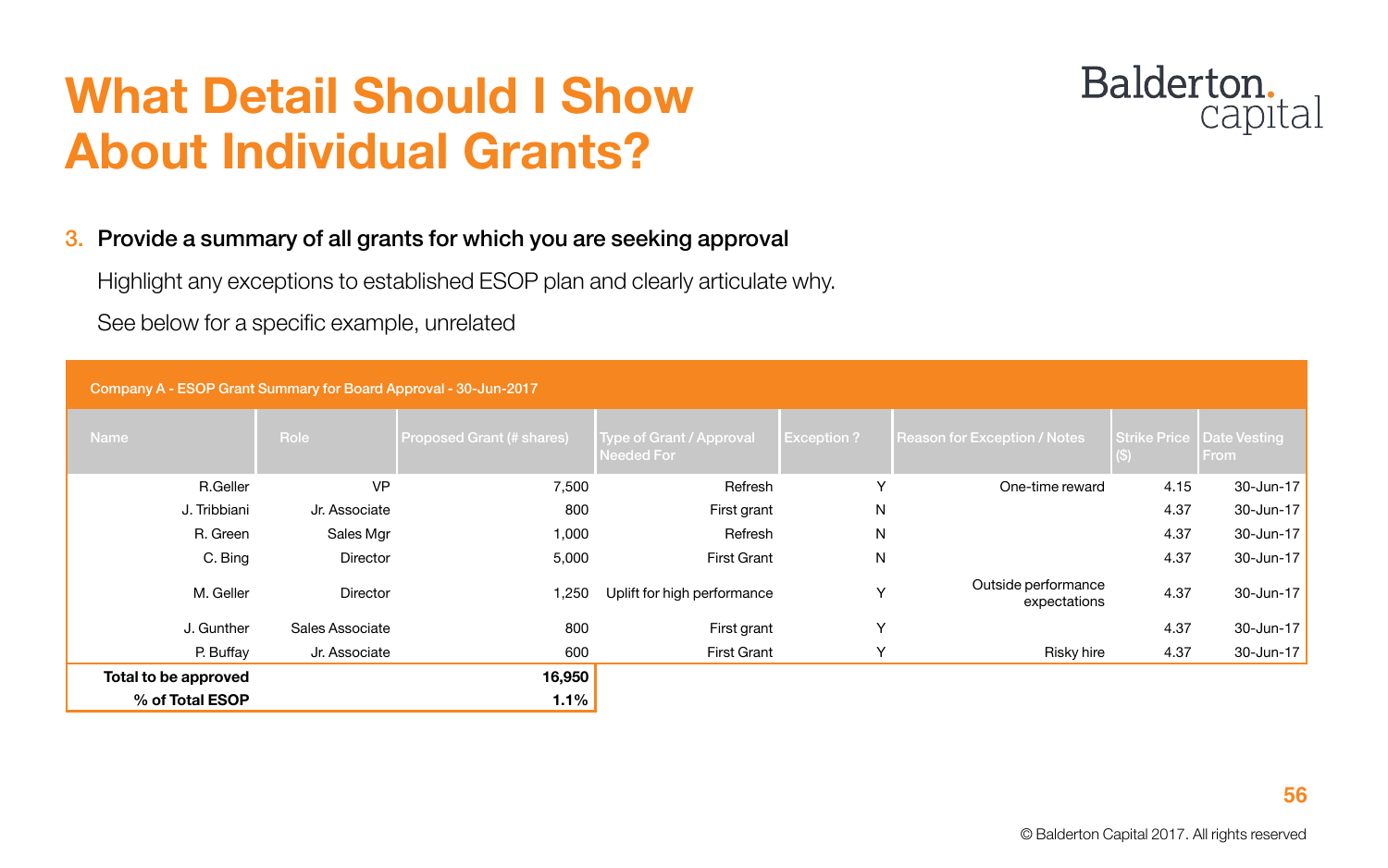## **Where Can I Find More Information?**

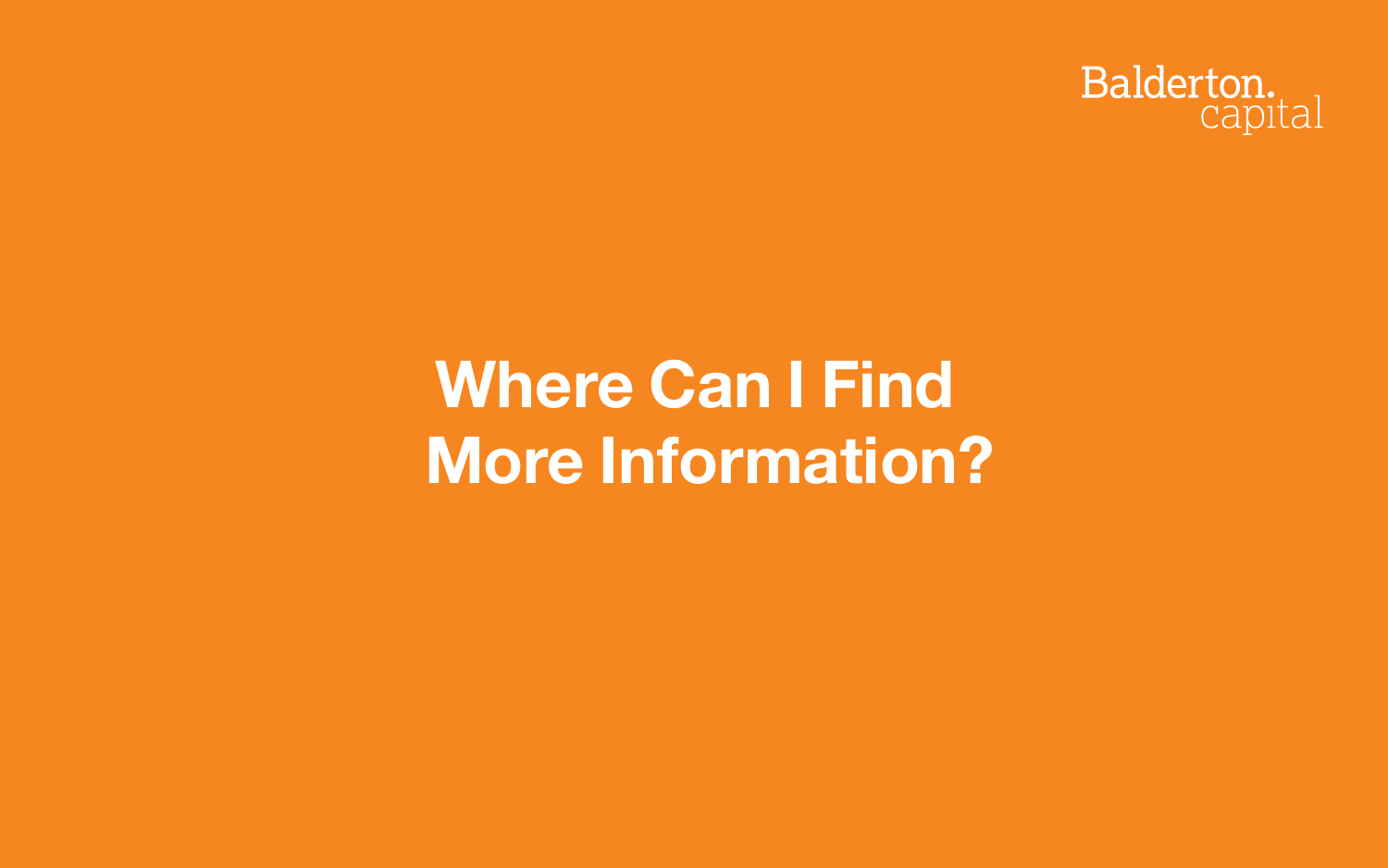

### **Does Balderton Have any Other Tools?**

Balderton has created a [workbook](https://docs.google.com/spreadsheets/d/1viXebAe_EfMOxiIzwDe7-mC7jLntJWnbYIua4tdzLlI/edit#gid=968627365) to help you better understand some of the topics discussed in this deck. It offers worksheets for:

- » Grant Value Summary to express the size of an individual grant in different ways, and to show its size relative to the rest of the budget in a given round
- » Initial Grant Vesting to show the quarterly vesting of an initial grant based on different vesting schedules
- » Refresh Vesting to show the vesting of refresh grants based on different vesting schedules, and how they impact the number of forward vesting shares for an employee
- » Board Summary Example: sample tables to summarize proposed grants for Board approval